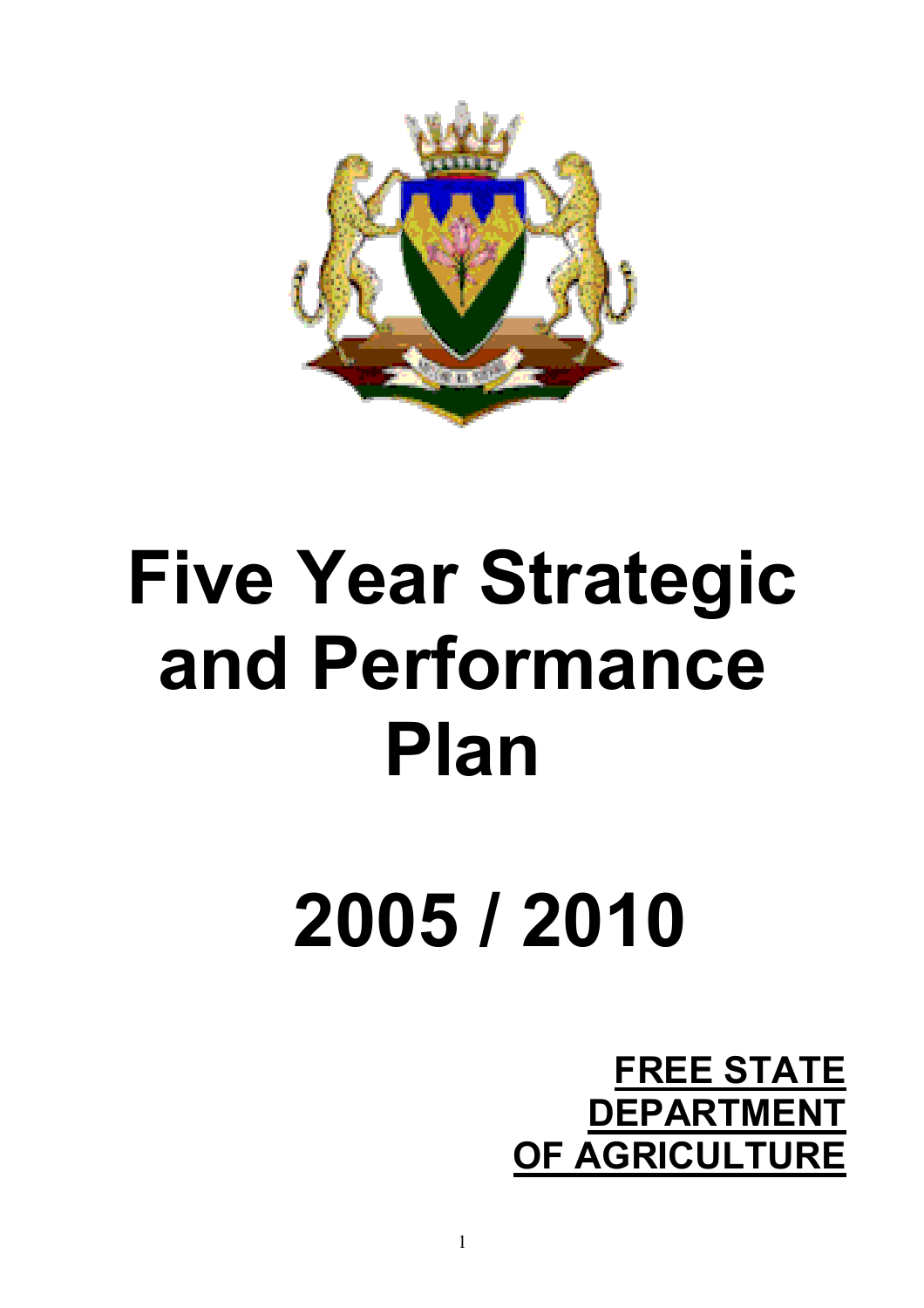## **Foreword by the MEC of Agriculture**

Agriculture in the Free State will play a major role in the country's drive to create jobs and fight poverty. The Free State Department of Agriculture will concentrate its efforts on actively contributing to the success of such national strategies and to meeting the needs of our stakeholders, new and established, in the agricultural sector.

This strategic plan will be the cornerstone; listening to our stakeholders will be our philosophy; and implementation "on the ground" our commitment.

Our strategy over the next five years will be:

- 1. We must best utilise the land that we have and open up land currently not used: all production must follow the philosophy of sustainability;
- 2. Those who wish to farm, focusing on those previously excluded from exercising such rights, must have the opportunity. Whether commercially oriented or simply wishing to secure food for their families, the Department of Agriculture will aggressively support them;
- 3. The opportunities for job creation in secondary, tertiary and delivery industries that service the agricultural sector must be realised. Free State must become a processor of agricultural produce to rival any other province; and finally;
- 4. Agriculture cannot ignore its responsibility to socially uplift the Free State community. The tendency to focus on technology and specialisation to the exclusion of concern for the problems of youth development, woman development, HIV/AIDS, animal diseases, racism, gender insensitivity and the protection of our most vulnerable community members must end. Every decision we take in the core business of Agriculture will be informed by how it can benefit the social upliftment programme in South Africa.

This department will act as a role model for a transforming South African organisation in the way that it embraces the spirit of Employment Equity and Skills Development.

I commit to continue a process of full engagement with all our stakeholders. Your input has already influenced this Strategic Plan and will continue to do so.

In this way we will achieve our vision which is:

"To be the leader in the field of agriculture, which ensures that there is a place for those who wish to farm, and achieves social and economic development for our community through the services we deliver".

Mr Ace Magashule MEC for Agriculture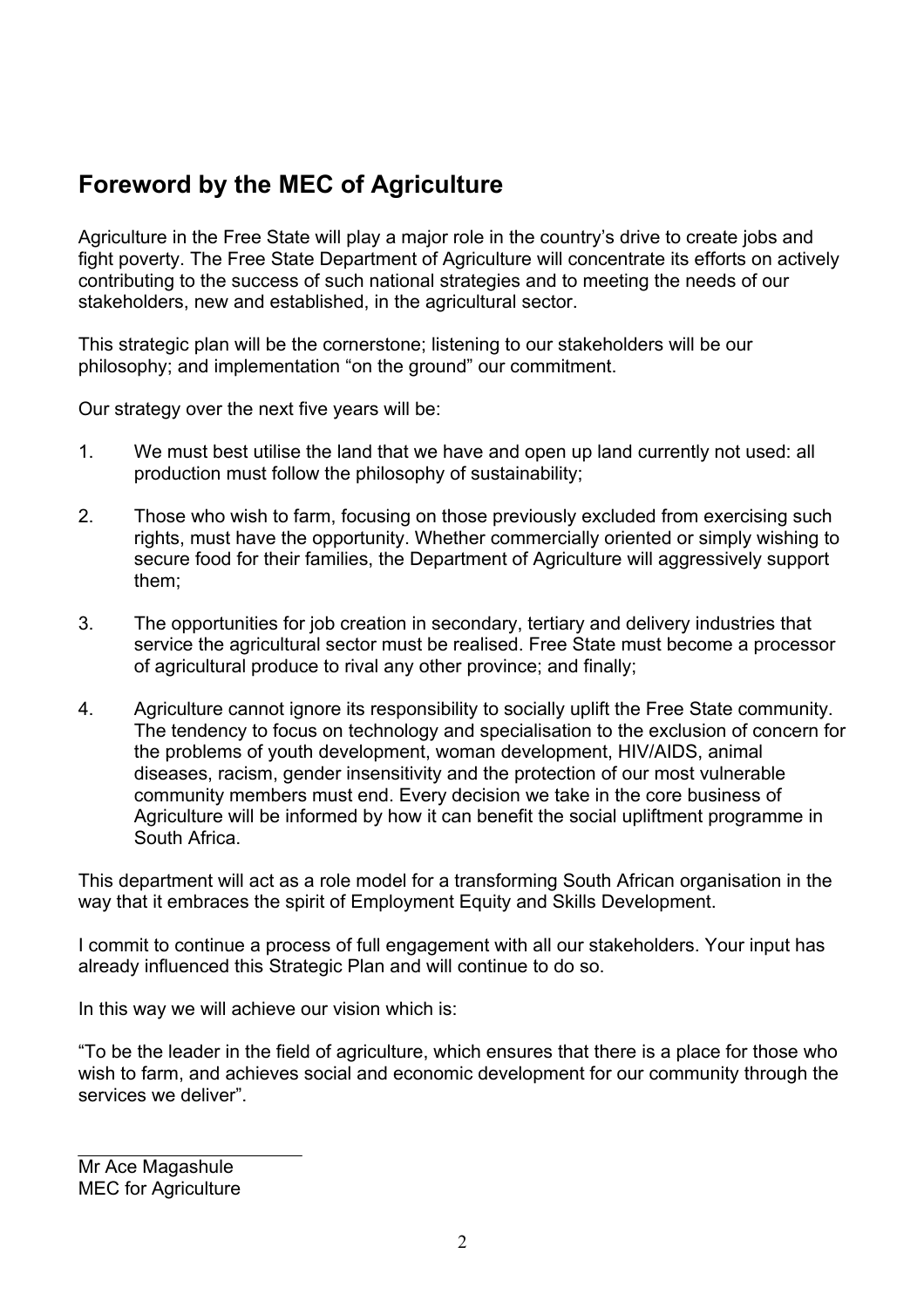## **CONTENTS**

## **PART A**

- **1 Overview of Strategic Plan**
- **2 Vision**
- **3 Mission**
- **4 Values**
- **5 Sectoral situation analysis** 
	- **5.1. Summary of service delivery environment and challenges**
	- **5.2. Summary of organisational environment and challenges**
- **6 Legislative and other mandates**
- **7 Broad policies, priorities and strategic goals**
- **8 Information systems to monitor progress**
- **9 Description of strategic planning process**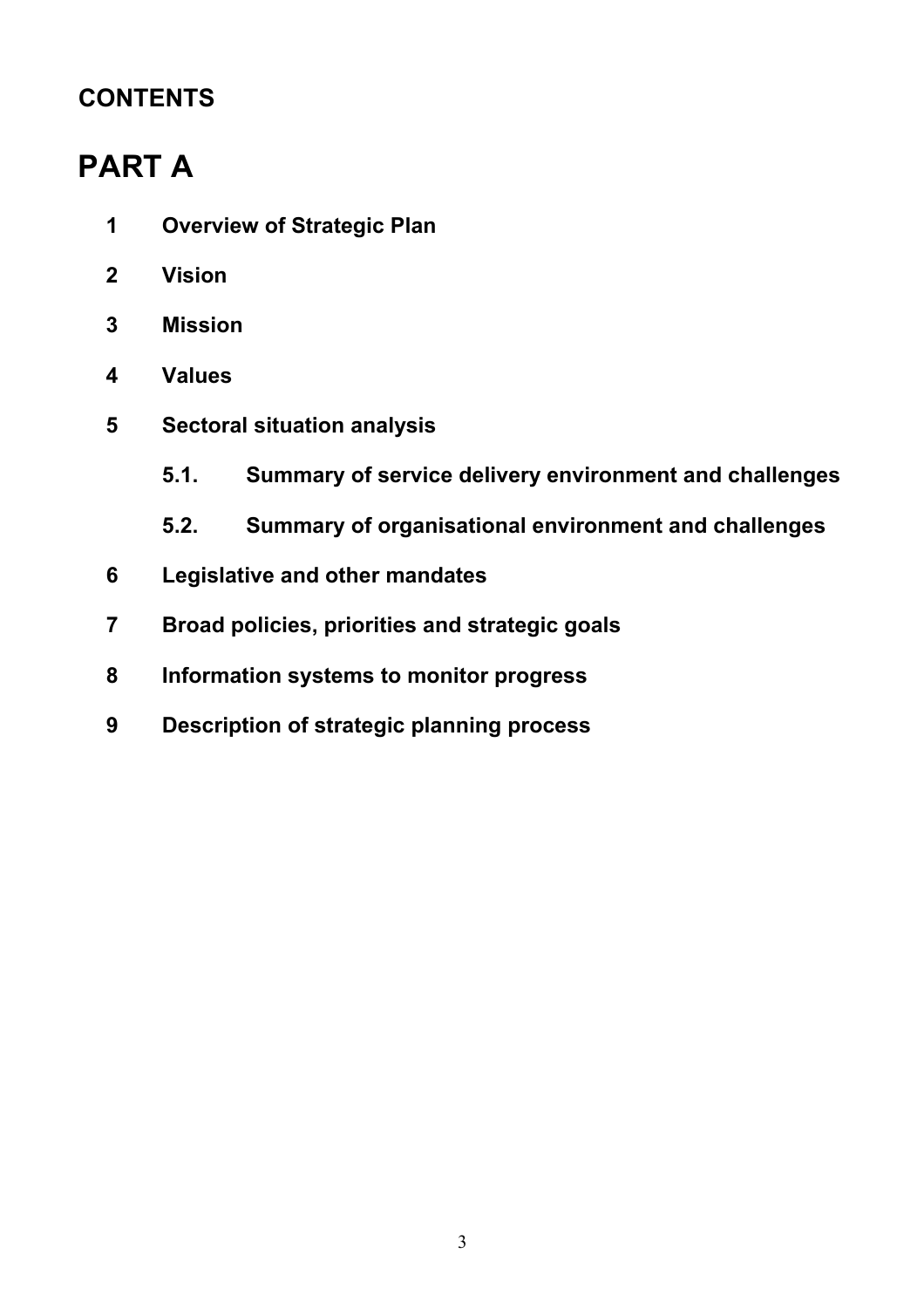## **1 Strategic overview by the Head of Department**

This Strategic Plan is the road map for the Free State Department of Agriculture. The Plan outlines a decisive and focused way forward for agricultural development and the restructuring of the rural economy of the Province. It complies with the principles and practices of good governance, fundamental to public management and administration in the Free State.

Poverty and unemployment are two of the most critical challenges that face the Province at the moment. The Provincial unemployment rate is estimated at 34%, a major factor contributing to the high poverty levels. The incidence of poverty in rural Free State is approximately 41, 3%. Fifty-four percent (54%) of the Free State population is classified as poor. It is a major challenge for us to restructure and improve these rural economies as doing so holds the potential to contribute significantly to economic and social upliftment.

The Agricultural Sector is further faced with the very real challenges posed by regular changes in the local, national and global economic environment, as well as the everchanging climatic conditions of the Province. The current drought and the strengthening of the Rand are but two examples of that impact on the economic sustainability of farming enterprises. Some relief has come in the form of support schemes from National Government, but it will only be through the vigorous efforts of all role players in the Free State Agricultural Sector that we will overcome the challenges.

This document gives the strategic intent of the Department of Agriculture. The challenge is to promote and facilitate the development of new entrepreneurs in the Sector and to maintaining the support to those already established. Both should be able to create jobs for others and create a sustainable livelihood for themselves.

The Department has identified four strategic priorities: mainstreaming of new farmers settled through the Local Reform Programme; Food Security; Agro-Processing and Beneficiation; and Sustainable Commonage Development. Our Programme Structure is made up of seven programmes and twenty-two sub-programmes, all in support of these goals.

Free State agriculture contributes on average, 9, 3% of the Gross Geographical Product (GGP) of the Province. This makes it the third biggest contributor to the economy of the province after mining and tourism. It is against this background that our initiatives and programmes are directed to further unlock our agricultural potential.

For the year ending 30 September 2004 the gross income of Free State farmers amounted to R10 728 million, a decrease of 6,5% compared to the previous year. Free State farmers earn R5 330 million from field crops and produce 34% of the maize, 50% of the sorghum, 33% of the wheat and 43% of the sunflower seed in the country. They are the largest producers of grain crops in South Africa and this is the reason behind our reputation as, "The Bread Basket of the Country".

Mr. W Barnes Head of Department

 $\_$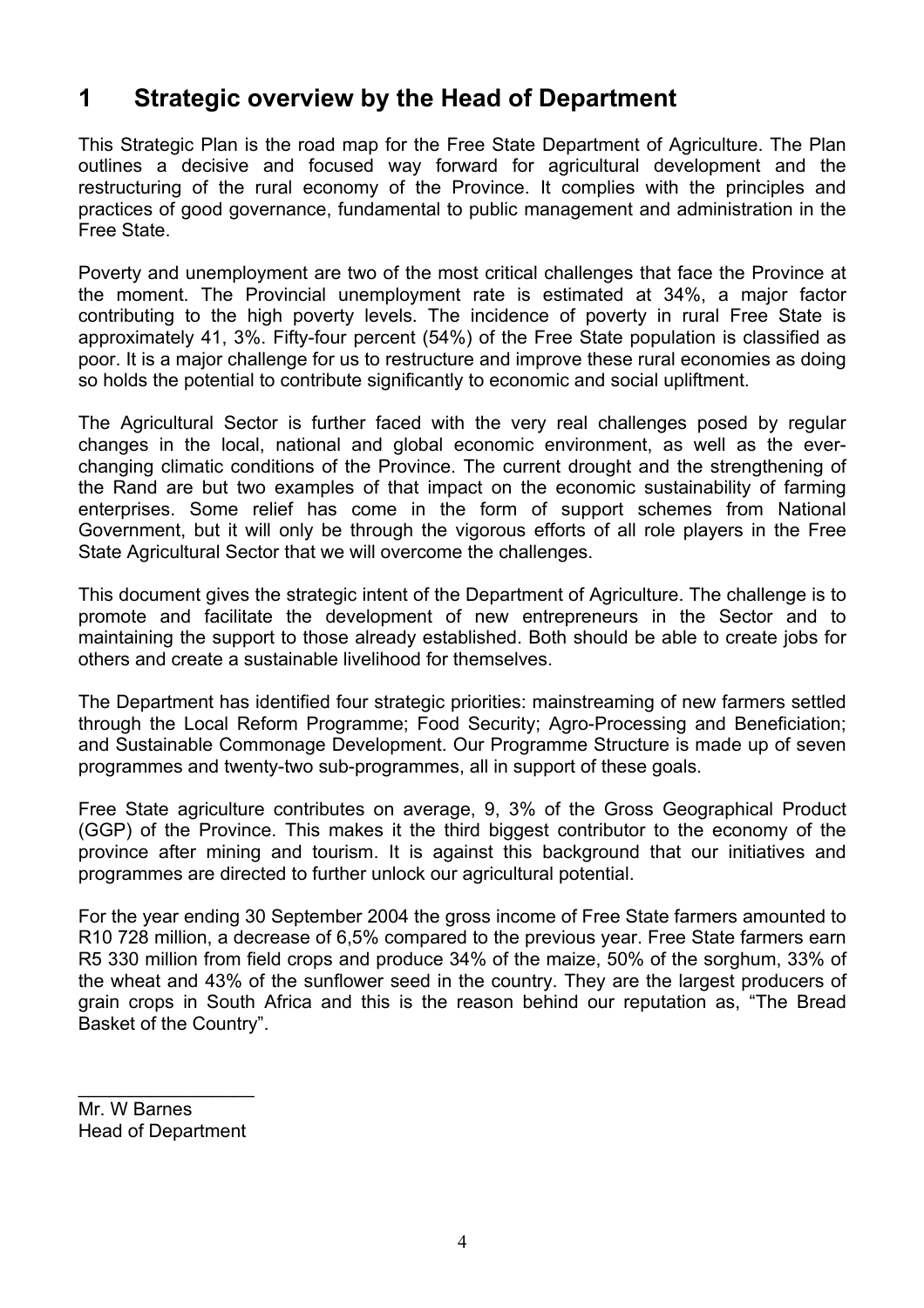## **2 Vision**

The context and challenges expressed by the Premier of the Free State Province and the President of the Republic of South Africa, together with the basic premises and values of our new South African society, have led to the vision for the Free State Department of Agriculture, this being:

*"To be the leader in the field of agriculture which ensures that there is a place for those who wish to farm and achieves social and economic development for our community through the services we deliver."* 

## **3 Mission**

The Mission of the Department is as follows:

*"To provide agricultural development and support to the people of the Free State through:* 

- *Commitment to new and established farmers;*
- *Co-operation with all our stakeholders; and*

*Innovative and creative research and development."* 

## **4 Values**

The core values of the Department are informed by the letter and spirit of the Constitution of the Republic of South Africa (Act No. 108 of 1996), and the supporting suite of transformation legislation. These values are shown below:

- Equitable use of scarce resources;
- Batho Pele:
- Co-operation with our stakeholders;
- Accountability to our stakeholders;
- Good Governance;
- Loyalty to the programmes of the Government of South Africa;
- Dedication and integrity; and
- Passion.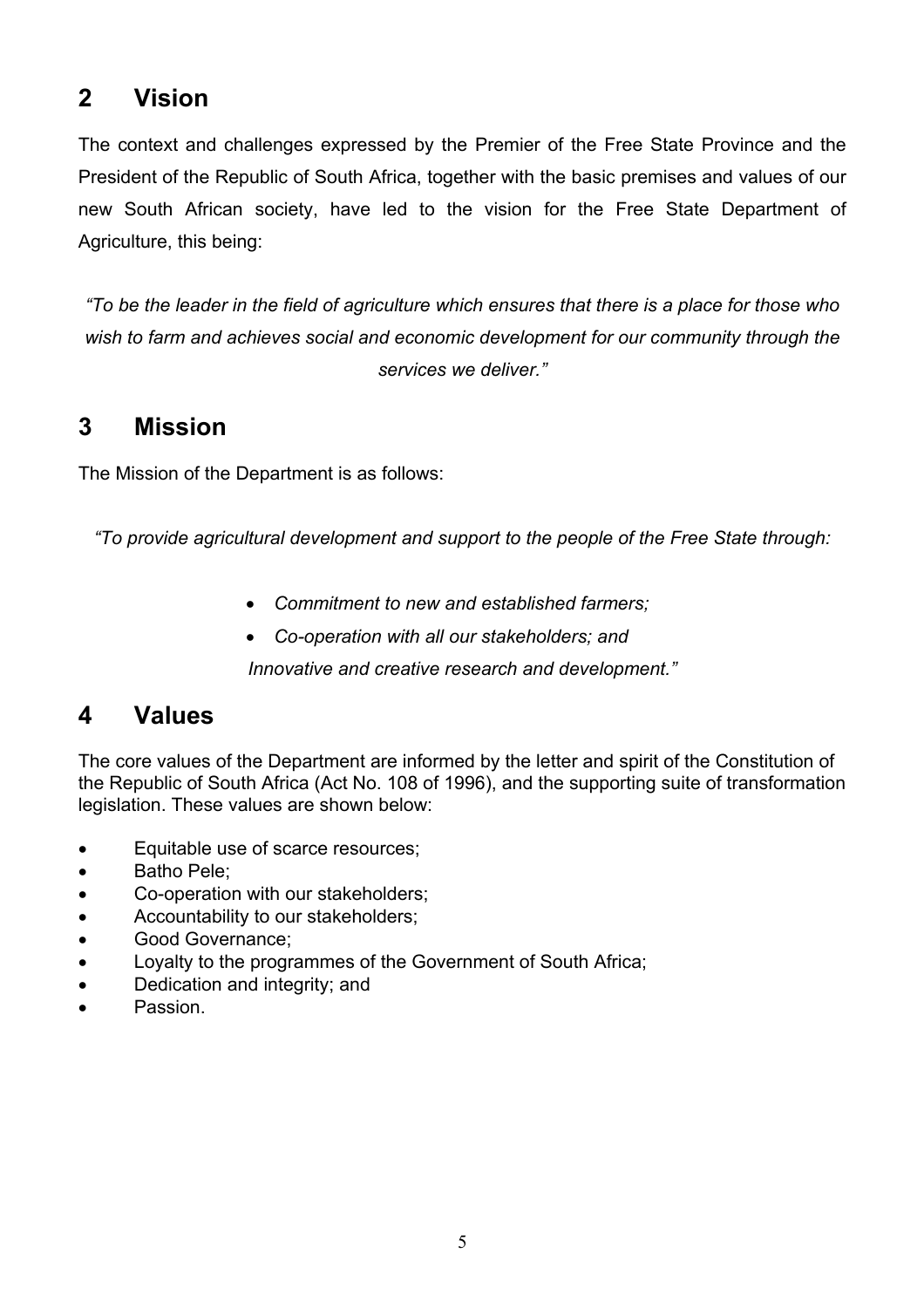## **5 Sectoral situational analysis**

The following provides a broad picture of the agricultural community which the Department is currently serving:

Beneficiaries:

| <b>Land Redistribution for Agricultural</b><br><b>Development</b> | <b>Number of beneficiaries</b> |
|-------------------------------------------------------------------|--------------------------------|
| Emerging farmers (LRAD*/ SLAG**)                                  | 90339                          |
| LRAD / SLAG beneficiaries per year                                | 2000                           |
| LRAD / SLAG beneficiaries over the                                | 30 000                         |
| next 15 years                                                     |                                |

| Household Food Security / Household food production          |                                                                                                 |
|--------------------------------------------------------------|-------------------------------------------------------------------------------------------------|
| Estimated number of people that<br>qualify for starter packs | 30 000                                                                                          |
| Estimated number of people with land<br>(average $200m^2$ )  | 30 000                                                                                          |
| Access to water                                              | Maximum 100m away from water<br>source, with most households having<br>taps in their backyards. |

| <b>Commercial Farming</b>          |                                         |
|------------------------------------|-----------------------------------------|
| <b>Number of Farmers</b>           | 8981                                    |
| Number of Farm workers / Employees | 28711                                   |
| Type of crops                      | Maize, wheat, sunflower, dry beans,     |
|                                    | fruit and vegetables                    |
| Type and number of Agribusiness    | Cash crops, fruit and vegetables, large |
| opportunities                      | and small stock, poultry and pigs       |

| <b>Veterinary Services</b>           |                                                                                                             |
|--------------------------------------|-------------------------------------------------------------------------------------------------------------|
| Type of veterinary services provided | Animal health<br><b>Export control</b><br>Veterinary Public Health<br><b>Veterinary Laboratory Services</b> |
|                                      |                                                                                                             |

**\*** Land Redistribution and Development

**\*\*** Settlement Land Acquisition Grant

## **5.1 Service delivery environment and principles**

The Department delivers its services in accordance with the following principles:

- All services rendered embrace the spirit of Batho Pele;
- All services reach those most in need; and
- All services are rendered in a manner which is equitable, efficient, and effective.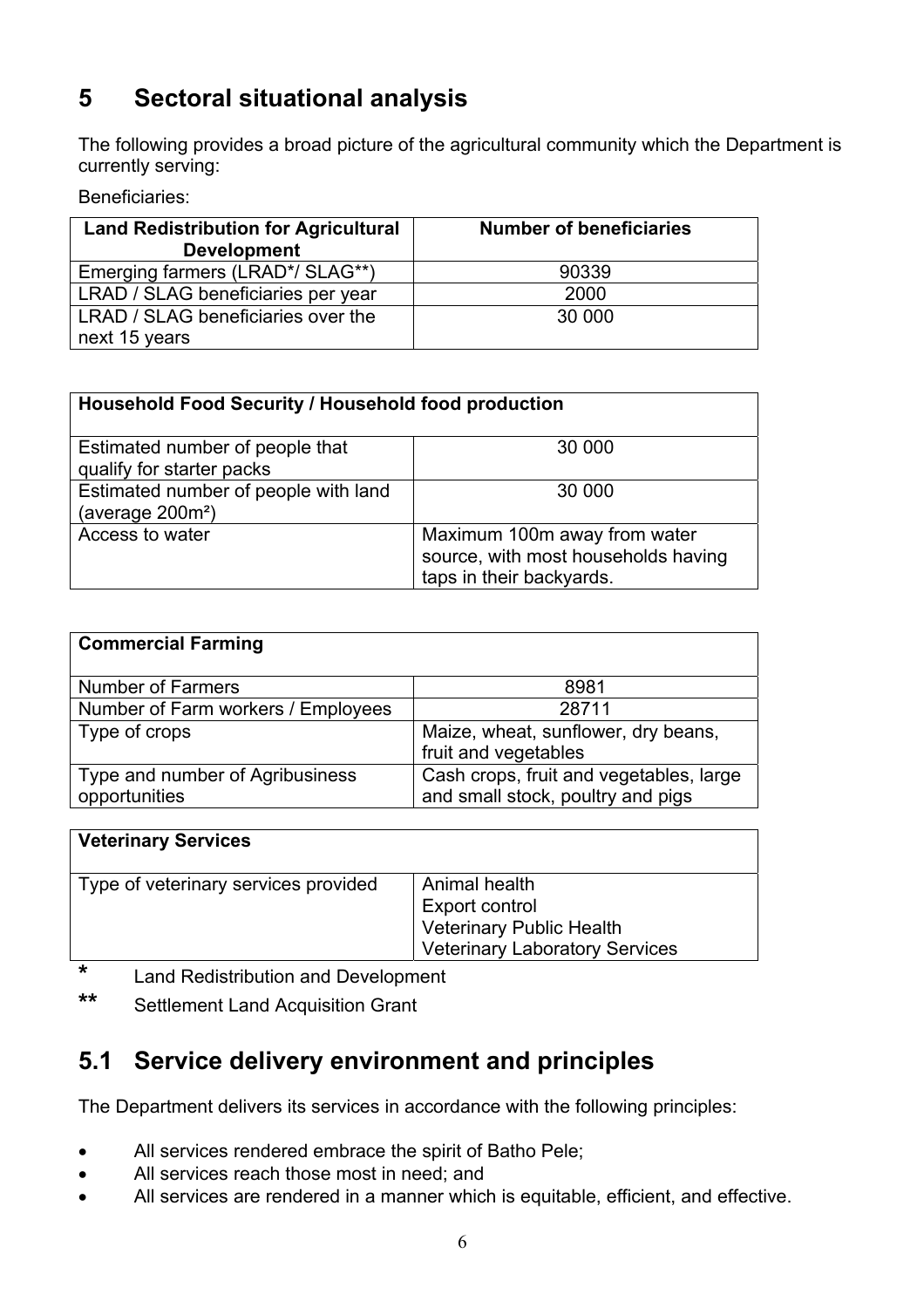## **5.2 The organisational environment and its challenges**

The potential number of people making use of the Department's services is estimated to be 300 000 (based on 1996 investigations by the Department and World Bank). Clients are categorised as, emerging farmers, small-scale farmers, peri-urban farmers, agricultural land reform beneficiaries, farm workers, commercial farmers, students and community.

Stakeholders comprise the community, agricultural organisations, academic and research institutions, government departments and donor agencies.

The following were identified as the main challenges facing the Free State Agriculture Sector.

#### *Agro-production and processing*

"The enormity of the task of rebuilding our society is dependent in the first place on eradicating poverty in our Province, the Country and Africa. The primary objectives are to reduce hunger and promote self-reliance." To alleviate poverty, it is crucial that the Department stimulates job creation through agro-processing and production. Agriculture is the third biggest contributor to the Gross Geographical Product of the Province, and contributes 14% of the total from the agricultural sector in South Africa. This compares to 24% from the Western Cape, the difference being the fact that of all the agri-production and processing performed on Free State produce, 89% takes place in other provinces.

The overall unemployment rate in the Free State Province is 34%, ranging from 27% in Northern Free State and Lejweleputswa to 37% in Thabo Mofutsanyane. For those aged less than 30, the unemployment rate is 45%. According to Statistics SA (2000), the proportion of population with a standard of living below the poverty line of R800 per month is estimated to be 48% in our province. The SA Institute for Race Relations (2001) estimated that 54,1% of our population in 1995, lived in poverty. Incomes are being constrained because the rural economy is not vibrant enough to provide remunerative jobs or self-employment opportunities.

#### *Food Security*

Food security is of prime concern to the Department. Poverty is the major contributor to food insecurity and sustainable progress in poverty eradication is critical if we are to improve access to food. Amongst those affected, women, children and the elderly are the most vulnerable. Pensions, wages from live-in household members, remittances from other household members and trading are major sources of income to the rural areas, but increasing unemployment is reducing the contribution from salaries thus increasing the importance of agriculture in contributing towards food security and income.

Our poorer households have a low asset base and few of them own livestock, farming and/or gardening equipment therefore, technology solutions must be made relevant to those people's daily knowledge and environment. Our solution is to build local capacity for food production and to adapt available technologies to make them suitable and relevant to the task at hand.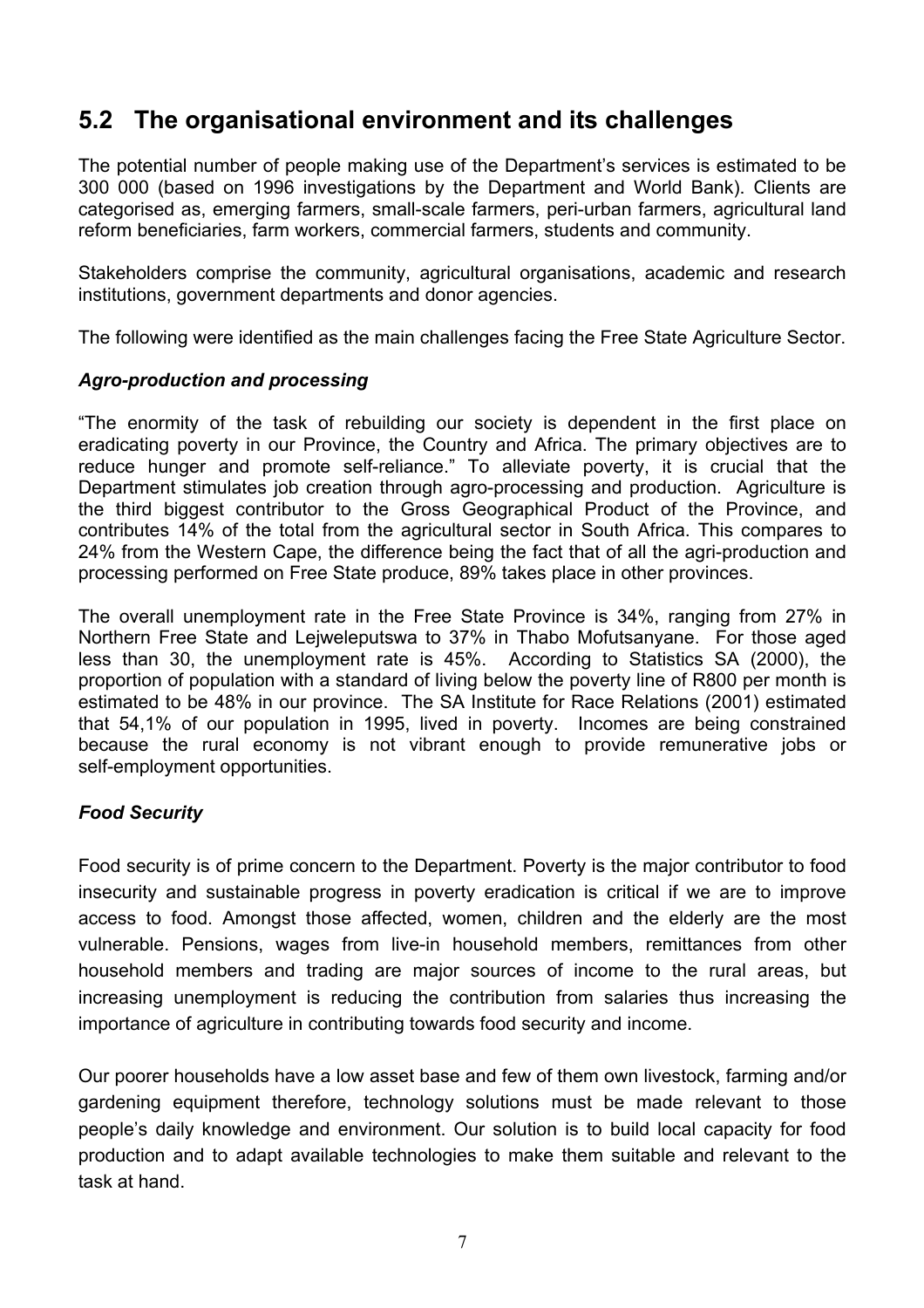This challenge is met by our Food Security Programme, the aim of which is to promote food production in homes, schools etc, making use of crops with high nutritional values.

#### *Land Reform*

The Land Reform Programme in the province redresses the situation that denied land rights to the majority of our people, and improves the quality of life of those most in need by placing assets and sources of income in their hands.

The programme also aims to: improve the standard of living of the poorest; overcome discrimination based on gender; increase opportunities for youth; promote sustainable food production; and promote the conservation of land resources.

The main challenge for this programme is the empowerment of LRAD beneficiaries by providing technical skills and physical support (e.g.: management skills, management of natural resources etc). "Glen Agricultural Institute will be working closely with the University of the Free State, Central University of Technology, Human Sciences Research Council (HSRC) and the Department of Education to ensure that higher education and technical training shall be opened for all by means of state allowances awarded on the basis of merit. Full decentralisation of the operational field services of the Department to regional level was concluded in 2004/2005. Institutional arrangements will be put in place in order to render fully integrated multi-disciplinary services from each of the five regional centers of Provincial Government in the next three months. The Department will structure itself to accommodate programmes directed at the improvement of skills, wage progression, internships and the remuneration of performance."

#### *Communal Land Development*

The utilisation of tribal land and municipal commonages plays a significant role in the process of speeding up land redistribution in the province.

Our programme assists with the sustainable development of such land, manages the land, and transfers skills and technology to those farming this land.

#### *Summary*

"A new forum will be established with the private sector, banking sector, researchers, academics, agricultural unions and other stakeholders to promote investment of growth in the agricultural sector."

"..drawing on resources within the Agricultural Credit Scheme (ACS), ensuring the implementation of the Land Reform for Agricultural Development process and the Comprehensive Agricultural Support Programme (CASP)."

"Information and knowledge management, technical and advisory assistance, training and capacity building, marketing and business development, on-farm and off-farm infrastructure and production inputs including financial assistance will be top four delivery agenda."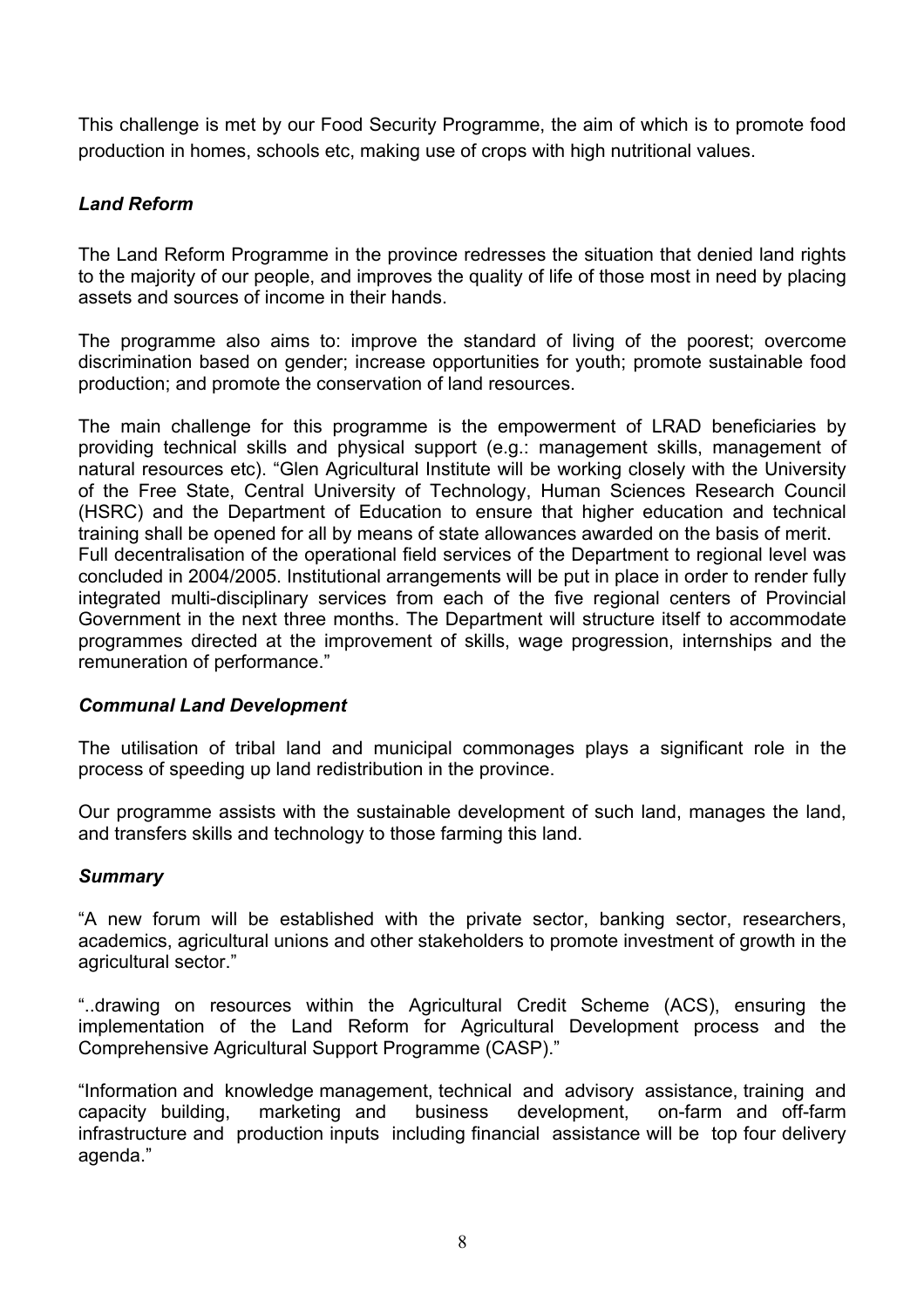"Black Economic Empowerment (BEE) should not only be seen in the context of transforming sectors rather it should be seen as the empowerment of black people through the creation of new enterprises in new and existing sectors."

"The key services to be performed are those in respect of agricultural engineering, soil conservation and Land Care."

"In order for development to be sustained as a priority, we must practice integrity in our commitments and practices, both personal and social.'

## **6 Legislative and other mandates**

The Department of Agriculture is an integral part of the South African Public Service established in terms of section 197 of the Constitution as read with section 7(1) and 7(2) of the Public Service Act (Act No. 103 of 1994).

It derives its administrative mandate from both national and provincial executive authority.

No changes in the current mandates of the Department have been effected.

The mandate is currently vested in the following statutes:

#### **A. Transformation legislation.**

- The Constitution of the Republic of South Africa Act, 1996 (Act No. 108 of 1996)
- Employment Equity Act, 1998 (Act No. 55 of 1998)
- Preferential Procurement Policy Framework Act, 2000 (Act No. 5 of 2000)
- Labour Relations Act, 1995 (Act No. 66 of 1995)
- Basic Conditions of Employment Act, 1997 (Act No. 75 of 1997)
- Skills Development Act, 1998 (Act No. 97 of 1998)
- Skills Development Levies Act, 1999 (Act No. 9 of 1999)
- South African Qualifications Act, 1995 (Act No. 58 of 1995)
- South African Qualifications Regulations
- National Education Policy Act, 1996 (Act No. 27 of 1996)
- Further Education and Training Act, 1998 (Act No. 98 of 1998)
- General and Further Education and Training Quality Assurance Act, 2001 (Act No. 58 of 2001)
- Employment of Education and Training Act, 1998 (Act No. 76 of 1998)
- Higher Education and Training Act, 1997 (Act No. 101 of 1997)
- Adult Basic Education Training Act, 2000 (Act No. 52 of 2000)
- Land Redistribution Policy for Agricultural Development
- Designated Areas Development Act, 1997 (Act No. 87 of 1997)
- Land Reform Act, 1997 (Act No. 3 of 1997)

[Note: Some of the Acts listed under this heading are vital components of the Transformation Legislation enacted by our government which are also part of the mandates under Land and Land Reform, Land Care and so on. Where this is the case, the Act in question is repeated under the appropriate heading.]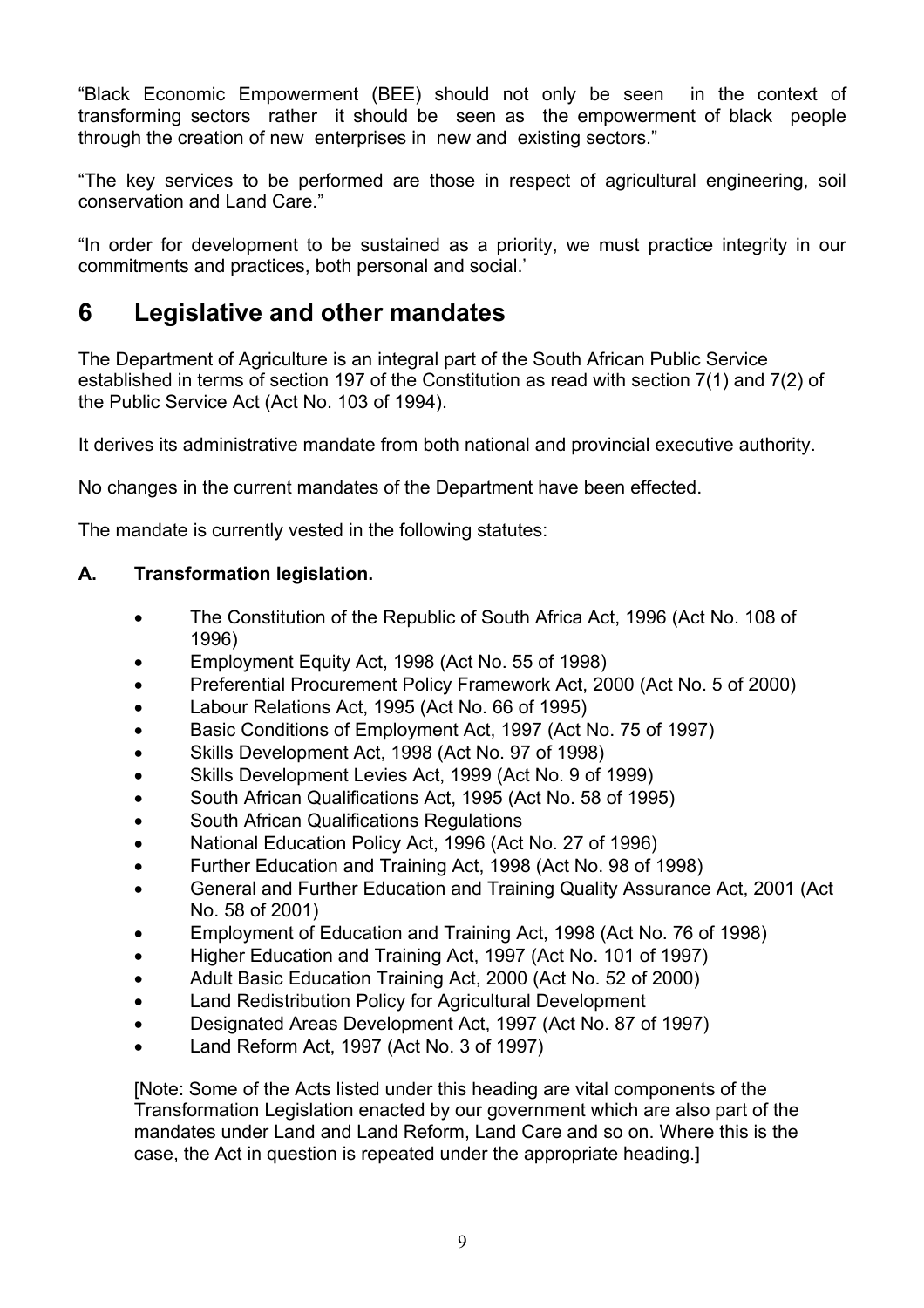#### **B. Veterinary and animal health related legislation**

- Veterinary and Para-Veterinary Professions Act, 1982 (Act No.19 of 1982)
- Animal Diseases Act, 1984 (Act No. 35 of 1984)
- Abattoir Hygiene Act, 1992
- Problem Animals Control Ordinance, 1978 (ORD No. 38 of 1965)
- Livestock Brands Act, 1962 (Act No. 87 of 1962)
- Livestock Improvement Act, 1977 (Act No. 25 of 1977)
- South African Abattoir Corporation Act, 1992 (Act No. 120 of 1992)
- Meat Safety Act, 2000 (Act No. 40 of 2000)
- Animal Improvement Act, 1998 (Act No. 62 of 1998)
- South African Medicines and Medical Devices Regulatory Authority Act, 1998 (Act No.132 of 1998)
- The International Animal Health Code of the World Organisation for Animal Health (OIE-Office International des Epizooties)
- The International Code for Laboratory Diagnostic Procedure for Animal Diseases of the World Organisation for Animal Health.
- The Sanitary and Phytosanitary Agreement of the World Trade Organisation (WTO)

#### **C. Plant and Crop related legislation**

- Water Services Act, 1997 (Act No.108 of 1997)
- Act on Marketing of Agricultural Products, 1996 (Act No. 47 of 1996)
- Codex Alimentarius of the World Health Organisation (WHO) and Food and Agricultural Organisation (FAO) (International Code on Food Safety).
- Agricultural Pests Act, 1983 (Act No. 36 of 1983)
- Agricultural Research Act, 1990 (Act No. 86 of 1990)
- Agricultural Product Standards Act, 1990 (Act No. 119 of 1990)
- Agriculture Produce Agents Acts, 1992 (Act No. 12 of 1992)
- Agricultural Development Fund Act, 1993 (Act No. 175 of 1993)
- Perishable Product Export Control Act, 1982
- Agricultural Products Standards Act, 1990
- Fertilisers, Farm feeds, Agricultural remedies and Stock remedies Act, 1947
- Agricultural Credit Act, 1966 (Act No. 28 of 1966)
- Marketing Act, 1968 (Act No. 59 of 1968)
- Plant Breeder's Right Act (Act No. 15 of 1976)
- Plant Improvement Act, 1976 (Act No. 53 of 1976)

#### **D. Soil Conservation and Land Care**

- Engineering Services Act (Act No. 46 of 2000)
- Land Redistribution Policy for Agricultural Development
- Designated Areas Development Act, 1997 (Act No. 87 of 1979)
- Soil user planning ordinance (Ordinance 15 of 1985)
- Fertilisers, Farm feeds, Agricultural Remedies and Stock Remedies Act, 1947 (Act No. 36 of 1947)
- Conservation of Agricultural Resources Act, 1983
- Atmospheric Pollution Prevention Act, 1973
- National Water Act (Act No. 43 of 1998)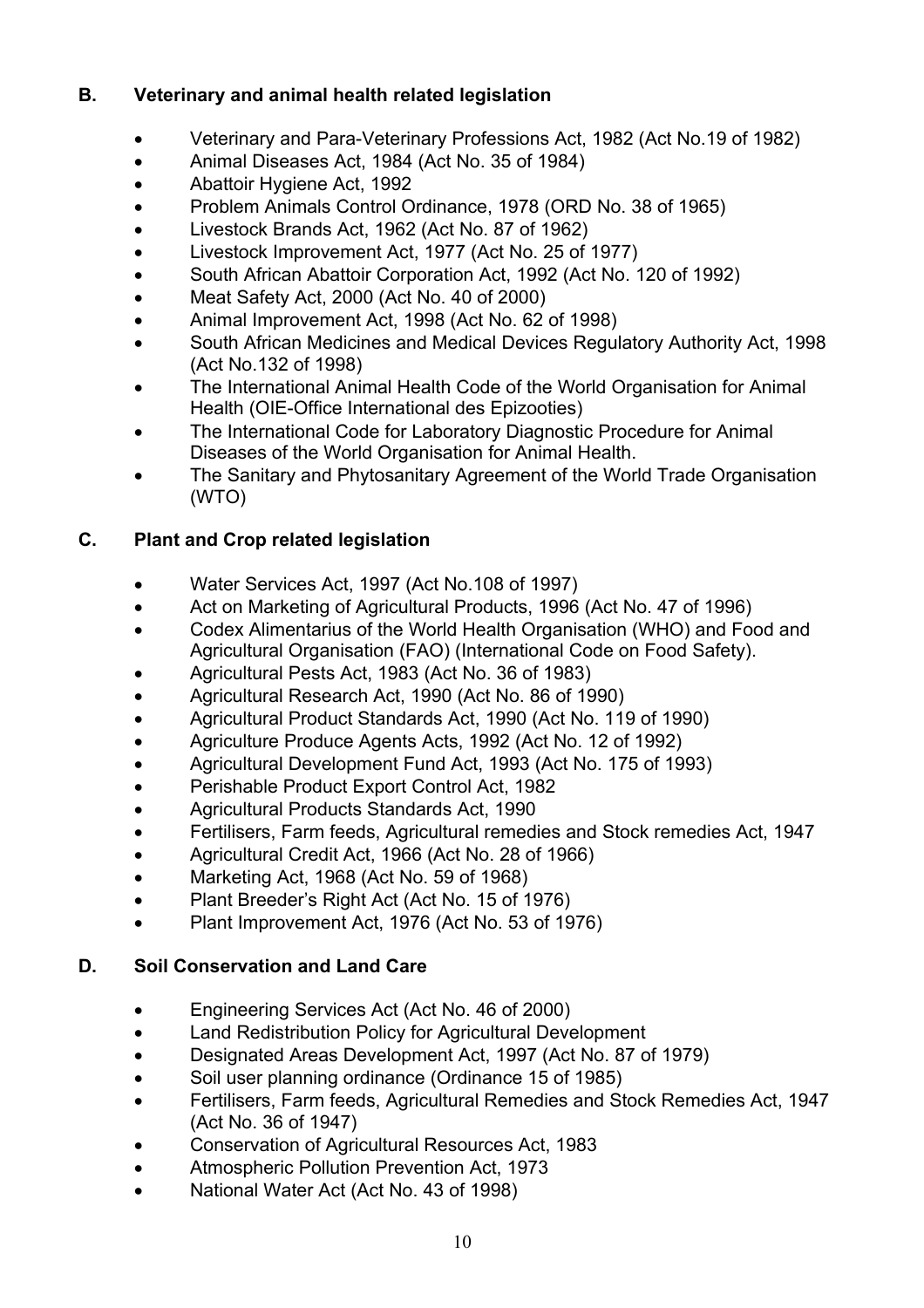- National Environmental Management Act, (Act No. 107 of 1998)
- Environment Conservation Act (Act No. 73 of 1989)
- Generally Modified Organisms Act, 1997 (Act No. 15 of 1997)

#### **E. Land and land reform**

- Land Reform Act, 1997 (Act No. 3 of 1997)
- Conservation of Agricultural Resources Act (Act No. 43 of 1983)
- Subdivision of Agricultural Land Act, 1970 (Act No. 70 of 1970) (pending repeal)
- Provision of Land and Assistance Act, 1993 (Act No. 126 of 1993)
- Nature and Environmental Conservation Ordinance 19 of 1974
- Nature Reserve Validation Ordinance, Ordinance 3 of 1982

#### **F. Administrative Legislation**

The Department of Agriculture's administrative functions are regulated by a number of national transversal laws and regulations.

- Employment Equity Act (Act No. 55 of 1998)
- Local Government: Municipal Property Rates Act, (Act No. 6 of 2004)
- Public Finance Management Act (Act No. 1 of 1999 as amended by Act No. 29 of 1999)
- Division of Revenue Act (Annually)
- Preferential Procurement Policy Framework Act (Act No. 5 of 2000)
- Companies Act (Act No. 61 of 1973)
- Extension of Security of Tenure Act (Act No. 62 of 1997)
- Public Service Act (Act No. 103 of 1994) and Regulations, 2001
- Labour Relations Act (Act No. 66 of 1995)
- Basic Conditions of Employment Act (Act No. 75 of 1997)
- Skills Development Act (Act No. 97 of 1998)
- National Archives Act (Act No. 43 of 1996)
- Promotion of Access to Information Act (Act No. 2of 2000)
- Occupational Health and Safety Act (Act No. 85 of 1993)
- Compensation for Occupational Injuries and Diseases Act (Act No. 130 of 1993)
- Collective Agreements
- National Treasury Regulations
- Provincial Treasury Instructions
- Administrative Justice Act (Act No. 3 of 2000)
- Public Holidays Act (Act No. 6 of 1994)
- The National Constitution of South Africa (Act No. 108 of 1996)
- Adult Basic Education and Training Act (Act No. 52 of 2000)
- Skills Development Act (Act No. 98 of 1998)
- Skills Development Levies Act (Act No. 9 of 1999)
- South African Qualifications Act (Act No. 58 of 1995)
- South African Qualifications Regulations
- National Education Policy Act (Act No. 27 of 1996)
- Further Education and Training Act (Act No. 98 of 1998)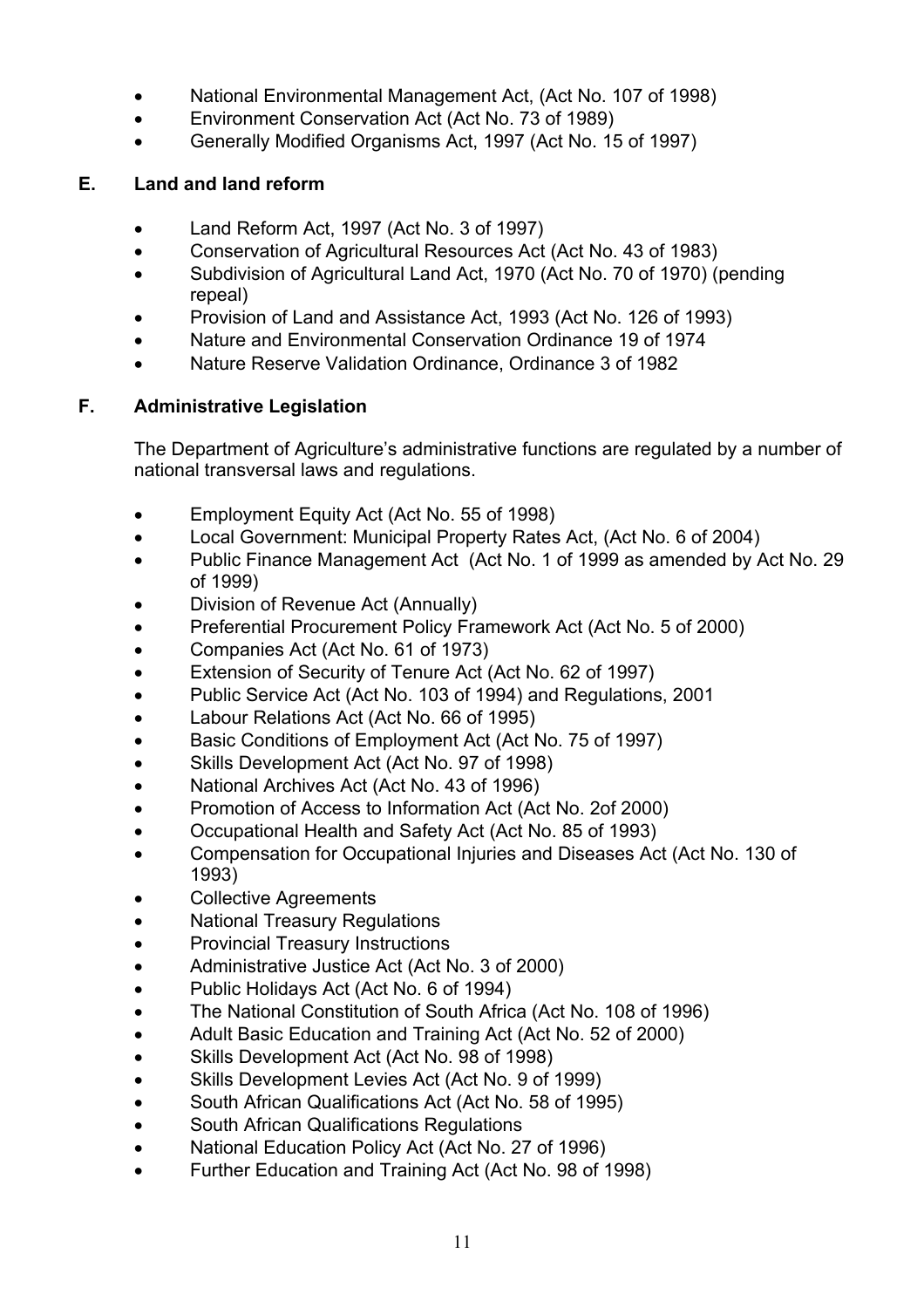- General and Further Education and Training Quality Assurance Act (Act No. 58 of 2001)
- Employment of Education and Training Act (Act No. 76 of 1998)
- Government Employees Pension Law (1996)
- Unemployment Insurance Act (Act No. 30 of 1966)
- Income Tax Act, 1962  $4^{\text{th}}$  standard
- Higher Education and Training Act (Act No. 101 of 1997)
- Further Education and Training Act (Act No. 98 of 1998)

### **7 Strategic Goals**

Our Strategic Goals 2005 – 2008 are as follows:

- **Goal 1: Improvement of primary production and advancement of agro-processing**
- **Goal 2: Economically sustainable agricultural development**
- **Goal 3: Optimisation of plant and livestock health, production and product safety**
- **Goal 4: Improved stakeholder relations**
- **Goal 5: Natural resource and infrastructure utilisation and management**
- **Goal 6: Household food security**
- **Goal 7: Farmer settlement support**
- **Goal 8: Knowledge and information management**
- **Goal 9: Formal and Non-formal training**
- **Goal 10: Intra-departmental excellence**
- **Goal 11: Effective and efficient financial management**

## **8 Monitoring and Evaluation**

During the period 2000 – 2003 a Monitoring and Evaluation system was developed for the Department. This system was implemented in the Department during the 2004/05 financial year. The system focuses on tracking Departmental progress against the strategic goals, objectives and activities planned for a specific period.

All financial monitoring takes place via Logistical Information System (LOGIS) and Basic Accounting System (BAS), (still under implementation). Human resource reporting takes place via Personnel and Salary System (PERSAL) and Vulindlela.

Veterinary Services reports all relevant information as required by the National Department of Agriculture, via the Laboratory Information Management System (LIMS) and Animal Disease Information System of South Africa (ADISA) systems.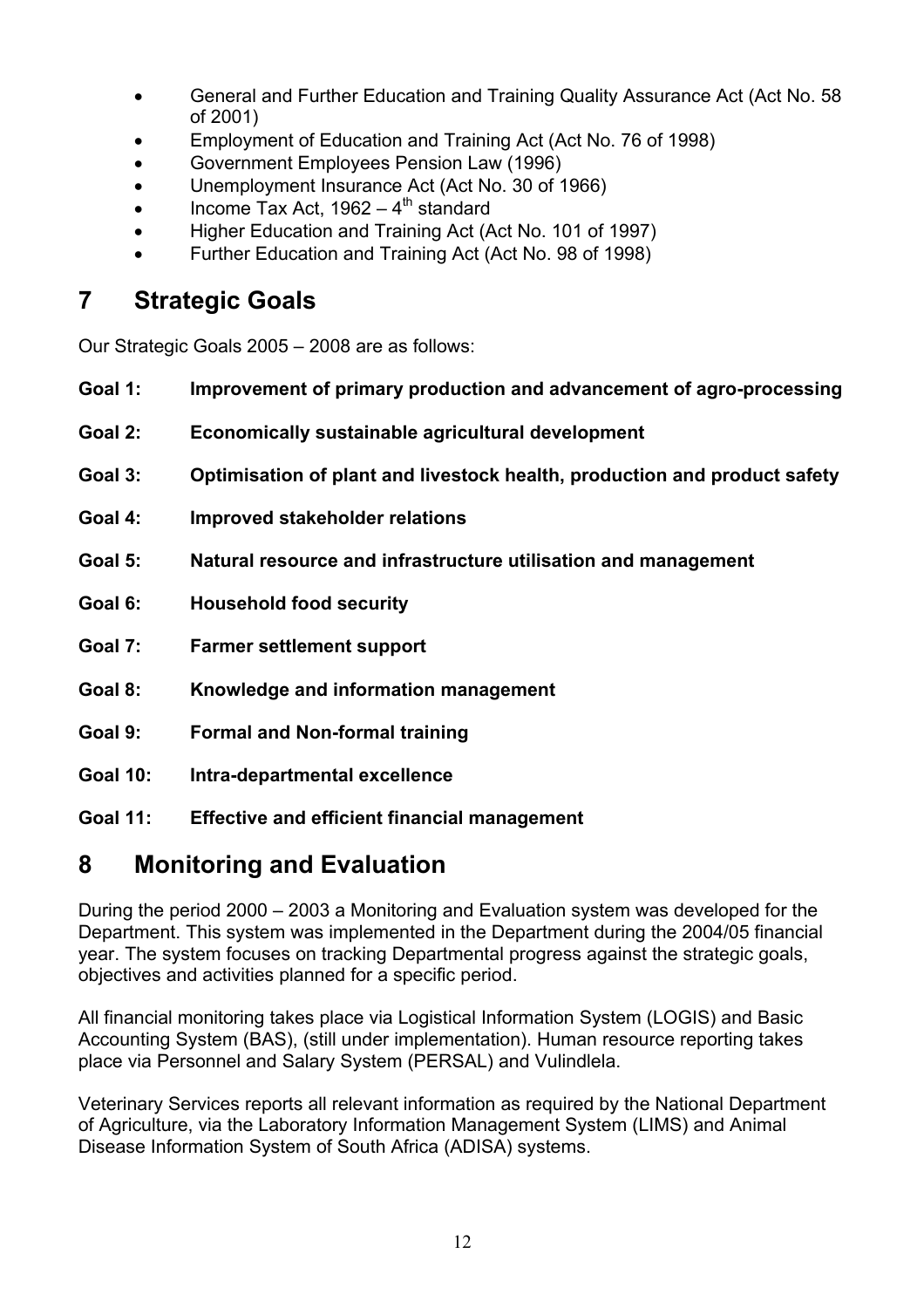## **9 The Strategic Planning Process**

This Strategic Plan follows the guidelines and generic formats provided by the National Department of Agriculture and the National Treasury.

The document was developed using a participatory process with stakeholders and staff in the Department. Workshops were held to obtain input from all sections of the agricultural community and this input was used to formulate the plan.

An Operations Plan will be developed, based on this plan, for implementation purposes and to monitor the achievement of its objectives.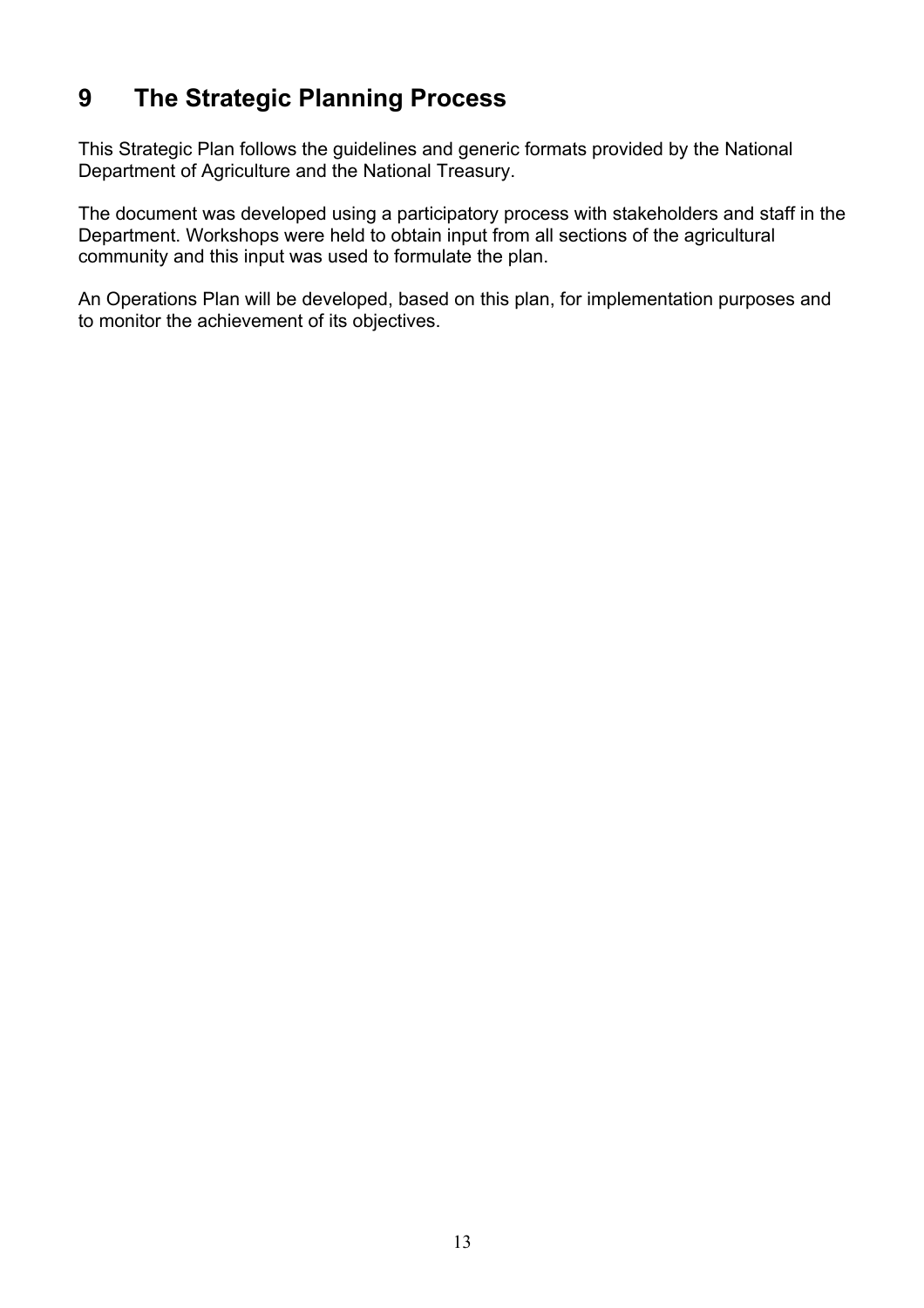## **PART B**

## **CONTENTS**

- **10 Programme 1 Administration**
- **11 Programme 2 Sustainable Resource Management**
- **12 Programme 3 Farmer Support and Development**
- **13 Programme 4 Veterinary Services**
- **14 Programme 5 Technology Research and Development**
- **15 Programme 6 Agricultural Economics**
- **16 Programme 7 Structured Agricultural Training**
- **17 Capital investment, maintenance and asset management plan**
- **18 Co-ordination, co-operation and outsourcing plans**
- **19 Interdepartmental linkages**
- **20 Local government linkages**
- **21 Public Entities**
- **22 Public, private partnerships, outsourcing etc.**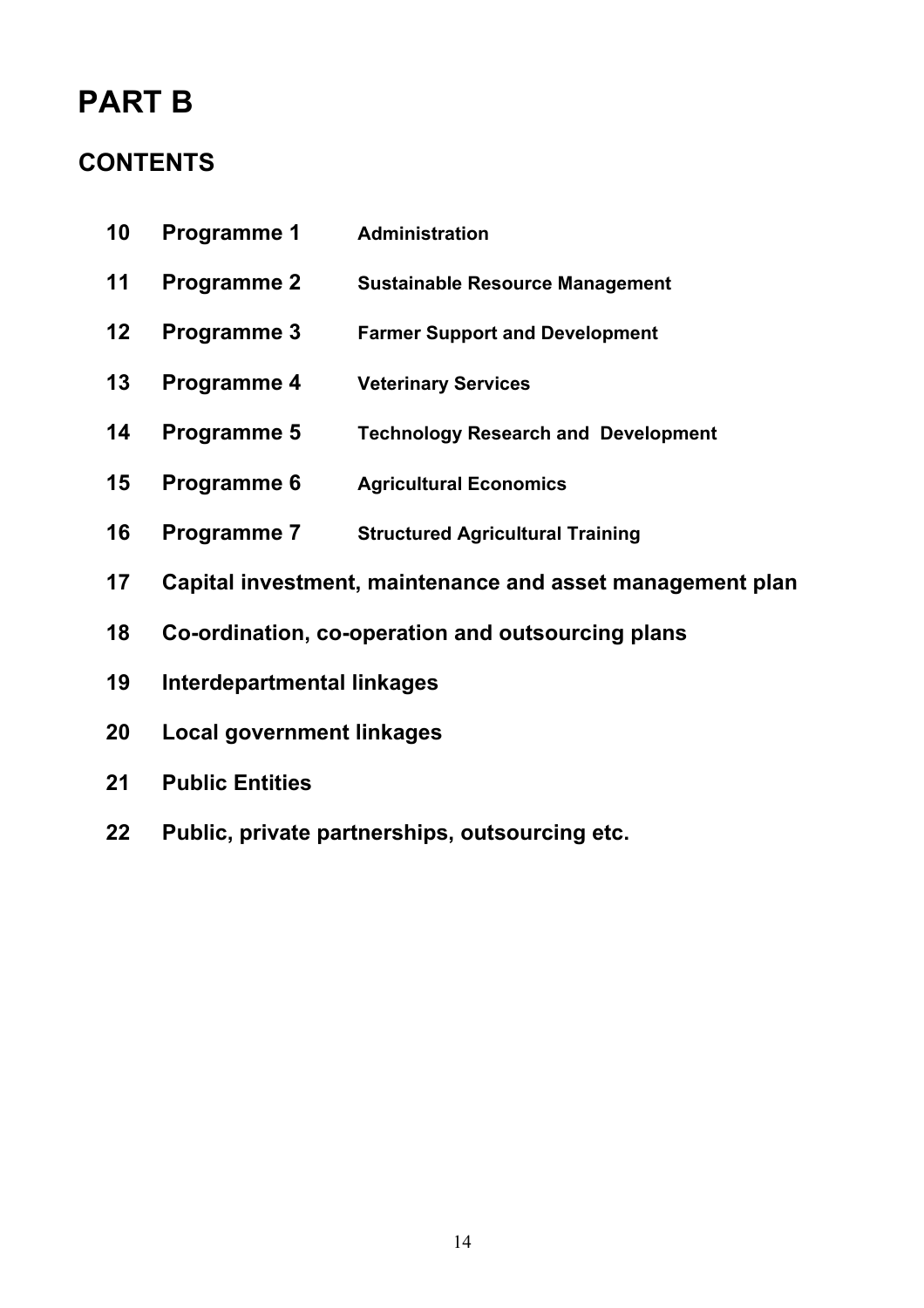## **10. Programme 1: Administration**

#### **10.1 Situation Analysis**

The structure of the Office of the HOD has only recently been finalized. In future this office will provide the following services:

- Legal Services
- Internal Audit
- Special Programmes
- Communications
- Strategic Planning and Monitoring and Evaluation

The finalization of the restructuring process has been a major achievement by the Department. With regard to Human Resources, critical posts of Deputy Director: Employee Wellness as well as Deputy Director: Organizational and Human Resource Development was filled. The Performance and Development Management System as well as the Internship and Learnerships Programme has been implemented in the Department and rolled out for the first time. A major challenge has been that the Department for the last 5 years not been in a position to fund the entire approved organizational structure. This resulted in use of skeleton staff for some key functions. The immediate availability of comprehensive Human Resource (HR) information has been a challenge for the Department.

The Employee Assistance Programme has been launched; however the main challenge remains the lack of funding and support for the Programme.

The cleaning services for which the component is responsible, currently services 199 offices at head office. Other offices at district level are under the direct control of the district managers and the institute. The resources that have been allocated for the service are currently adequate. However, with regard to the maintenance of physical structures, the department is lacking funds to fulfill this obligation. The other confusion in this regard is created by the lack of clear mandate and guidelines in relation to the roles that must be played by the department and the department of Public Works, Roads and Transport as the legal custodians of state owned buildings.

The departmental transport section manages 179 Government Owned Vehicles (GOV) which is administered by various institutions and districts of the department. From the mentioned number, 86 are fairly new, that is, less than 1 year, and the rest are over 1 year of age and are in a fair to bad conditions. The next fleet replacement is expected in the current financial year.

The department lacks a master plan that will guide it in Information and Communication Technology (ICT) development. Currently the provision of information technology is done on ad hoc basis and whenever a request is made. A proper plan that will encompass the ICT requirements to fit strategic plan over a minimum of three to maximum of five years, will have to be developed in collaboration with State Information Technology Agency (SITA).

The majority of the security personnel still need to be trained in the execution of their daily duties. It could also be added that the security administration and management is not well known to majority of officers. Even though there is relatively adequate communication equipment for utilization by security guards, there is a need still for the training of personnel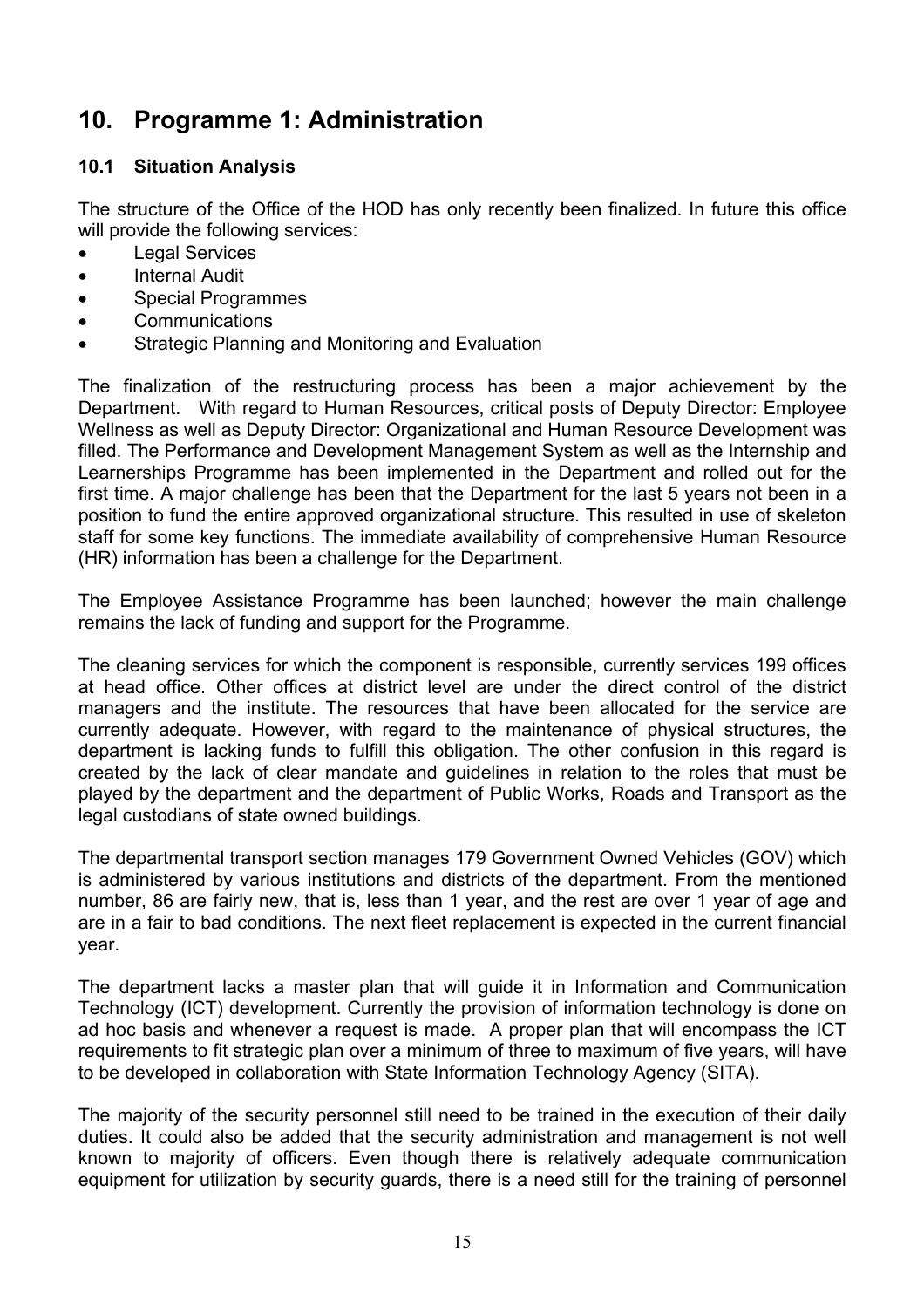in its effective utilization, a constraint caused by lack of knowledge. The section has also of recent been inundated with requests from personnel for transfers and other placements.

The functional areas of the Financial Management Sub programme is the coordination of the budget process for the department of Agriculture, all financial, supply chain and salary related matters. The Financial Management Sub Programme has to ensure that all monies due to the department are collected and deposited into the provincial revenue fund. A supply chain management unit has been established. All provincial and national treasury regulations are being complied with, including all BEE initiatives from national government.

Key challenges the sub programme are faced with are:

- To render an accurate, effective and efficient financial service to the clients
- To compile a credible departmental budget according to the new economic reporting format.
- To ensure payment of suppliers within the 30 day period
- The implementation of accrual accounting
- To set credible own revenue targets for the department
- The turnaround time for processing of orders
- To enter into period contracts to ensure efficient service delivery
- Development and maintenance of the asset management system
- Recruitment of appropriate qualified skills
- Development and maintenance of an accreditable supplier data base.

The overall objective of the Community Projects Fund Support Programme (CPF-SP) is to enhance the living conditions of low households in rural and peri-urban communities. The main challenge faced by the programme is to accelerate project progress and expenditure and to ensure sustainability of projects.

Improving quality reporting has been one of the focus areas in an effort to address the integrity and credibility of information on the Monitoring and Evaluation (M&E) system. Substantial work has also been done on amending and upgrading the M&E system.

Project Management Unit (PMU) introduced Equity projects as a way and means of enhancing beneficiary empowerment of sustainable and viable CPF-SP projects and simultaneously increasing expenditure and supporting national strategic objectives.

The Department of Agriculture (DOA) has adopted a multi-funding approach to projects utilizing the various existing grants, such as the Comprehensive Agriculture Support Programme (CASP); Redirected Funds; Land Care; Infrastructure and CPF-SP to create a wider spectrum of funding thereby ensuring sustainability of projects in the long term.

Establishing partnerships with provincial departments, local government, intermediary organizations and financial institutions will be sought to support national strategic objectives in general and contribute towards poverty alleviation in the Free State in particular.

#### **10.2 Policies, priorities and strategic objectives**

The strategic goals addressed by this programme are:

• Goal 10: Intradepartmental excellence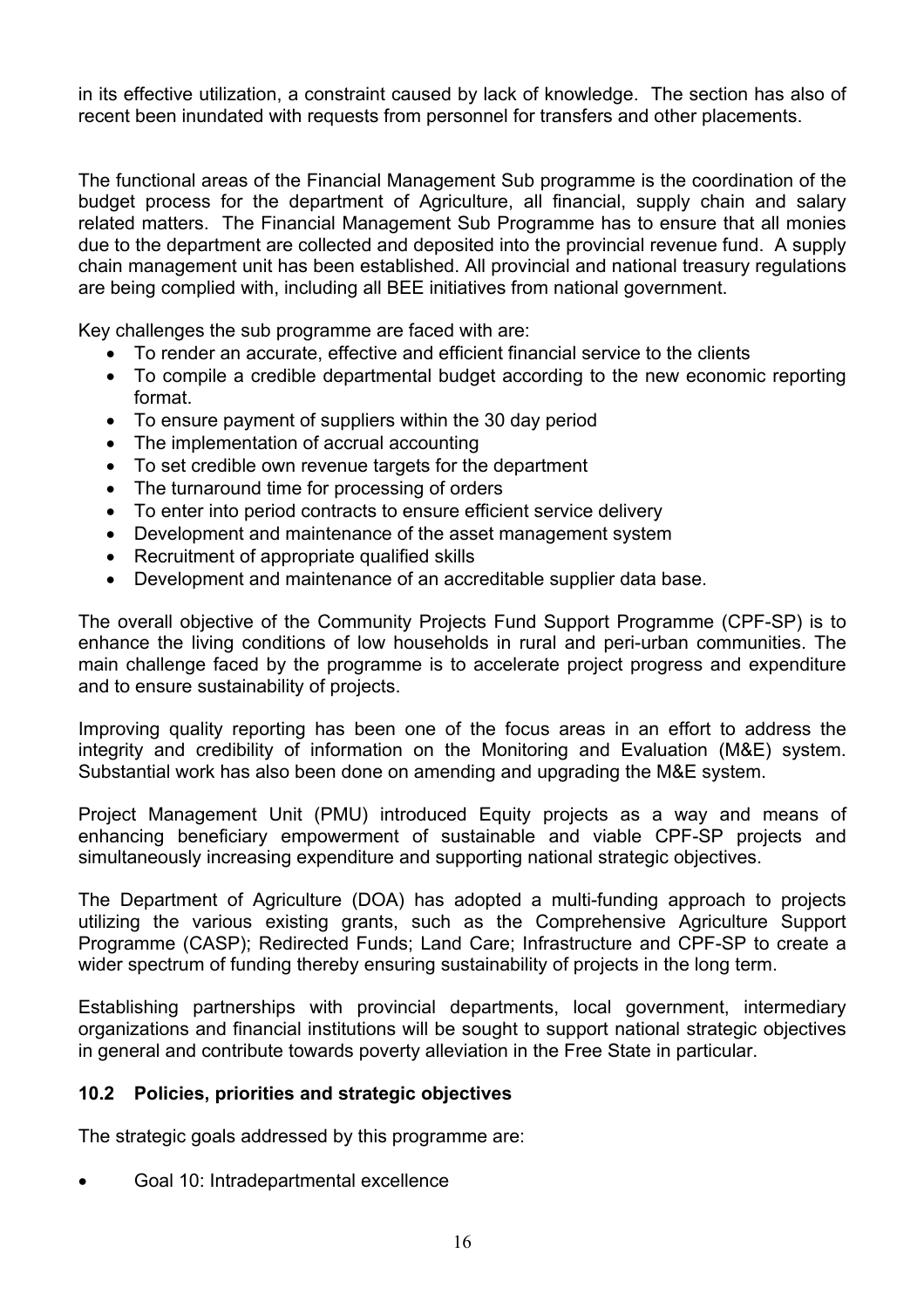• Goal 11: Effective and efficient financial management

#### **10.3 Analysis of constraints and measures planned to overcome them**

The Communications Unit experienced the following constraints:

- Resources not available e.g. not enough equipment and short staffed
- The lack of representation of the Sectional Head in the decision making management meeting, results in the unit to rely on the informal information.
- Working conditions; office space and air-conditions not working

A shortage of experienced staff in certain areas of specialization within the Internal Audit Unit (e.g. IT auditors, forensic auditors), was experienced. The unit's structure is being revised to address such problems.

Shortage of staff in the Strategic Planning and M&E Unit, as well as a lack of structured procedures through which the Department can access the services of this Unit, has been experienced.

The main constraints relate to the capacity issues resulting from skilled workforce and the lack of a personnel skills database. The matter is being addressed through skills development and affording the employees the opportunity to improve their qualifications by awarding them bursaries, whilst a skills audit will be conducted where after the information will be utilized to develop a departmental database.

The second issue is dealing with the employees that are still in excess resulting from Resolution 7 of 2002. In partnership with the Department of Education the Department will attempt to transfer the remaining employees to the Department of Education.

With regard to the Employee Wellness Programme the main challenge remains the lack of funding and support to the Programme. This will be addressed through the gradual increase in the departmental budget for the Programme.

The focus with regard to government owned vehicle in the previous year was on the decentralization of the management of Government Owned Vehicles (GOV) at district and institutions. The challenge that now faces the department is to improve the institutional organizations that will ensure proper and adequate control, monitoring and reporting of GOV usage.

It is envisaged that this challenge will be addressed by, amongst others, the development of clear departmental transport policy and implementation of fleet management system.

The biggest constraint facing this department is still lack of clear mandate and guidelines regarding the maintenance and upkeep of state owned properties occupied and utilized by the department. The department of Public Works, Roads & Transport is vested with the competency over state owned infrastructure and has the capabilities/capacity for maintenance. This problem is compounded by insufficient funding and trained personnel.

The challenge is therefore to establish a service level agreement between the department and the department of Public Works, Roads & Transport that will be aimed at overcoming matters related to the relationship and responsibilities, and to further develop the human resource training plan that will ensure that within four years the department is competent and capable to manage own maintenance needs.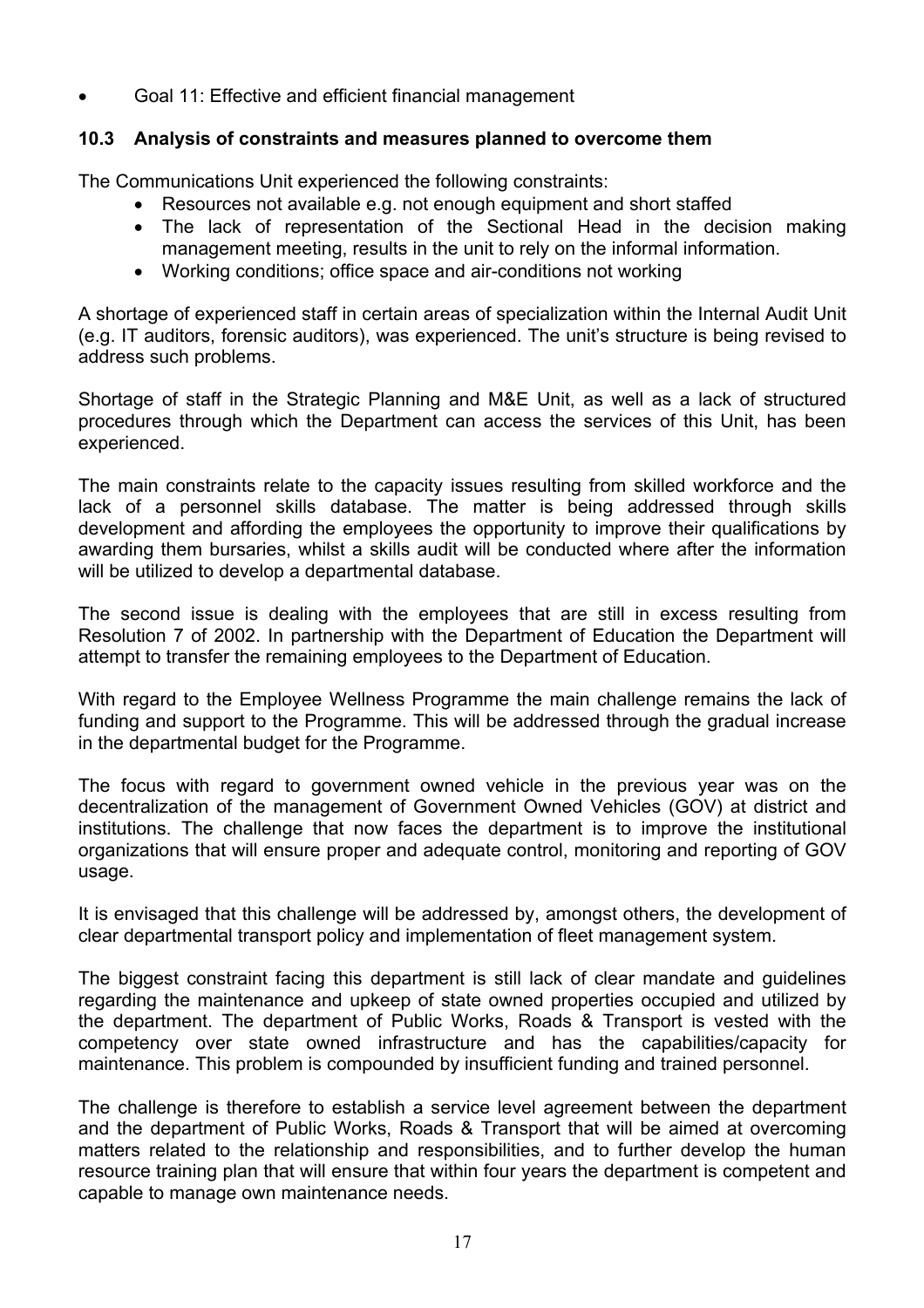The immediate constraint relate to the lack of available office accommodation, especially at head office. It is not envisaged that this problem will be resolved in the current financial year; hence the department will continue improvising in this regard.

The challenge facing the Information and Communication Technology in the department is lack of a master systems plan that is aimed at analyzing the ICT situation and aligning it to the strategy and operations of the department. In view of this challenge, the department will procure necessary skills that will assist the development of this systems plan.

The challenge facing the security situation in the department is the lack of physical security facilities. There are no devices to control access and to secure the peripheries/boundaries of some premises occupied by the department. The constraint to resolving the problem is the lack of available funds. In the interim, physical patrols will continue being done.

#### **10.4 Description of planned quality improvement measures**

The Communications Unit is planning the following measures:

- The budget should be re-looked and only budgeted items should be implemented
- The appointments of the Communication Officers at district levels will improve communication and enhance the image of the department.

The internal Audit Unit is planning the following measures:

• Recruitment of experienced and qualified internal auditors; and the repositioning of the Internal Audit Function.

The planned quality of services will be according to sound Human Resource Practices focusing on good governance and the Batho Pele principles. This will result in meeting the key imperatives of the Constitution and legislative framework that governs the Public Service.

The quality of services provided with regard to the development of personnel skills will be addressed through the development of a database and the awarding of bursaries for relevant studies.

The gradual increment in funding the Employee Assistance Programme (EAP) will be pursued.

With regard to GOV, the department intends to procure a fleet management system that will enhance planning, control and record keeping. A closer cooperation with Finance Section in improving the processes relating to cost allocation and payments to Government Garage will be enhanced.

The maintenance of buildings will be enhanced through the recruitment of suitable and qualified personnel.

Issues relating to the ICT will be addressed in the envisaged master plan which will be developed in collaboration with SITA that will outline the improvement needs.

Security services will be enhanced through further training of personnel, augmentation of the service through private contractors and installation of other physical security structures.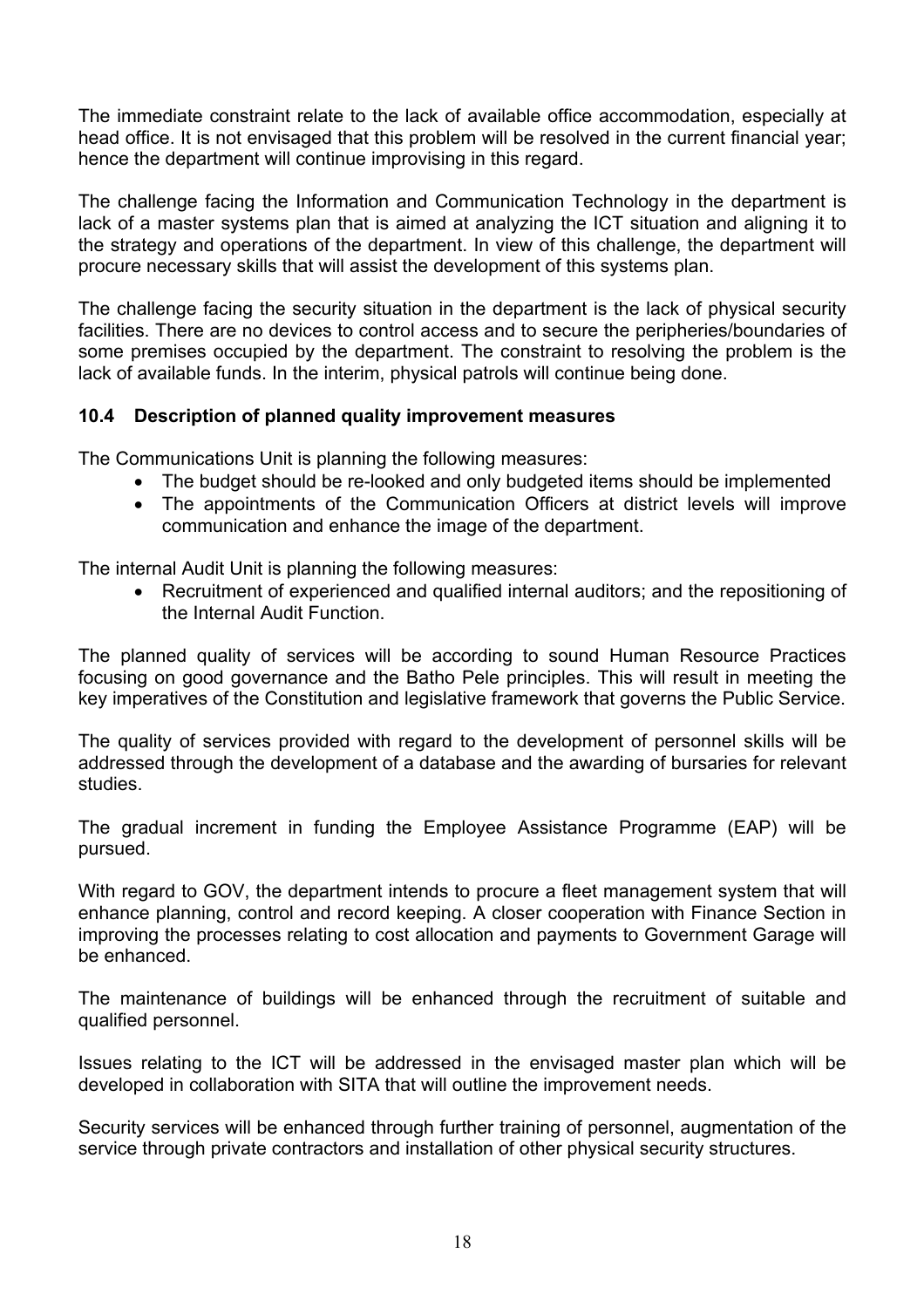#### **10.5 Sub-programme: Office of the HOD**

#### **10.5.1 Situation Analysis**

The structure of the Office of the HOD has only recently been finalized. In future this office will provide the following services:

- **Legal Services**
- Internal Audit
- Special Programmes
- **Communications**
- Strategic Planning and Monitoring and Evaluation

#### **10.5.2 Policies, priorities and strategic objectives**

The strategic goals addressed by this programme are:

• Goal 10: Intradepartmental excellence

#### **10.5.3 Analysis of constraints and measures planned to overcome them**

The Communications Unit experienced the following constraints:

- Resources not available e.g. not enough equipment and short staffed
- The lack of representation of the Sectional Head in the decision making management meeting, results in the unit to rely on the informal information.
- Working conditions; office space and air-conditions not working

A shortage of experienced staff in certain areas of specialization within the Internal Audit Unit (e.g. IT auditors, forensic auditors), was experienced. The unit's structure is being revised to address such problems.

Shortage of staff in the Strategic Planning and M&E Unit, as well as a lack of structured procedures through which the Department can access the services of this Unit, has been experienced.

Implementation of the recently approved structure of the Office of the HOD is, in general, faced with budget challenges, as well as staffing issues.

#### **10.5.4 Description of planned quality improvement measures**

The Communications Unit is planning the following measures:

- The budget should be re-looked and only budgeted items should be implemented
- The appointments of the Communication Officers at district levels will improve communication and enhance the image of the department.

The internal Audit Unit is planning the following measures:

• Recruitment of experienced and qualified internal auditors; and the repositioning of the Internal Audit Function.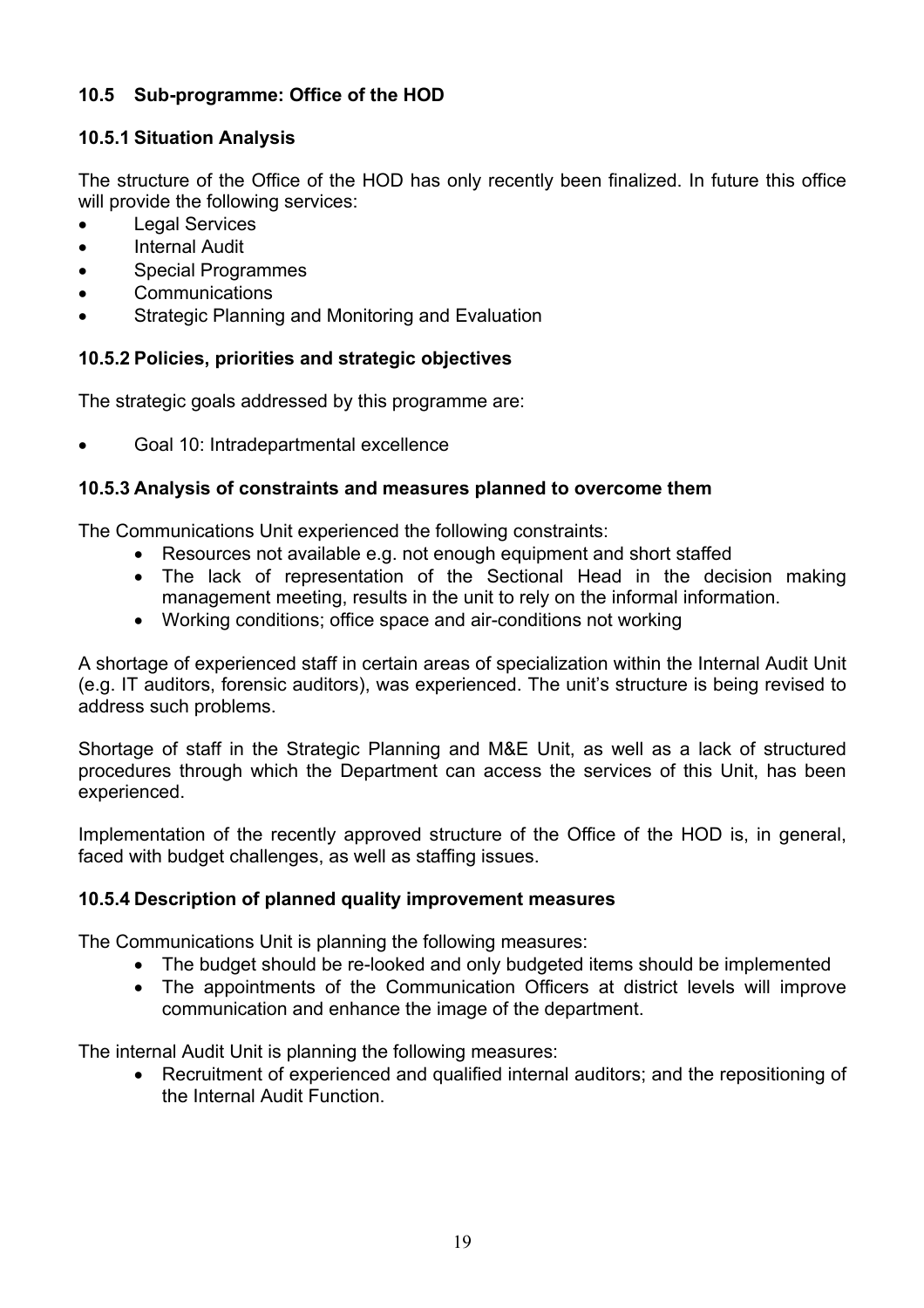#### **10.6 Sub-programme: Corporate Services**

#### **10.6.1 Situation Analysis**

The finalization of the restructuring process has been a major achievement by the Department. With regard to Human Resources, critical posts of Deputy Director: Employee Wellness as well as Deputy Director: Organizational and Human Resource Development was filled. The Performance and Development Management System as well as the Internship and Learnerships Programme has been implemented in the Department and rolled out for the first time. A major challenge has been that the Department has for the last 5 years not been in a position to fund the entire approved organizational structure. This resulted in use of skeleton staff for some key functions. The immediate availability of comprehensive HR information has been a challenge for the Department.

The Employee Assistance Programme (EAP) has been launched; however the main challenge remains the lack of funding and support for the Programme.

The cleaning services for which the component is responsible, currently services 199 offices at head office. Other offices at district level are under the direct control of the district managers and the institute. The resources that have been allocated for the service are currently adequate. However, with regard to the maintenance of physical structures, the department is lacking funds to fulfill this obligation. The other confusion in this regard is created by the lack of clear mandate and guidelines in relation to the roles that must be played by the department and the department of Public Works, Roads and Transport as the legal custodians of state owned buildings.

The departmental transport section manages 179 Government Owned Vehicles (GOV) which are administered by various institutions and districts of the department. From the mentioned number, 86 are fairly new, that is, less than 1 year, and the rest are over 1 year of age and are in a fair to bad conditions. The next fleet replacement is expected in the current financial year.

The department lacks a master plan that will guide it in Information and Communication Technology (ICT) development. Currently the provision of information technology is done on ad hoc basis and whenever a request is made. A proper plan that will encompass the ICT requirements to fit strategic plan over a minimum of three to maximum of five years is needed

The majority of the security personnel still need to be trained in the execution of their daily duties. It could also be added that the security administration and management is not well known to majority of officers. Even though there is relatively adequate communication equipment for utilization by security guards, there is a need still for the training of personnel in its effective utilization, a constraint caused by lack of knowledge. The section has also of recent been inundated with requests from personnel for transfers and other placements.

#### **10.6.2 Policies, priorities and strategic objectives**

- Goal 8: Knowledge and information management
- Goal 10: Intradepartmental excellence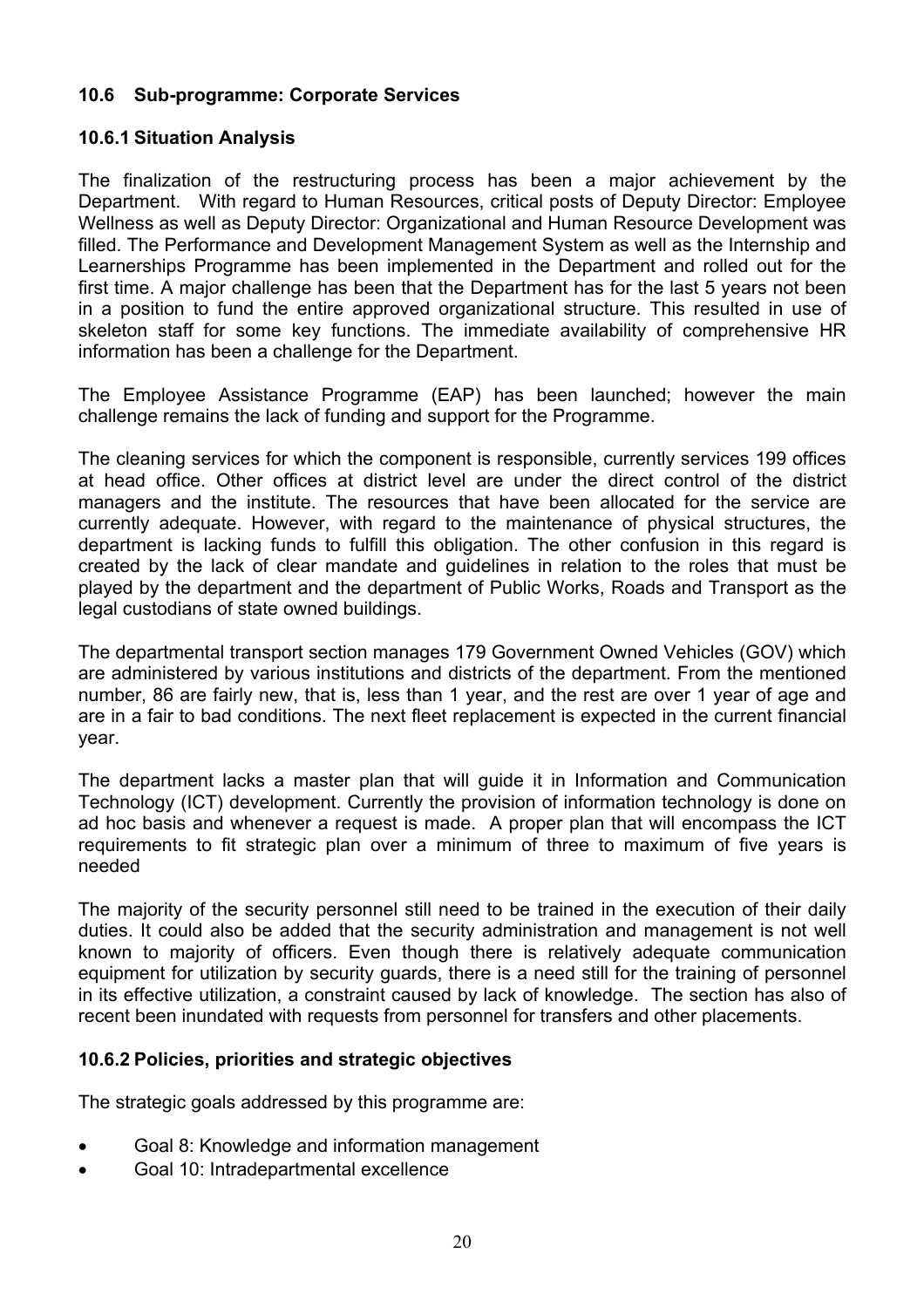#### **10.6.3 Analysis of constraints and measures planned to overcome them**

The main constraints relate to the capacity issues resulting from skilled workforce and the lack of a personnel skills database. The matter is being addressed through skills development and affording the employees the opportunity to improve their qualifications by awarding them bursaries, whilst a skills audit will be conducted where after the information will be utilized to develop a departmental database.

The second issue is dealing with the employees that are still in excess resulting from Resolution 7 of 2002. In partnership with the Department of Education the Department will attempt to transfer the remaining employees to the Department of Education.

With regard to the Employee Wellness Programme (EWP) the main challenge remains the lack of funding and support to the Programme. This will be addressed through the gradual increase in the departmental budget for the Programme.

The challenge regarding the funding of the organizational structure will need to be addressed through further negotiations with authorities for consideration of adjusting the MTEF figures of the Department.

A comprehensive HR database will be developed to assist with management information on all HR related matters.

The focus with regard to government owned vehicle in the previous year was on the decentralization of the management of GOV at district and institutions. The challenge that now faces the department is to improve the institutional organizations that will ensure proper and adequate control, monitoring and reporting of GOV usage.

It is envisaged that this challenge will be addressed by, amongst others, the development of clear departmental transport policy and implementation of fleet management system.

The biggest constraint facing this department is still lack of clear mandate and guidelines regarding the maintenance and upkeep of state owned properties occupied and utilized by the department. The department of Public Works, Roads & Transport is vested with the competency over state owned infrastructure and has the capabilities/capacity for maintenance. This problem is compounded by insufficient funding and trained personnel.

The challenge is therefore to establish a service level agreement between the department and the department of Public Works, Roads & Transport that will be aimed at overcoming matters related to the relationship and responsibilities, and to further develop the human resource training plan that will ensure that within four years the department is competent and capable to manage own maintenance needs.

The immediate constraint relate to the lack of available office accommodation, especially at head office. It is not envisaged that this problem will be resolved in the current financial year; hence the department will continue improvising in this regard.

The challenge facing the Information and Communication Technology in the department is lack of a master systems plan that is aimed at analyzing the ICT situation and aligning it to the strategy and operations of the department. In view of this challenge the department will procure necessary skills that will assist the development of this systems plan. An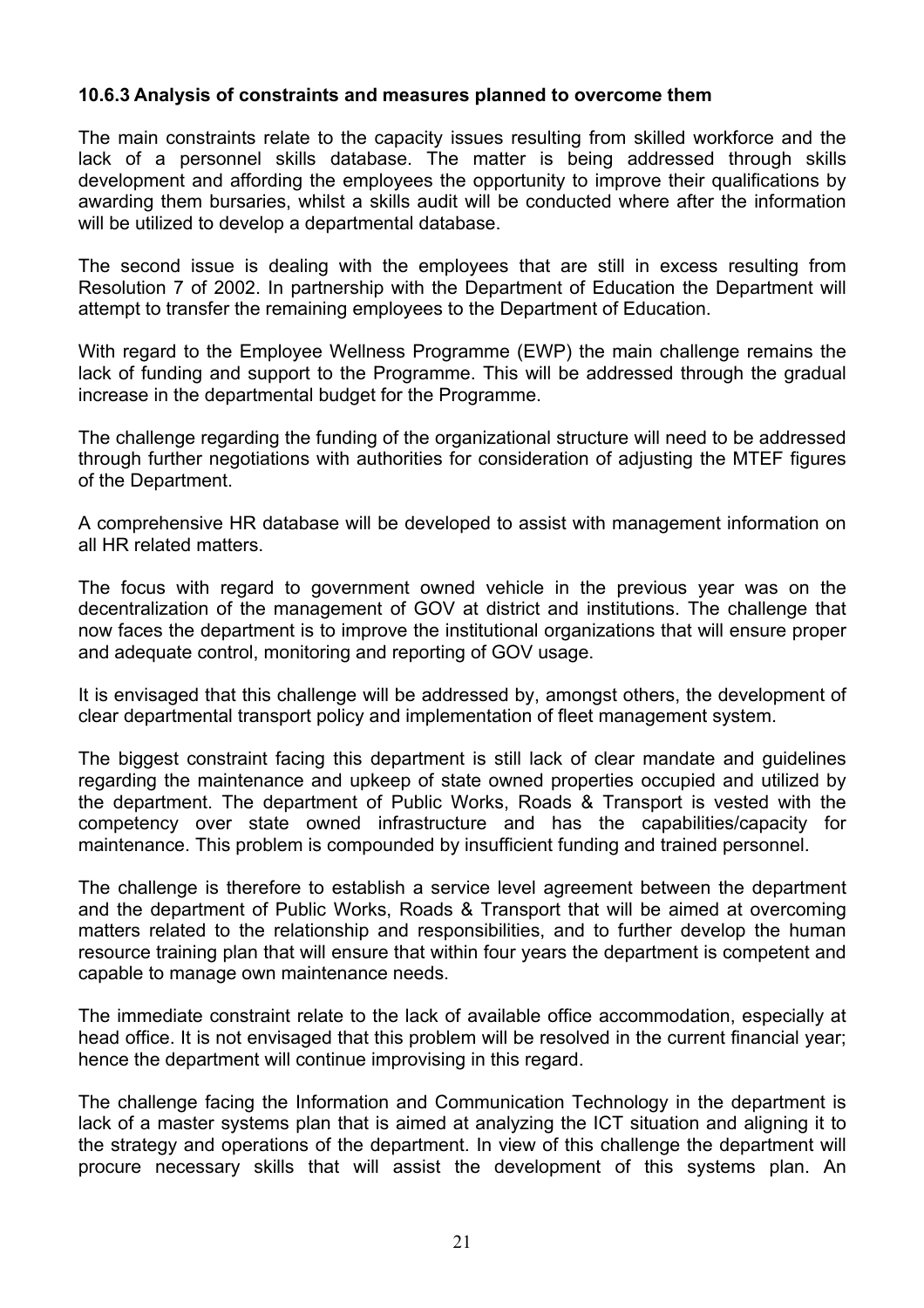investigation shall be conducted into processes in order to try to enhance service delivery through ICT.

The challenge facing the security situation in the department is the lack of physical security facilities. There are no devices to control access and to secure the peripheries/boundaries of some premises occupied by the department. The constraint to resolving the problem is the lack of available funds. The possibility of augmenting security through contracting private security services will be explored.

#### **10.6.4 Description of planned quality improvement measures**

The planned quality of services will be according to sound Human Resource Practices focusing on good governance and the Batho Pele principles. This will result in meeting the key imperatives of the Constitution and legislative framework that governs the Public Service.

The quality of services provided with regard to the development of personnel skills will be addressed through the development of a database and the awarding of bursaries for relevant studies.

The gradual increment in funding the EAP Programme will be pursued.

A comprehensive HR database will be developed in order to assist with the availability of information relating to human resources in the Department.

With regard to GOV, the department intends to procure a fleet management system that will enhance planning, control and record keeping. A closer cooperation with Finance Section in improving the processes relating to cost allocation and payments to Government Garage will be enhanced.

The maintenance of buildings will be enhanced through the recruitment of suitable and qualified personnel.

Issues relating to the ICT will be addressed in the envisaged master plan which will be developed in collaboration with SITA that will outline the improvement needs.

Security services will be enhanced through further training of personnel and installation of other physical security structures.

#### **10.7 Sub-Programme: Financial Management**

#### **10.7.1 Situation Analysis**

The functional areas of the Financial Management Sub programme is the coordination of the budget process for the department of Agriculture, all financial, supply chain and salary related matters. The Financial Management Sub Programme has to ensure that all monies due to the department are collected and deposited into the provincial revenue fund.

Key challenges the sub programme are faced with are:

- To render an accurate, effective and efficient financial service to the clients
- To compile a credible departmental budget according to the new economic reporting format.
- To ensure payment of suppliers within the 30 day period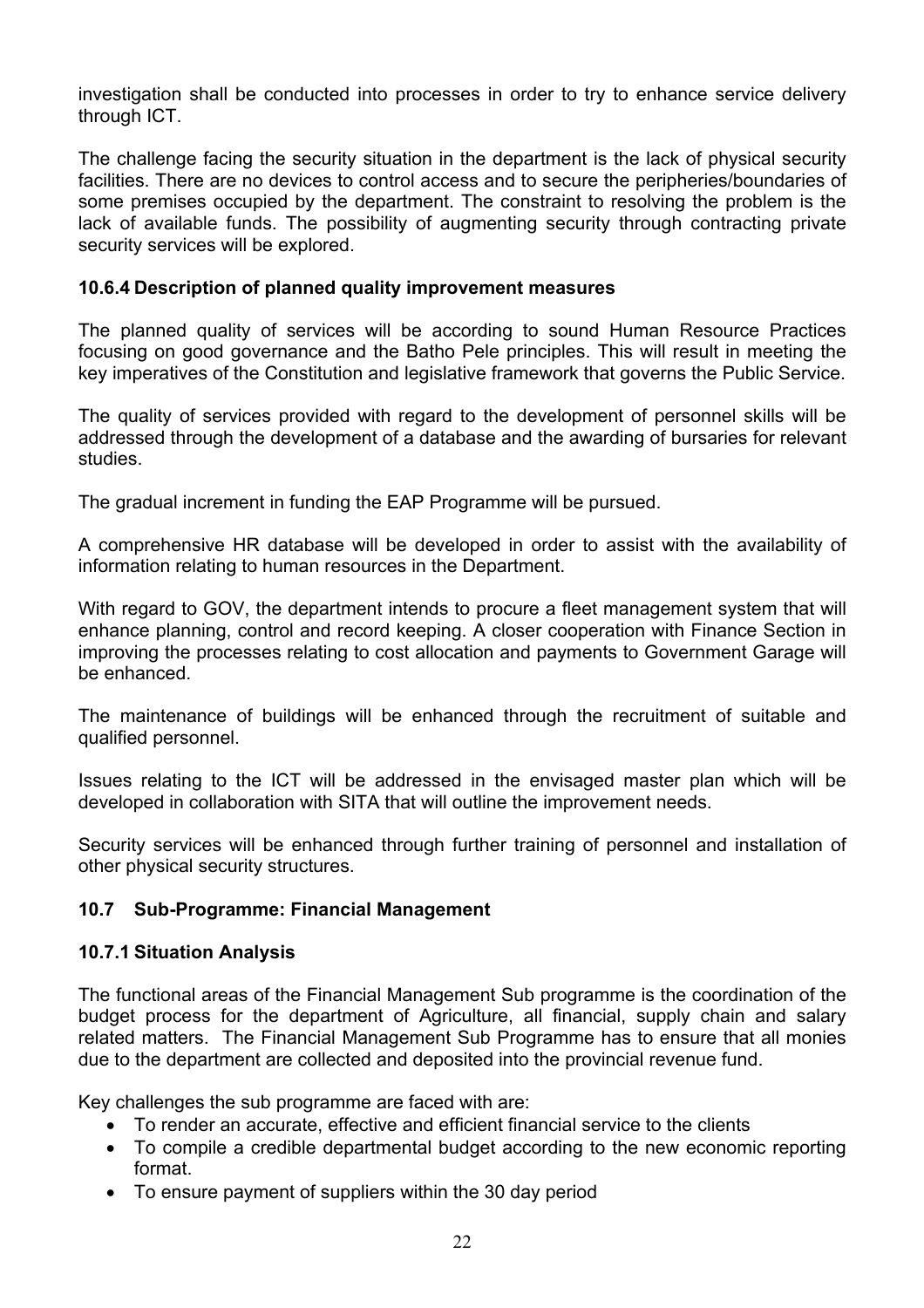- The implementation of accrual accounting
- To set credible own revenue targets for the department
- The turnaround time for processing of orders
- To enter into period contracts to ensure efficient service delivery
- Development and maintenance of the asset management system
- Recruitment of appropriate qualified skills
- Development and maintenance of an accreditable supplier data base

#### **10.7.2 Policies, priorities and strategic objectives**

The strategic goals addressed by this programme are:

• Goal 11: Effective and efficient financial management

#### **10.7.3 Analysis of constraints and measures planned to overcome them**

Analysis of constraints

- Lack of the necessary skills
- Institutional and protocol arrangements to accommodate expenditure pressures of community needs within the limited financial resources
- Lack of co-operation by other programmes
- Inadequate capacity

Measures to overcome these constraints:

- Building capacity by providing training and career development
- Workshop facilitation
- Effective communication
- Leanerships programmes
- Improved recruitment processes

#### **10.7.4 Description of planned quality improvement measures**

Effective communication between Financial Management and the rest of the Department. Effective financial monthly reporting.

#### **10.8 Sub-Programme: Community Projects Fund Support Programme (CPF-SP)**

#### **10.8.1 Situation Analysis**

The overall objective of this programme is to enhance the living conditions of low households in rural and peri-urban communities. The main challenge faced by the programme is to accelerate project progress and expenditure and to ensure sustainability of projects.

Improving quality reporting has been one of the focus areas in an effort to address the integrity and credibility of information on the M&E system. Substantial work has also been done on amending and upgrading the M&E system.

PMU introduced Equity projects as a way and means of enhancing beneficiary empowerment of sustainable and viable CPF-SP projects and simultaneously increasing expenditure and supporting national strategic objectives.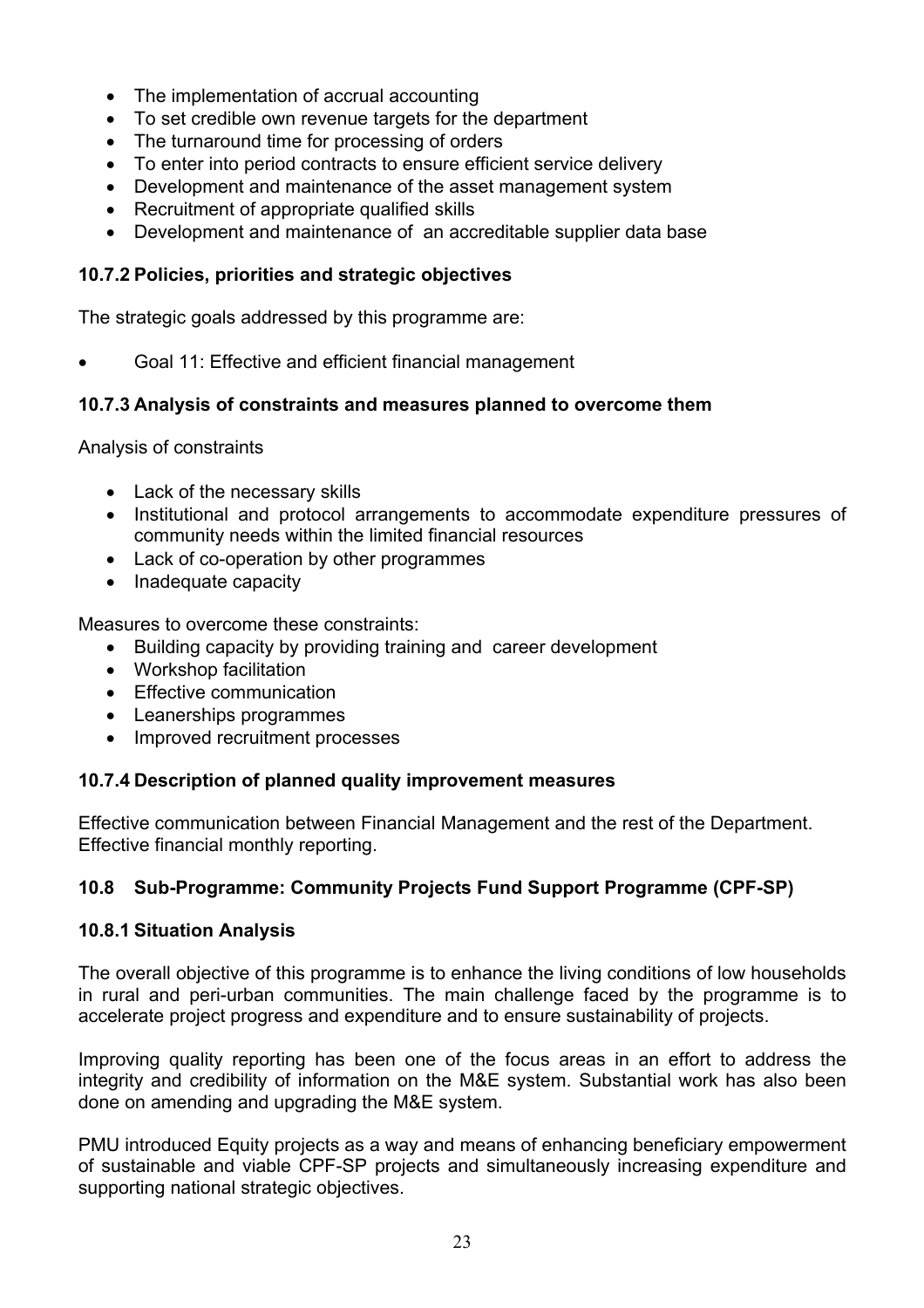The DOA has adopted a multi-funding approach to projects utilizing the various existing grants, such as the Comprehensive Agriculture Support Programme (CASP); Redirected Funds; Land Care; Infrastructure and CPF-SP to create a wider spectrum of funding thereby ensuring sustainability of projects in the long term.

Establishing partnerships with provincial departments, local government, intermediary organizations and financial institutions will be sought to support national strategic objectives in general and contribute towards poverty alleviation in the Free State in particular.

#### **10.8.2 Policies, priorities and strategic objectives**

The strategic goals addressed by this programme are:

- Goal 1: Improvement of primary production and advancement in agro-processing
- Goal 2: Economically sustainable agricultural development
- Goal 4: Improved stakeholder relations
- Goal 6: Household food security
- Goal 7: Farmer settlement support

#### **10.8.3 Analysis of constraints and measures planned to overcome them**

- Lack of staff capacity within the PMU structure has had an impact on service delivery, specifically the absence of a dedicated central team to drive implementation of policies and ensure coordination of services across the district offices. Recruitment of personnel with the requisite skills shall be addressed in order to strengthen programme implementation.
- Consistent changes with regard to the structure and reporting lines for PMU staff had an impact in project implementation.
- Data credibility has surfaced as a repetitive problem. To ensure accuracy of information on the M&E System for strategic reporting, attention shall be given to strengthening data administration, management and reporting of information on an ongoing basis.
- Inconsistent application of grant making tools has been identified as an area that needs to be addressed. This is already being addressed by improving management of application and refinement of Grant Making Cycle Tools to ensure consistency, uniformity and alignment with applicable policies and agreements.
- To date beneficiary training was not given the necessary consideration and this amongst others impacted on the sustainability of projects. Priority facilitation of effective training will be exercised in future to ensure that the beneficiaries acquire the required skills for successful project after-care.

#### **10.8.4 Description of planned quality improvement measures**

- Strengthen the overall management of the programme to enhance successful project implementation.
- Ensure effective management of projects and implement quality assurance measures to monitor and evaluate project progress and expenditure.
- Ensure consistency, uniformity in the application of Grant Making Cycle Tools and alignment with applicable policies and agreements.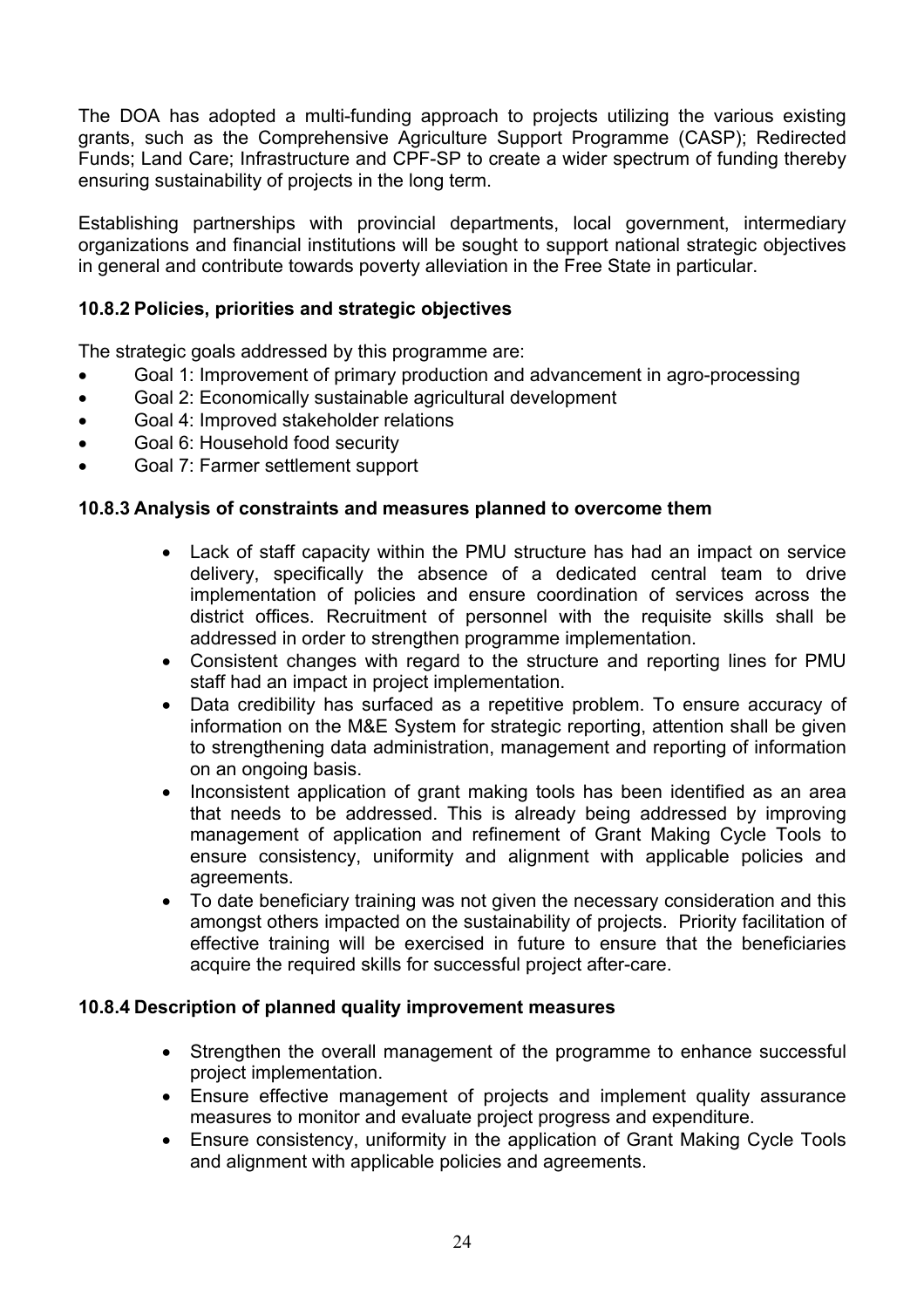- Facilitate effective training and mentoring for beneficiaries to ensure sustainability of projects.
- Conduct annual financial audits as is prescribed in Annual Work Plan 3 (AWP3).

#### **10.9 Resource Information**

#### **Community Project Fund Support Programme:**

• Staffing: Currently there are 30 PMU employees (this number includes district staff). The budgeted amount (including operational costs) from the Department is

± R6 471 000 for 2005/6. The Department shall claim back the salary expenses of Project Coordinators from the EC in terms of the Financial Agreement.

- Funding: R80 528 697 (9 678 930 euro x R8.32) balance by end of the Annual Work Plan 3 (AWP 3). This amount constitutes ⅔ EC contribution. The Department contributes ⅓ of the budget which amounts to R40 264 348. Total funding is  $\pm$  R120 793 045 based on the Rand/Euro exchange rate. This total amount excludes the VAT portion which can not be estimated at this time.
- Management Capacity: From March to October 2004 the PMU was without a dedicated Directorship. This impacted negatively on co-ordination and implementation of activities as outlined in the Annual Work plan 3. Appointment of the PMU Head took place with effect from 25 October 2004. The PMU is still understaffed with the critical posts of Financial & Management Advisor and Quality Assurance still remaining vacant. A central team is required to ensure effective implementation of policies and coordinating services.

### **11. Programme 2: Sustainable Resource Management**

#### **11.1 Situational analysis**

The demand for services is determined through stakeholder input, our own needs analysis and the needs captured in the Integrated Development Plan (IDP) of the five Districts. The services identified are facilitated by the District Offices, who request the Sub-Directorate Engineering to provide technical support. The programmes encompassing these services are: LRAD; commonage development and individual farmer support.

Our main thrust is the support of emerging and commercial farmers through technology transfer, supply of standard information packages, plans and leaflets, and statutory services.

The identification of Integrated Development Plan (IDP) projects is done jointly between Local Municipalities and the District Offices, and the services provided focus on: water and irrigation; farm infrastructure; mechanisation; soil conservation and agro-processing. Of these, the supply of water and farm structures is our greatest priority.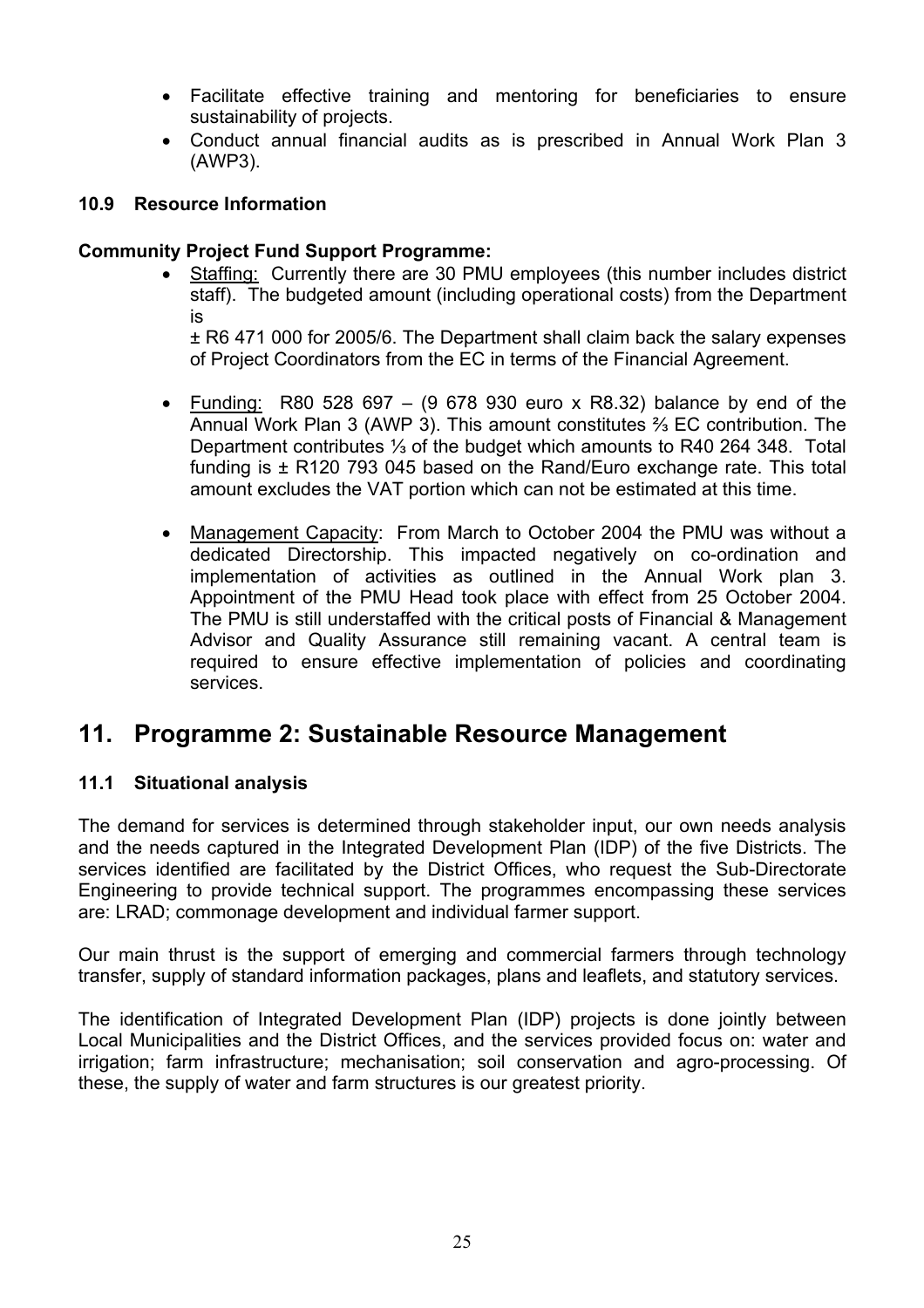#### **11.2 Policies, priorities and strategic objectives**

The strategic goal addressed by this programme is:

- Goal 1: Improvement of primary production and advancement of agro-processing
- Goal 2: Economically sustainable agricultural development
- Goal 5: Natural resource and infrastructure utilisation and management
- Goal 6: Household food security
- Goal 7: Farmer settlement support

#### **11.3 Analysis of constraints and measures planned to overcome them**

The revision of the career-progress system of technicians and engineers needs to be investigated. The utilization of consulting engineering services is a further option but procedures need to be streamlined for practical implementation.

#### **11.4 Planned quality improvement measures**

The plans and services provided will be according to sound engineering principles in terms of the Engineering Profession Act; sustainable conservation practices and delivered to Batho Pele approach.

#### **11.5 Sub-Programme: Engineering Services**

#### **11.5.1 Situation Analysis**

The services provided are planning, design, and specification and construction supervision of development of infrastructure for the disciplinary areas of water and irrigation, farm infrastructure, mechanization soil conservation and agro-processing projects. Evaluation, appraisal and technology transfer are also provided to existing projects.

The needs are identified by the District offices and also satisfy the IDP's of the District Municipalities. The services are provided to projects of District offices for LRAD, commonage development and individual farmer support and financed by CASP, Infra Structure Development, Redirected, land reform and CPF-SP. The main support is to emerging farmers while existing commercial farmers is through standard information packages and plans as well as statutory services.

The services focused strongly on water provisioning which is the corner stone of any development. Borehole testing techniques and equipment were upgraded to a suitable standard and a large number of water sources were secured. Two emerging water supply schemes were also managed during severe drought conditions.

Key challenges:

- o Projects have to be adapted to appropriate technology for clients' circumstances, skills and the available services in the localities where projects are implemented.
- o The implementation of decentralisation of engineering services poses a challenge. The five decentralised offices have only one engineer per office to handle four different specialized disciplines.
- $\circ$  Experiential development of inexperienced personnel appointed in DC's.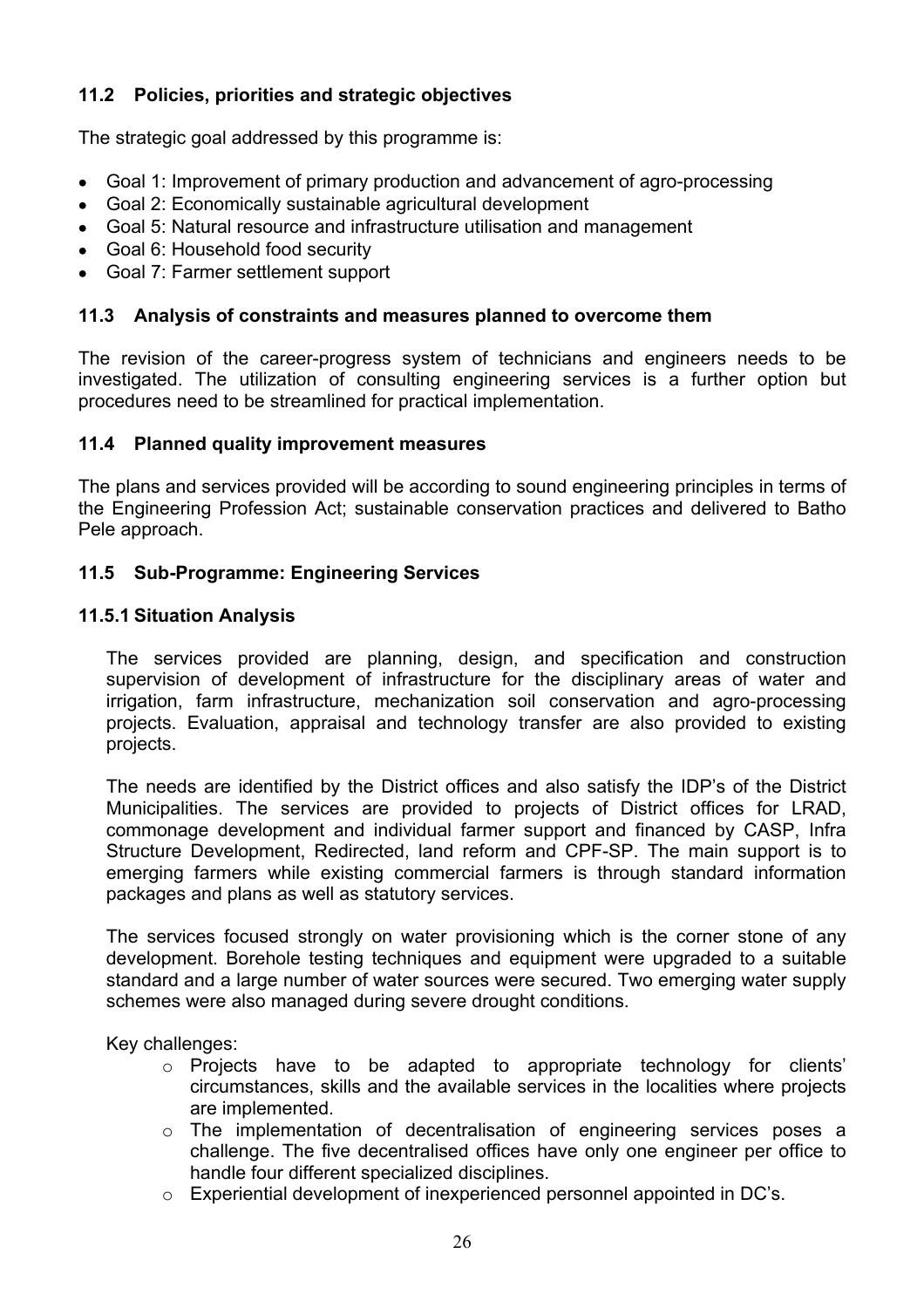#### **11.5.2 Policies, priorities and strategic objectives**

The strategic goal addressed by this programme is: Goal 5 – Natural resource and infrastructure utilisation and management

#### **11.5.3 Analysis of constraints and measures planned to overcome them**

The capacity of the unit is extremely limited while the programme to implement is huge. There is a lack of equity in the appointment of Previously Disadvantaged Individuals (PDI) candidates in the engineering field. There are very few black engineers and not so many black technicians. Engineers and engineering technicians are scarce resources and difficult to recruit. BEE companies in certain specialized fields such as supply of scientific equipment and capital-intensive construction equipment are very limited.

The revision of the career-progress system of technicians and engineers needs to be investigated. The utilisation of consulting engineering services is a further option but procedures need to be streamlined for practical implementation. The provision of bursaries to PDI engineering and technician candidates is being implemented.

#### **11.5.4 Description of planned quality improvement measures**

The plans and services provided will be according to sound engineering principles in terms of the Engineering Profession Act; sustainable conservation practices and the delivery to Batho Pele approach.

#### **11.6 Sub-Programme: Soil Conservation and Land Care**

#### **11.6.1 Situation Analysis**

The demand for services is determined through stakeholder input, our own needs analyses, the needs captured in the IDP's of the five Districts. Further more the LandCare programme is implemented and coordinated. LandCare programme in the Free State Province receives a grant through the National Department of Agriculture (NDA) and Departmental funding to implement projects identified throughout the five Districts. The sub programme is responsible for technical support and quality control in terms of infrastructure development and conservation works on LRAD, commonages, individual commercial farmers and emerging farmer groups. The responsibility of the co-ordination of the LandCare and Soil Conservation programmes are on provincial level.

#### **11.6.2 Policies, priorities and strategic objectives**

The strategic goal addressed by this programme is:

• Goal 5 – Natural resource and infrastructure utilisation and management

#### **11.6.3 Analysis of constraints and measures planned to overcome them**

An increasing constraint is the lack of human resources and vacant posts not budgeted for. The vacant posts not being filled are problematic for Districts.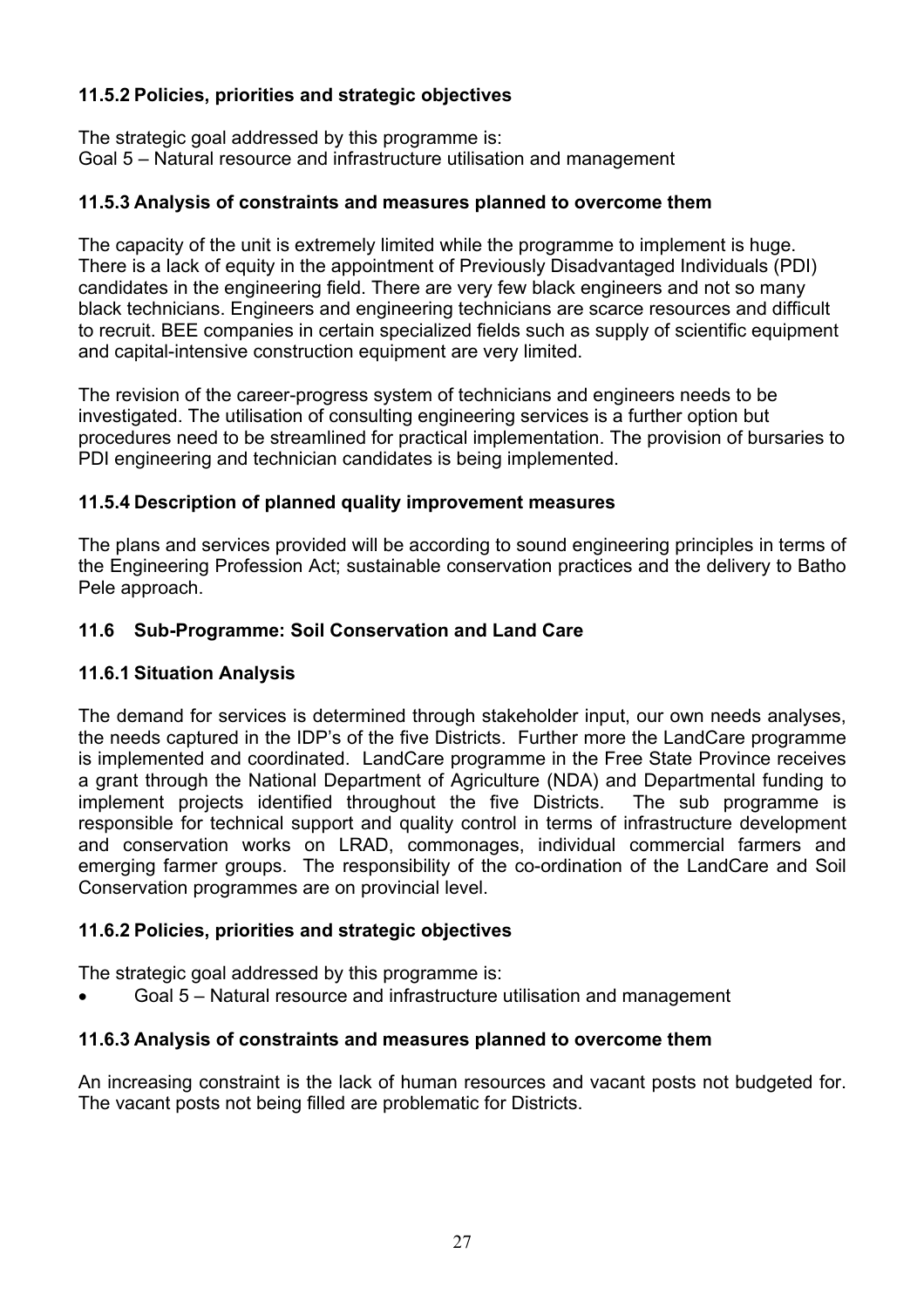#### **11.6.4 Description of planned quality improvement measures**

The plans and services provided are according to sound engineering principles in terms of the Engineering Profession Act; Sustainable conservation practices are promoted through the Batho Pele approach.

#### **11.7 Sub-Programme: Resource and Communal Land Management**

#### **11.7.1 Situation Analysis**

The level and status of infrastructure on communal and commonage land is not conducive to ensuring that the natural resources are optimally utilized. There is not an adopted commonage management and development policy available to be used by local municipalities to guide them in managing agricultural land optimally.

#### **11.7.2 Policies, priorities and strategic objectives**

The strategic goals addressed by this programme are:

- Goal 1 Improvement of primary production and advancement in agro-processing
- Goal 2 Economically sustainable agricultural development
- Goal 5 Natural resource and infrastructure utilisation and management
- Goal 6 Household food security
- Goal 7 Farmer settlement support

#### **11.7.3 Analysis of constraints and measures planned to overcome them**

A pilot study is planned to develop a commonage management policy in the Letsemeng area that will be taken to Agri-Loc level for acceptance by all local municipalities as a guiding document to develop their management plans.

#### **11.7.4 Description of planned quality improvement measures**

All stakeholders need to buy into initiatives to better the communal and commonage management levels. This to be done in a coordinated manner to ensure all municipalities take ownership of developed policy guidelines.

#### **11.8. Resource Information**

LandCare programme is funded by conditional grants and Departmental funds. Assisting the Dep. Director, Soil Conservation/LandCare (Provincial LandCare Coordinator) are two programme managers responsible for Soil Conservation and LandCare respectively. Control Industrial Technicians acting as regional LandCare coordinators are situated in the Districts. The Industrial Technicians are responsible for technical support to all the Departmental projects and the implementation of LandCare and conservation projects.

Engineering Services

- Funding: Total budget for 2005/2006 is R 2,169 mil, with R 1.341 mil for personnel. This represents a shortage of  $\pm$  R 90 000 for the current employed staff in the subdirectorate.
- The following staff on the new structure are not budgeted for:
	- o Senior Engineer / Engineer (5 posts)
	- o Industrial Technician (9 posts)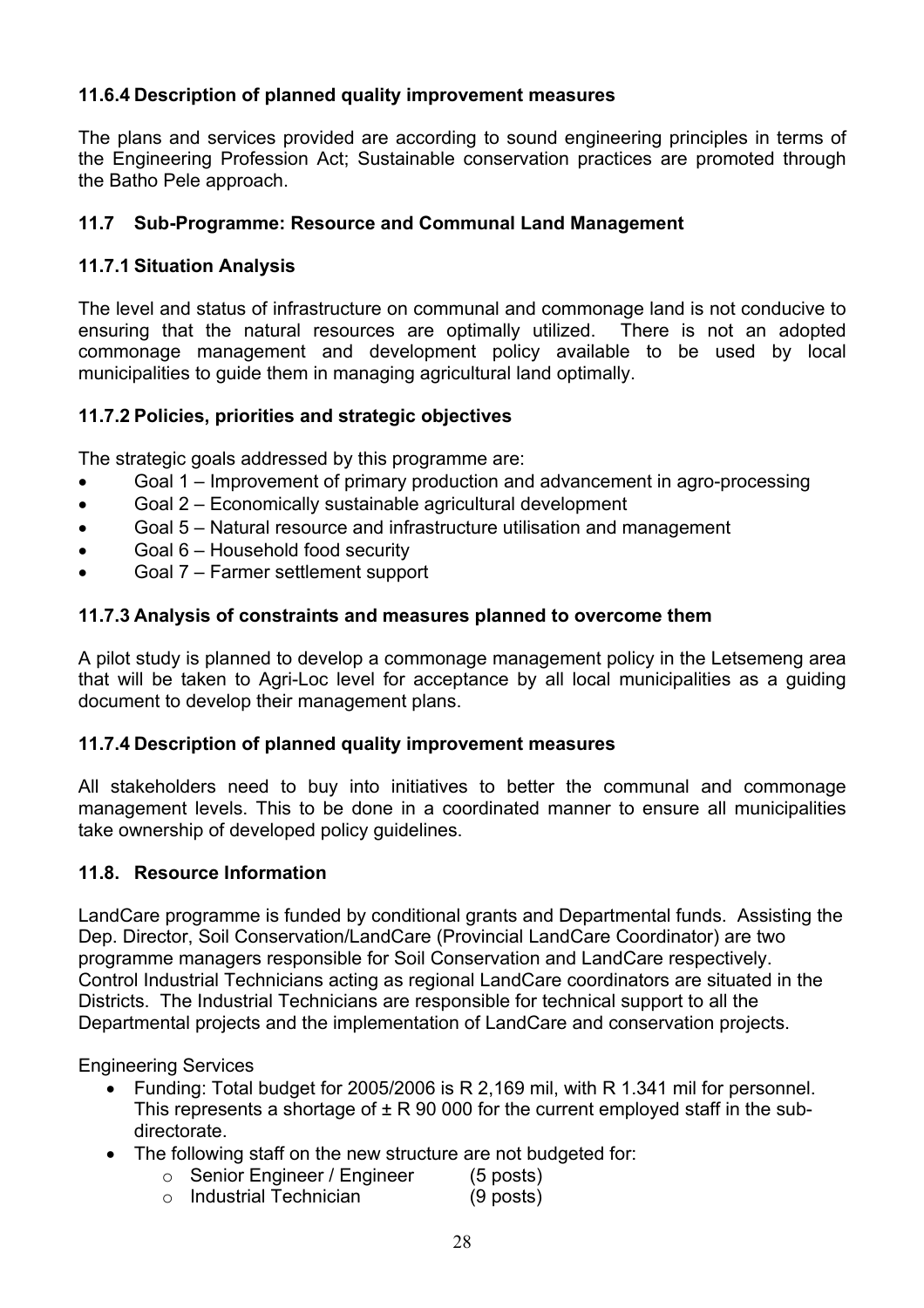- o Admin Clerk (6 posts)
- Staff:

*The current staff:*

**Only Centralised:** Chief Engineer, Control Industrial Technician, Senior Engineer, Engineer, two Chief Industrial Technicians, Admin Clerk, Tradesman Aid.

*Additional Staff required to fill new structure*:

**Centralised:** Senior Engineer X2, Industrial Technicians X4, Admin Clerk, **Decentralised;** Required **per** District office: Senior Engineer/ Engineer, Industrial Technician, Admin Clerk. Total required for 5 district offices: Senior Engineer/ Engineer x5 Industrial Technician x5 Admin Clerk x 5

Management capacity:

Was determined by job evaluation – the lack of administrative support to chief engineer is severely hampering this capacity.

• Systems:

M&E system for reporting, BAS for budget control, GPS survey equipment, Model Maker survey processing systems that has to be upgraded annually.

## **12. Programme 3: Farmer Support and Development:**

#### **12.1 Situational analysis**

The level of agricultural support that the Department provides must match the demand of those who were previously disadvantaged, and are now seeking assistance to develop farms. A key tool for this is the CPF-SP Fund, which exists to support land reform beneficiaries as well as to support rural agricultural business enterprises.

Our key challenges at present are:

- Implementation of our LRAD-programme to match the Government's goal of transfer of 30% of agricultural land to the previously disadvantaged by 2015;
- To support rural agricultural projects, especially on commonage land;
- The delivery of our services in a multi disciplinary manner;
- Addressing poverty and job creation through implementation of agricultural projects;
- Enhancing marketing opportunities through agro-beneficiation; and
- Improving economic viability through increasing the quality and quantity of produce per unit area.

#### **12.2 Policies, priorities and strategic objectives**

- Goal 1 Improvement of primary production and advancement in agro-processing
- Goal 2 Economically sustainable agricultural development
- Goal 4 Improved stakeholders relations
- Goal 6 Household food security
- Goal 7 Farmer settlement support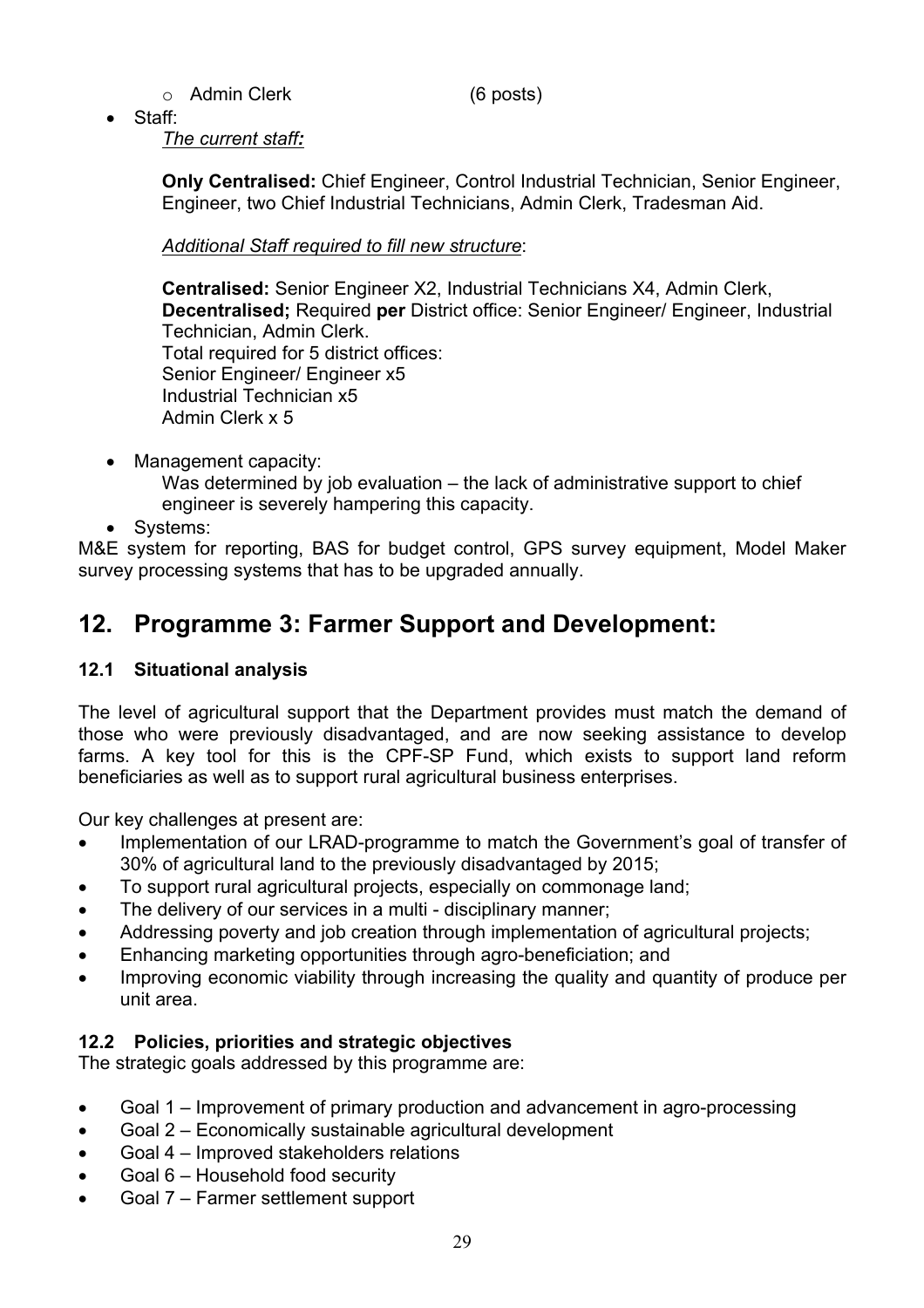#### **12.3 Analysis of constraints and measures planned to overcome them**

Our constraints at present are fourfold, namely:

- Capacity of extension officers there is a need for training, support and guidance by supervisors and colleagues for extension officers especially with regards to specialist fields of activity. Many posts are vacant and these need to be filled to ensure effective service delivery to all communities of the Free State;
- Process for disbursement of funding implementation of improvements to remove bottle necks in the process are urgently required;
- Lack of adequate funding –requires a review of the process of motivating for funding from government, donors and the private sector; and
- Inclusion of agricultural initiatives in IDP's engagement of municipalities to develop appropriate agricultural sector plans is overdue.

#### **12.4 Description of planned quality improvement measures**

It is imperative that we further involve stakeholders at all levels in supporting our development projects, especially where our extension services are experiencing a lack of capacity.

Furthermore we need to review the policies we use such that they enhance the implementation of extension programmes, improve our needs - assessments and guarantee aftercare services.

#### **12.5 Sub-programme: Farmer Settlement and Support Services**

#### **12.5.1 Situation Analysis**

The total amount of clientele that are land users is plus/minus 500 000 according to a World Bank survey (1997). This include 162 000 peri-urban households with access to commonage grazing.

New entrants to farming lack financial capacity and farming skills to turn farms into viable businesses.

Most of these clients whom are now acquiring farms, farms on commonages land and also on state land, are from previously disadvantaged backgrounds and thus lack skills and resources to maintain productive and sustainable businesses.

#### **12.5.2 Policies, priorities and strategic objectives**

- Goal 1 Improvement of primary production and advancement in agro-processing
- Goal 2 Economically sustainable agricultural development
- Goal 4 Improved stakeholder relations
- Goal 6 Household food security
- Goal 7 Farmer settlement support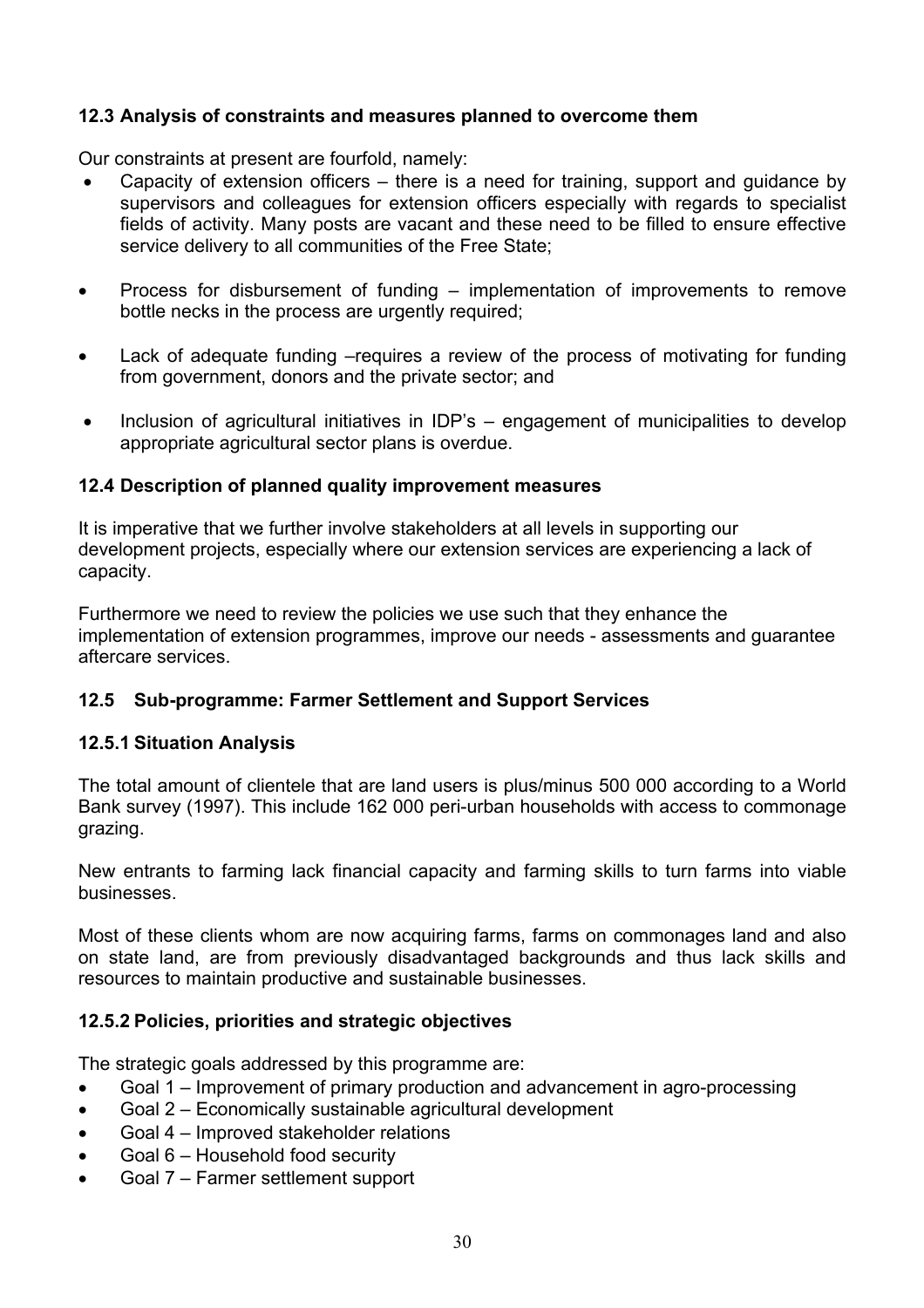#### **12.5.3 Analysis of constraints and measures planned to overcome them**

Our constraints at present are fourfold, namely:

- Capacity of Field staff especially extension officers there is a need for training, support and guidance by supervisors and colleagues for Field staff especially with regard to specialist fields of activity;
- Process for disbursement of funding implementation of improvements to remove bottlenecks in the process are urgently required; procurement process and capacity to be beefed up.
- Lack of adequate funding –requires a review of the process of motivating for funding from government, donors and the private sector; and

Inclusion of agricultural initiatives in IDP's – engagement of municipalities to develop appropriate agricultural sector plans needs to be continually refined

#### **12.5.4 Description of planned quality improvement measures**

It is imperative that we further involve stakeholders at all levels in supporting our development projects, especially where our field services are experiencing a lack of capacity.

Furthermore we need to review the policies we use such that they enhance the implementation of extension programmes, improve our needs - assessments and guarantee aftercare services.

#### **12.6 Sub-Programme: Extension Services**

#### **12.6.1 Situation Analysis**

The total amount of clientele whom are land users is plus/minus 500000 according to a World Bank survey (1997). Most of these clients are from previously disadvantaged backgrounds who are now acquiring land.

A large number of new farmers do not have the required knowledge and resources to have their businesses function on an economically sustainable basis.

There is thus a high need for technical, financial and managerial training, mentoring and extension support.

Most of the new entrants into farming do not have the necessary knowledge, capital and production inputs to put these businesses on an economically sound and sustainable basis.

#### **12.6.2 Policies, priorities and strategic objectives**

- Goal 1 Improvement of primary production and advancement in agro-processing
- Goal 2 Economically sustainable agricultural development
- Goal 4 Improved stakeholder relations
- Goal 6 Household food security
- Goal 7 Farmer settlement support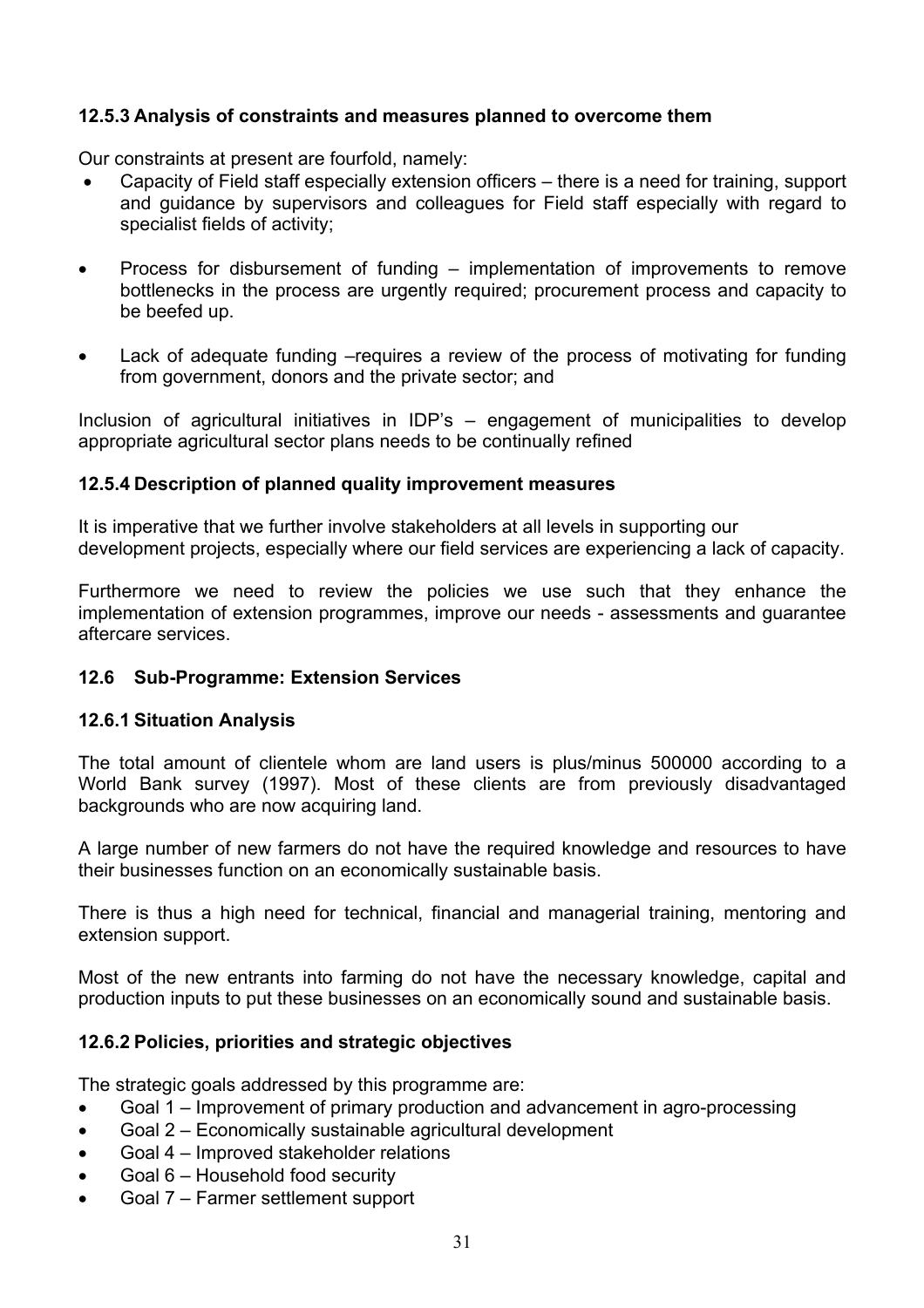#### **12.6.3 Analysis of constraints and measures planned to overcome them**

Our constraints at present are fourfold, namely:

- Capacity of Field staff especially extension officers there is a need for training, support and guidance by supervisors and colleagues for Field staff especially with regard to specialist fields of activity;
- Process for disbursement of funding implementation of improvements to remove bottlenecks in the process are urgently required; procurement process and capacity to be beefed up.
- Lack of adequate funding –requires a review of the process of motivating for funding from government, donors and the private sector; and align our budget to needs required at the level of Ward Agricultural committees (WAC).

Inclusion of agricultural initiatives in IDP's – engagement of municipalities to develop appropriate agricultural sector plans needs to be continually refined.

#### **12.6.4 Description of planned quality improvement measures**

It is imperative that we further involve stakeholders at all levels in supporting our development projects, especially where our field services are experiencing a lack of capacity.

Furthermore we need to review the policies we use such that they enhance the implementation of extension programmes, improve our needs - assessments and guarantee aftercare services.

To introduce a farmer driven development approach, that ensures joint efforts by all stakeholders at the ward level. Working with farmers and involving them in assessing their needs and funding.

#### **12.7 Sub-programme: Food Security**

#### **12.7.1 Situation Analysis**

The level of agricultural support that the department provides must match the demand of those who were previously disadvantaged, and are now seeking assistance to develop farms. A key tool for this is the food security budget to support rural and peri-urban communities through poverty alleviation.

Our key challenges at present are:

- Funding is insufficient to meet the current demand
- The need to meet the criteria set by Social Development Department
- Sustainability of the projects is questionable

#### **12.7.2 Policies, priorities and strategic objectives**

- Goal 1 Improvement of primary production and advancement in agro-processing
- Goal 2 Economically sustainable agricultural development
- Goal 4 Improved stakeholder relations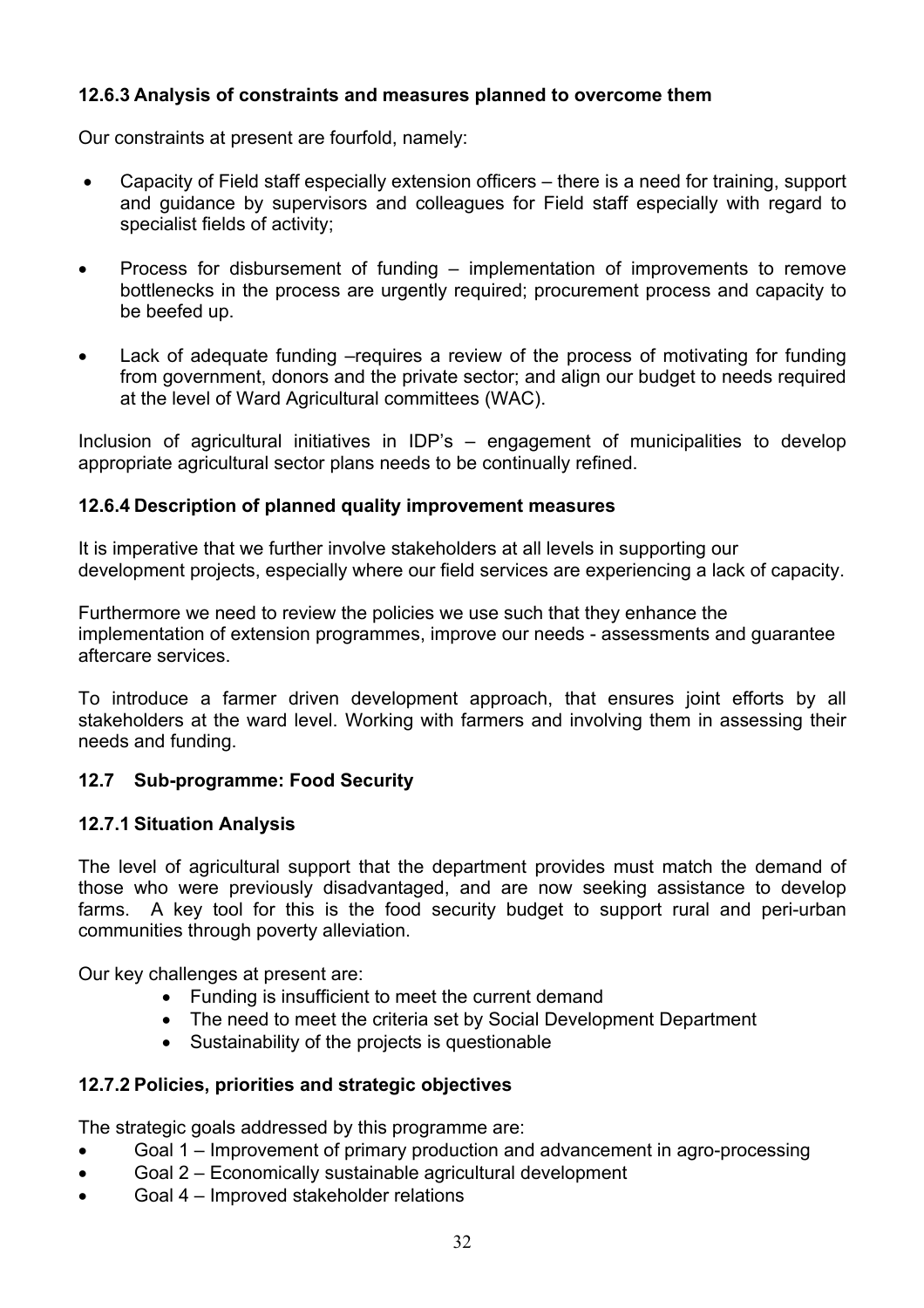- Goal 6 Household food security
- Goal 7 Farmer settlement support

#### **12.7.3 Analysis of constraints and measures planned to overcome them**

Our constraints at presents are namely:

- Capacity of field staff- there is a need for training, support and guidance by supervisors and co-ordination of services with all stakeholders.
- Process for disbursement of funds for implementation to be improved.
- Lack of adequate funding- requires a review of the process of motivating for funding from government, donors and the private sector.

#### **12.7.4 Description of planned quality improvement measures**

It is imperative that we further involve stakeholders at all levels in supporting our development projects, especially where our field services are experiencing a lack of capacity.

Furthermore we need to review the policies we use such that they enhance the implementation of food security programmes, improve our needs assessment and guarantee aftercare services.

#### **12.8 Resource information**

For this programme the total budget received in 2004/2005 is R31 253 000 and for 2005/2006 it is R64 645 000.

The number of field staff especially with reference to soil conservation technicians needs to be beefed up considerably. At least an additional 15 soil conservation officers are needed. The five vacant extension officer posts also need to be filled as a matter of urgency.

Management capacity only needs to be bettered in line with training needs and delegations. Team leaders for local municipal areas still need to be appointed.

Systems and procedures are developed continuously in order to speed up delivery.

Systems to disburse funds quicker need to be refined as a matter of urgency to speed up delivery.

## **13. Programme 4: Veterinary Services**

#### **13.1 Situation analysis**

The Free State Veterinary Services is regulated by the Animal Disease Act (Act 35 of 1984) and the Meat Safety Act (Act 40 of 2000). Although the core functions are regulatory in nature, the sub-directorate is always in line with the goals and priorities of the entire Department of Agriculture in the province. Export control is a major part of this core function.

The second priority of veterinary services in the province is to provide animal health assistance to emerging farmers in respect of the treatment of sick animals, and the prevention of diseases during outbreaks. Food Safety is the third priority and Veterinary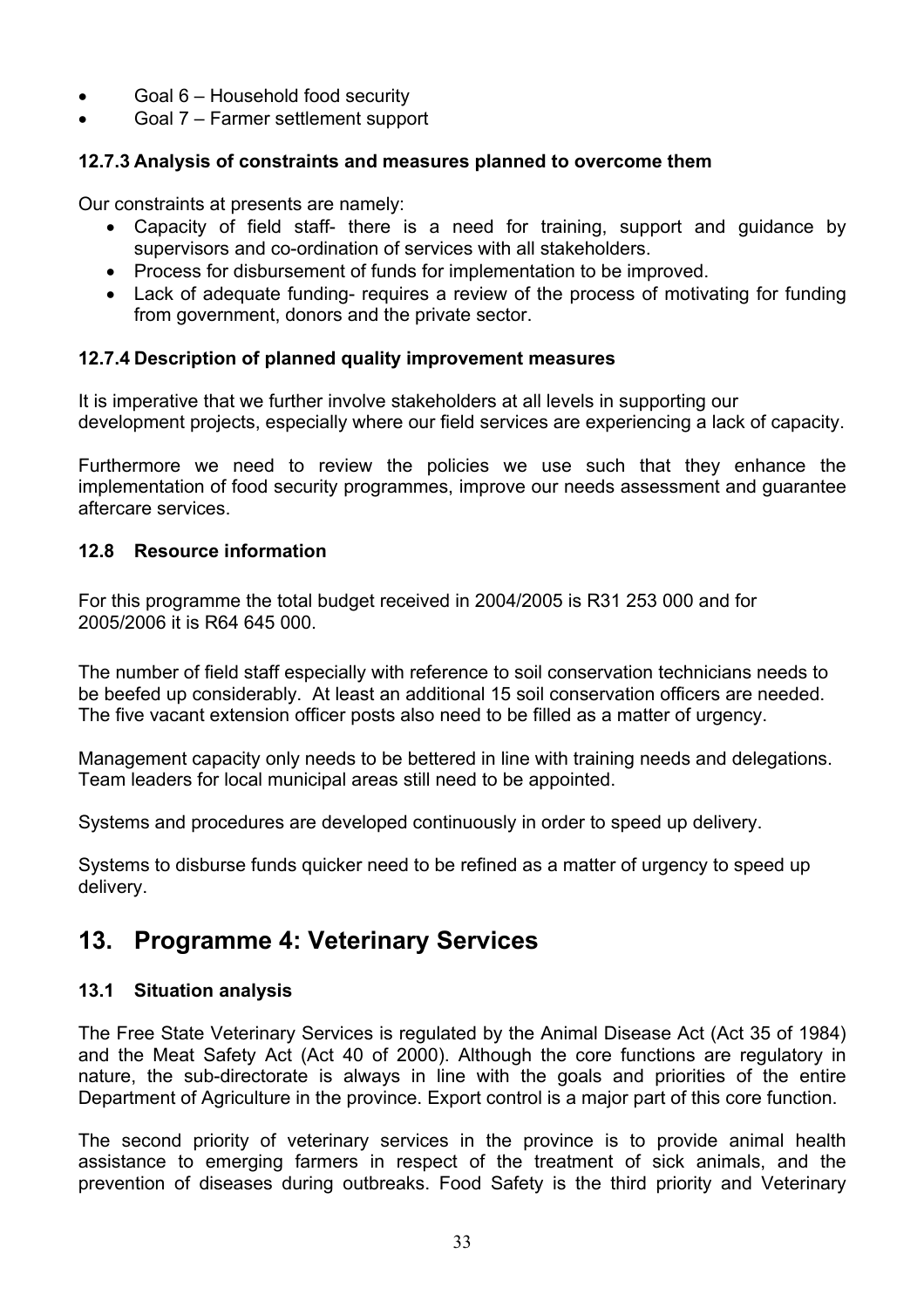Public Health renders this function. Despite several constraints facing this sub-directorate there has been above average performance in our three sub-sections.

Demand for services:

The specific need to be addressed by this programme is to control Controlled Diseases in terms of (Act No. 35 of 1984):

- **Brucellosis** (in the Northern, Eastern and Western Free State);
- **Rabies** (especially along the Lesotho Border where positive Canid Rabies is rife);
- **Sheep Scab** (especially Southern Free State, Thaba'Nchu and QwaQwa in order to better wool quality); and
- **Tuberculosis** (in respect of the movement of Buffalo).

Another priority is the provision of Veterinary Assistance for emerging farmers in respect of the treatment of sick animals, prevention of disease through early diagnosis, vaccination, and the control of diseases during outbreaks.

In support of this Veterinary Extension, in the form of training with a specific focus on emerging farmers. We need to settle stockowners that will be self-sufficient in the future.

Export Control through a process of inspection, registration and certification of animals and animal products, also requires priority attention to stimulate economic growth.

In terms of statutory functions, there is growing demand from the increase in exports of meat, game and dairy products, as well as the associated programs of Bovine Spongiform Encephalopathy (BSE) sampling and residue monitoring to survey diseases to be able to export.

Medicines and equipment resources are still scarce and we will review our usage strategy in light of this.

There has been an above average performance by our laboratory diagnostics facility with an increase in the number of samples received. This positive growth indicates an increase in confidence in our services by our clients.

The quality of hygiene in abattoirs has improved (as illustrated by Hygiene Assessment Scores), and over 4000 game carcasses were harvested for export purposes. This generates income for the province and creates job opportunities.

#### **Appraisals of Existing Services:**

 Despite the lack of State Veterinarians in the field and a shortage of Meat Inspectors to help with game harvesting, we are still delivering services to the best of our abilities.

#### **Progress Analysis**

Our targets were met up to date.

#### **13.2 Policies, priorities and strategic objectives**

The strategic goal addressed by this programme is:

• Goal 3 – Optimisation of plant and livestock health, production and product safety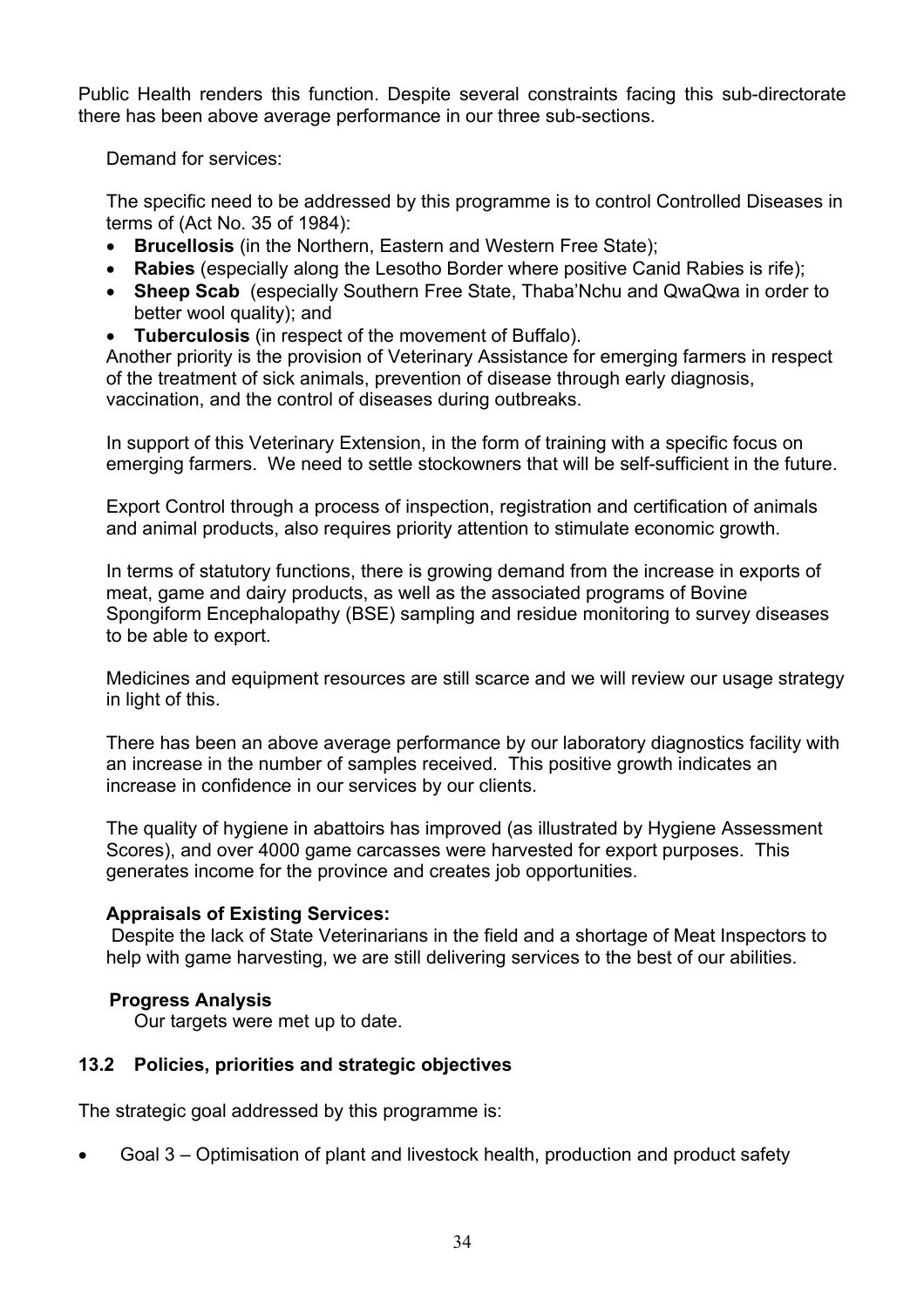#### **13.3 Analysis of constraints and measures planned to overcome them**

The major risk in Veterinary Services is as follows:

- 1) Due to lack of staff in Animal Health, diseases can be left undiagnosed and thus spread causing an economical risk for our farmers and risk to lose export opportunities to other countries.
- 2) If the 2 laboratories do not become National Department approved for diagnostic services according to the Quality Management Systems, our services and results will be of no use any more.

HOD and MEC shall have to attend to vacant and planned posts in Animal Health and Public Animal Health to deliver acceptable high standard services to combat disease and to stay economically competitive. Structure, management and budget shall also have to be in place to control diseases and support to PDI's.

#### **13.4 Description of planned quality improvement measures**

Quality Services can only be further improved if our constraints like staff; management structures, overtime policy and scare skills allowances and or rural allowances payable. This depends on our senior management to get our plans from the ground.

Continuous training of all staff is also necessary to keep quality services and information in place.

#### **13.5 Sub-programme: Animal Health**

#### **13.5.1 Situation Analysis**

To facilitate and provide Animal Disease control services in order to protect the animal population against highly infectious and economic diseases, through the implementation of the Animal Disease Act (Act 35 of 1984) or Animal Health Act (Act 7 of 2002) and Primary Animal health programme/projects

Demand for services:

- 1. Need for the control of Controlled Diseases according to Act 35/1984 especially:
	- **Brucellosis** (Northern, Eastern and Western Free State).
	- **Rabies** (especially along the Lesotho Border where positive Canid Rabies rives and creates a risk for people to be bitten by positive rabid dogs).
	- **Sheep Scab** (especially Southern Free State, Thaba 'Nchu and QwaQwa for bettering wool quality).
	- **Tuberculosis** (the movement of Buffalo creates an income for the Province).
- 2. Need for **Veterinary Assistance** to emerging farmers with treatment of sick animals, prevention of disease by early diagnosis of disease outbreaks and vaccination where possible, control of diseases during outbreaks.
- 3. **Veterinary Extension** in the form of training sessions to all clients with special attention to PDI where we have to uplift stockowners to be self-sufficient in the future and to be productive farmers.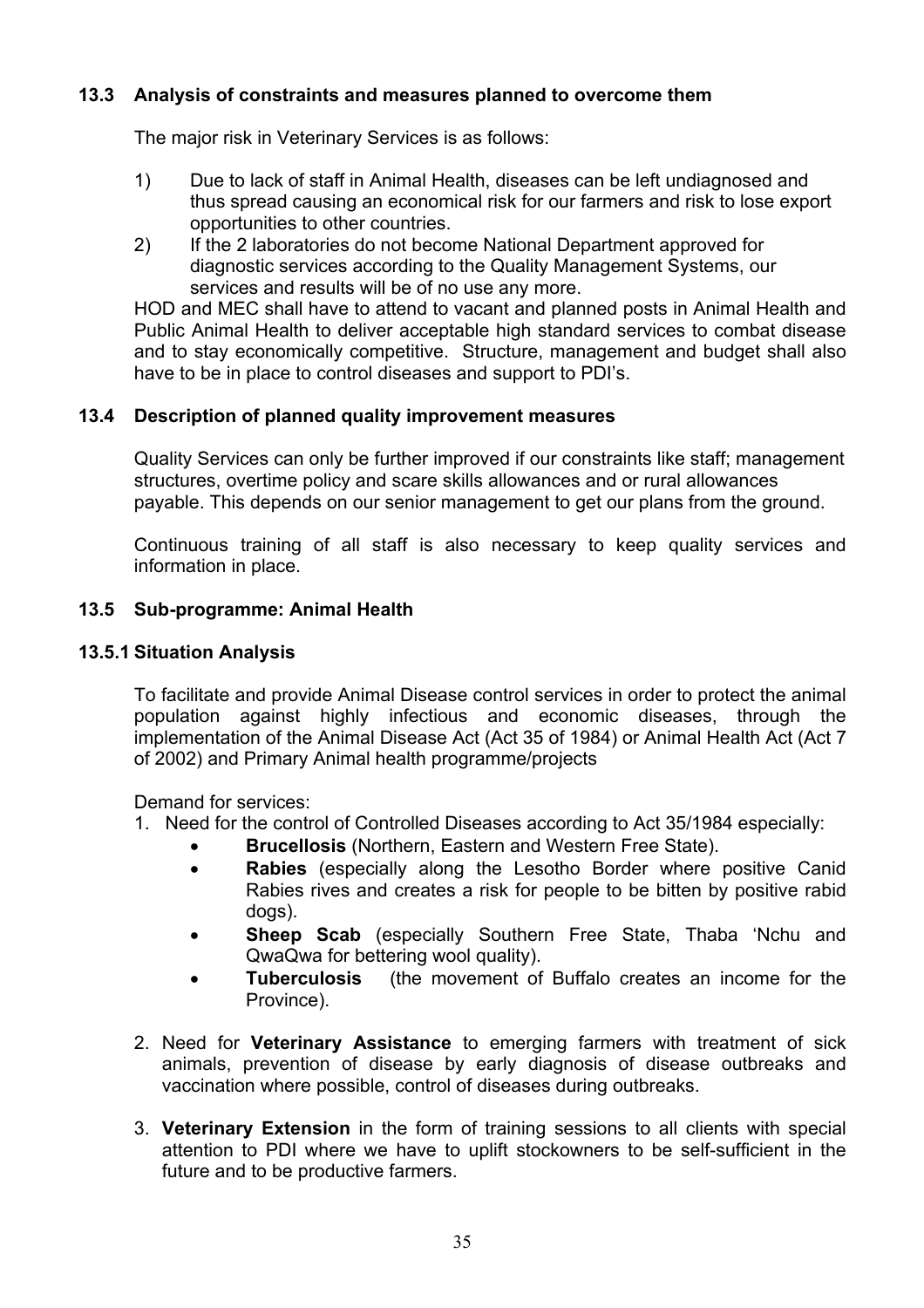Medicines and equipment are very expensive and at this stage only very few and basic things can be offered.

#### **13.5.2 Policies, priorities and strategic objectives**

The strategic goals addressed by this programme are:

• Goal 3 – Optimisation of plant and livestock health, production and product safety

#### **13.5.3 Analysis of constraints and measures planned to overcome them**

The lack of State Veterinarians who can manage their Animal Health Technicians to control and Prevent Disease Outbreaks may lead to undiagnosed diseases and spread thereof. This will cause major risk for export, which can be stopped, and uncontrolled diseases spread to commercial and PDI farmers causing Economic losses for all.

The HOD and MEC shall have to appoint State Veterinarians and shall have to look at "scares skills allowances" and allowances perhaps for Rural Veterinarians.

A satisfactory structure and working environment without administrative red tape handicapping our services, is a must. Officials shall have to be allowed to be trained and attend courses (PDMS).

#### **13.5.4 Description of planned quality improvement measures**

The quality of our services can be improved by:

- a) Continuous Training (new information) through courses/workshops etc.
- b) Sufficient budget to supply medicines
- c) Minimum administrative red tape
- d) Efficient senior managers and fill all our vacant State Veterinarian and Animal Health Technician (AHT) posts

#### **13.6 Sub-programme: Export Control**

#### **13.6.1 Situation Analysis**

To provide control measures including Health Certification, in order to facilitate the importation and exportation of animals and animal products, which lead to economic growth.

To implement Risk Assessment measures in order to assess the impact of various Animal Disease outbreaks and the risk of importing or exporting animals or animal products from/to other countries.

#### • **Demand for Services:**

A great demand for export services exists to enable exporters to export animals and animal products from RSA and Free State Province. This includes a request for inspections and registration of export farms/facilities and establishments such as Dairies, Dairy Factories, Abattoirs, Taxidermies, etc. and the certification of animals and animal products to fulfill the Importing Country Health Requirements for Export and OIE directives.

Export makes us economically competitive with the rest of the world especially with our indigenous breeds like the Boer goat, Nguni and other excellent bred cattle and Horses.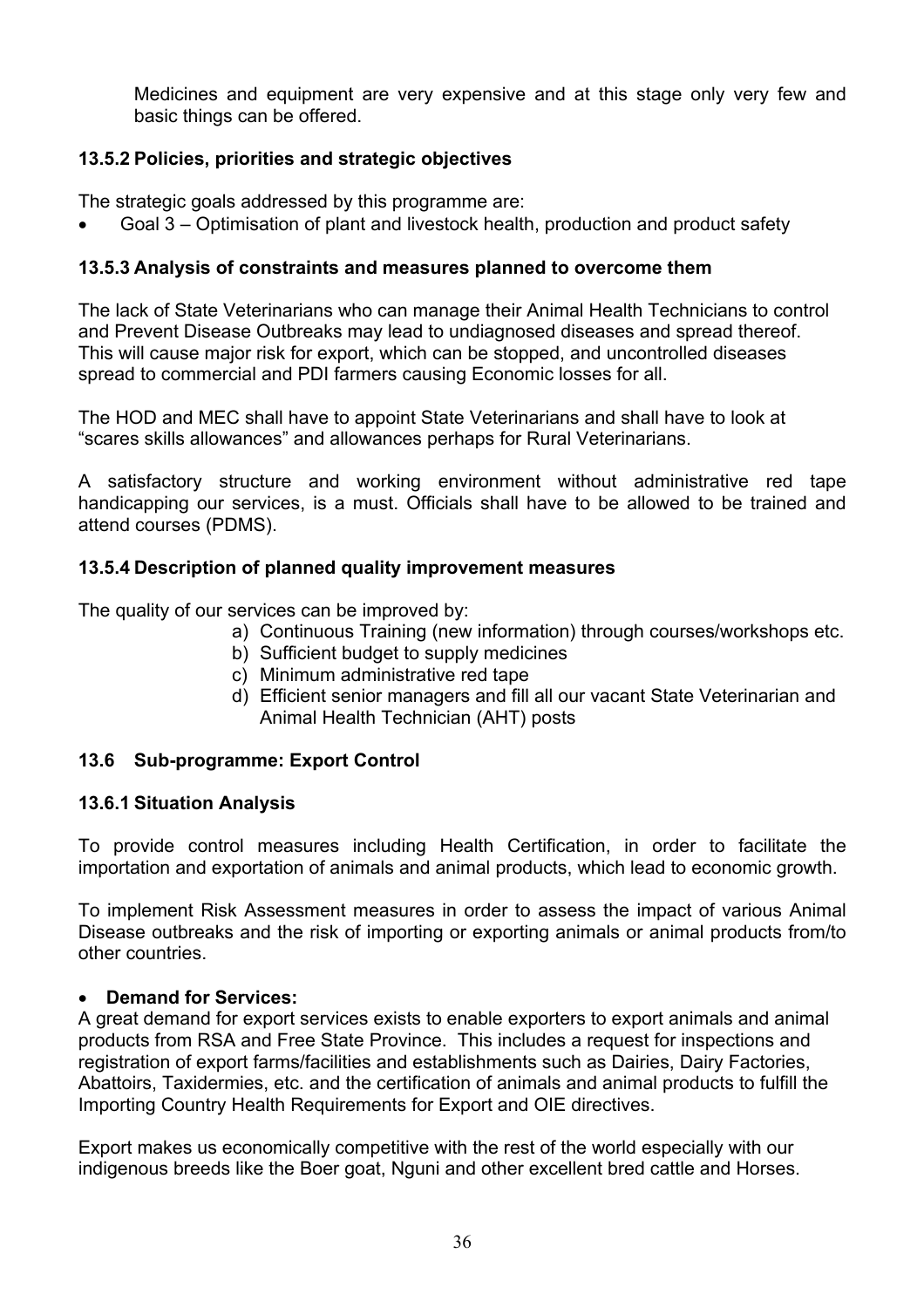# • **Appraisal of Existing Services:**

We do not have a separate unit to take care for Export Services. It is running by the existing Animal Health and Public Health Personnel. Despite the fact that all our State Veterinarian posts are not filled, State Veterinarians register and certify for export and our Animal Health Personnel can not visit all farms for Disease survey and Animal Inspections yearly, we still manage to certify exports to the Estimated Value of R 47 466 586.00

Our Meat Inspectors and Trained Animal Health Technicians are not sufficient for game harvesting inspection for exports; furthermore, they do not get the overtime they are qualifying for since 2002.

# **13.6.2 Policies, priorities and strategic objectives**

The strategic goals addressed by this programme are:

• Goal 3 – Optimisation of plant and livestock health, production and product safety

### **13.6.3 Analysis of constraints and measures planned to overcome them**

- Lack of State Veterinarians handicap Export certification.
- Lack of Meat Inspectors or lack of Trained Animal Health Inspectors handicap export of game.
- **Lack of Administrative support.**
- Non payment of overtime will stop export to the EU which is our greater Importer of Game meat.
- HOD has to approve submission for overtime allowances.
- MEC and HOD have to appoint State Veterinarians in the 5 vacant planned/structured posts.
- Animal health shall be structured and managed as such that all farms can be visited every year to make certifying possible as well as to survey relevant risk Disease (BSE etc).
- If not, the Free State Province and South Africa stand the risk to loose export status and hence job creation, more poverty, no income for the country (Wealth).
- The risk also exists now that with our knowledge of the diseases in the areas/districts, we cannot certify without any risk (so disease might spread).

### **13.6.4 Description of planned quality improvement measures**

If allowed, Animal Health will conduct a census, do surveys, visit more farms to get as much informed to certify without risk because we will be more informed of the Health Status of an area.

# **13.7 Sub-programme: Veterinary Public Health**

### **13.7.1 Situation Analysis**

To co-ordinate and implement various Food Safety projects include the implementation of Meat Safety Act (Act 40 of 200) and prevention of Zoonotic or food borne diseases.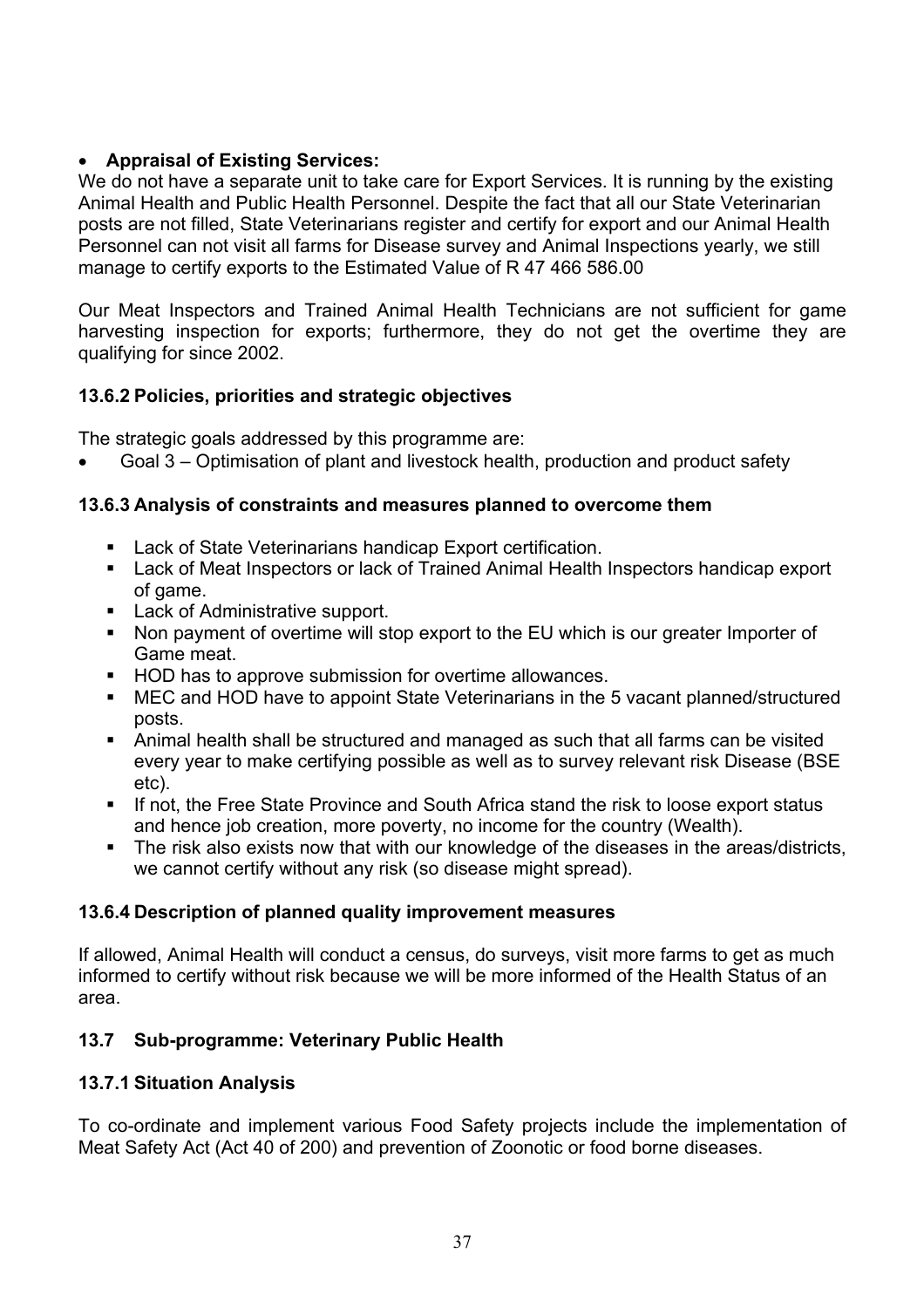#### **Demand for Service:**

To provide measures to promote meat safety of animal products, to establish and maintain essential national standards in respects of Abattoirs, to regulate the importation and exportation of meat, to establish meat safety schemes, and to provide for measures connected thereto.

Appraisal of existing services: The existing services addressed the above-mentioned demands.

#### **13.7.2 Policies, priorities and strategic objectives**

The strategic goals addressed by this programme are:

• Goal 3 – Optimisation of plant and livestock health, production and product safety

### **13.7.3 Analysis of constraints and measures planned to overcome them**

Legislation and policy formulation, certification and meat inspection services and risk management with regards to food safety of Meat, Poultry and dairy products.

A shortage of experienced suitably trained personnel: To be addressed by HOD in Veterinary Services' establishment.

#### **13.7.4 Description of planned quality improvement measures**

Quality can only improve by the appointment of experienced suitably trained personnel: To be addressed by HOD in Veterinary Services' establishment.

#### **13.8 Sub-programme: Veterinary Laboratory Services**

#### **13.8.1 Situation Analysis**

To provide support service to the Veterinary personnel, medical practitioners and farmers with regard to Diagnostic service and Epidemiological investigations of Animal Disease outbreaks.

#### **The demands for the services being produced by the specific program are:**

- To reach a state of optimal and competitive functionary at the highest recognized standards to support global trade in livestock and livestock products as well as to promote animal and human health and welfare.
- To promote and ensure the establishing of acceptable and internationally recognized standards and practices in veterinary laboratories.
- And to ensure a comprehensive, internationally recognized diagnostic service, which is ISOMEC 17025, accredited to be an essential support service for animal disease control.

#### **Appraisal and Performance of this existing service during the past year:**

For the past four years there was a sustained, above average, performance in all activities regarding laboratory diagnostics in the Free State Province.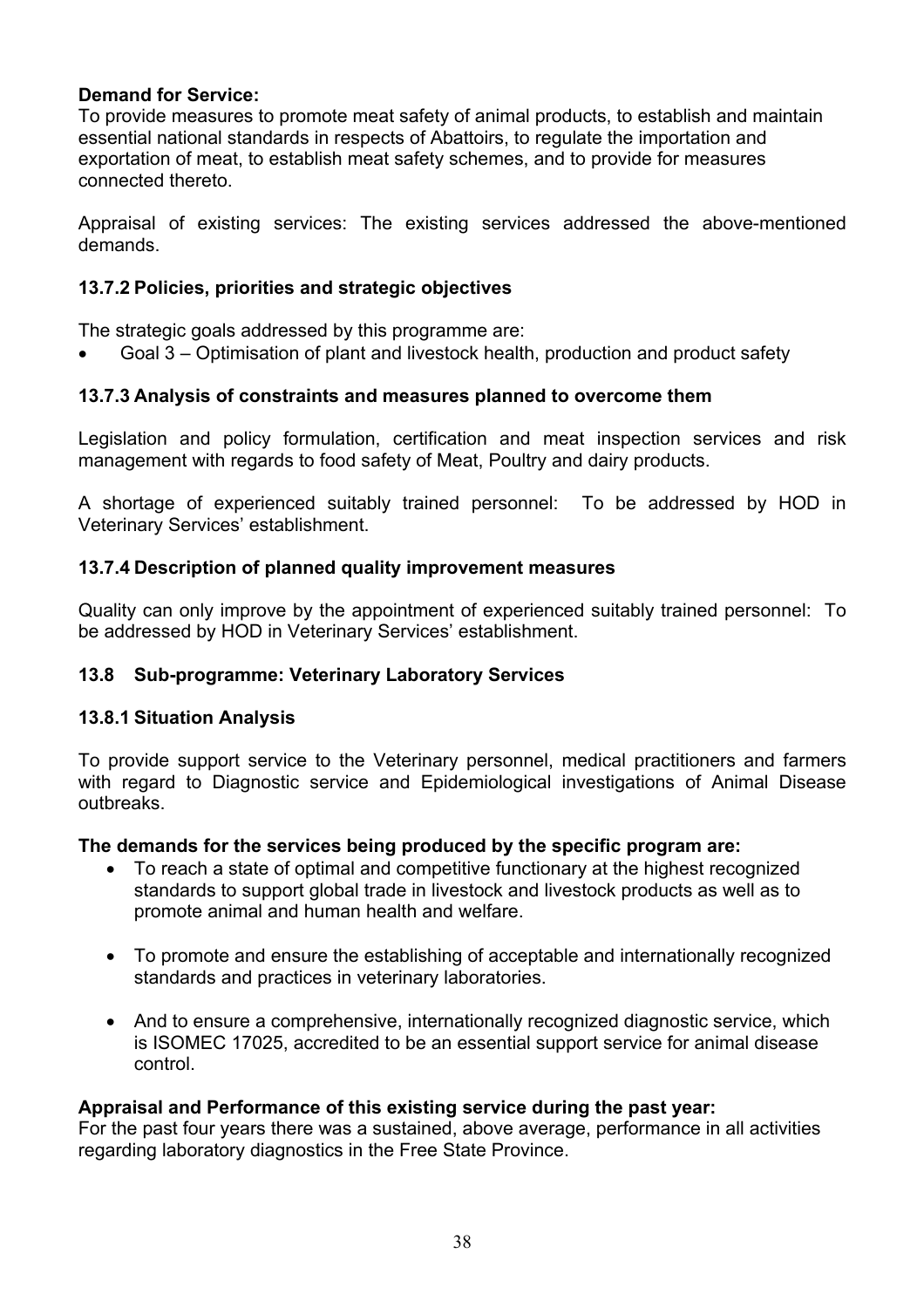The positive growth is an indication of the trust of our clients in our service which consists of private Veterinarians, farmers etc.

All indications are that the laboratories are meeting the targets set out in the Strategic plan.

# **Key Challenges over the Strategic plan period.**

- Good Laboratory Practices (GLP)
- To promote the implementation and maintenance of Quality Management Systems (QMS) as a fundamental strategy in improving the standard of service delivery by the veterinary laboratory.
- To become accredited at an accreditation body or NDA approval.
- To meet client requirements which include the provision of timorously and accurate results.
- To ensure that all our Standard Operating Procedures (SOP's) for Inspection and Certification are according to Best Acceptable Practices (BAP's) and to accredit these activities with SANAS wherever possible.
- Good management practice.

# **13.8.2 Policies, priorities and strategic objectives**

The strategic goals addressed by this programme are:

• Goal 3 – Optimisation of plant and livestock health, production and product safety

### **13.8.3 Analysis of constraints and measures planned to overcome them**

### **Constraints and shortfalls:**

- LIMS not implemented yet
- Insufficient trained people
- Equipment and facilities
- Organizational structure

#### **Planned measures to overcome constraints and shortfalls:**

- LIMS administrator courses and users courses
- Training programmes
- Sufficient budgeting
- Re-organization and activity plan

### **13.8.4 Description of planned quality improvement measures**

The growth in use of Quality Systems generally has increased the need to ensure that laboratories which form part of a larger organization, or offer other services, can operate to a quality system that is seen as compliant with ISO 9001 or ISO 9002 as well as with the International Standard.

The Free State laboratories are busy to establish, implement and maintain a quality system appropriate to the scope of its activities. The laboratories are busy to document its policies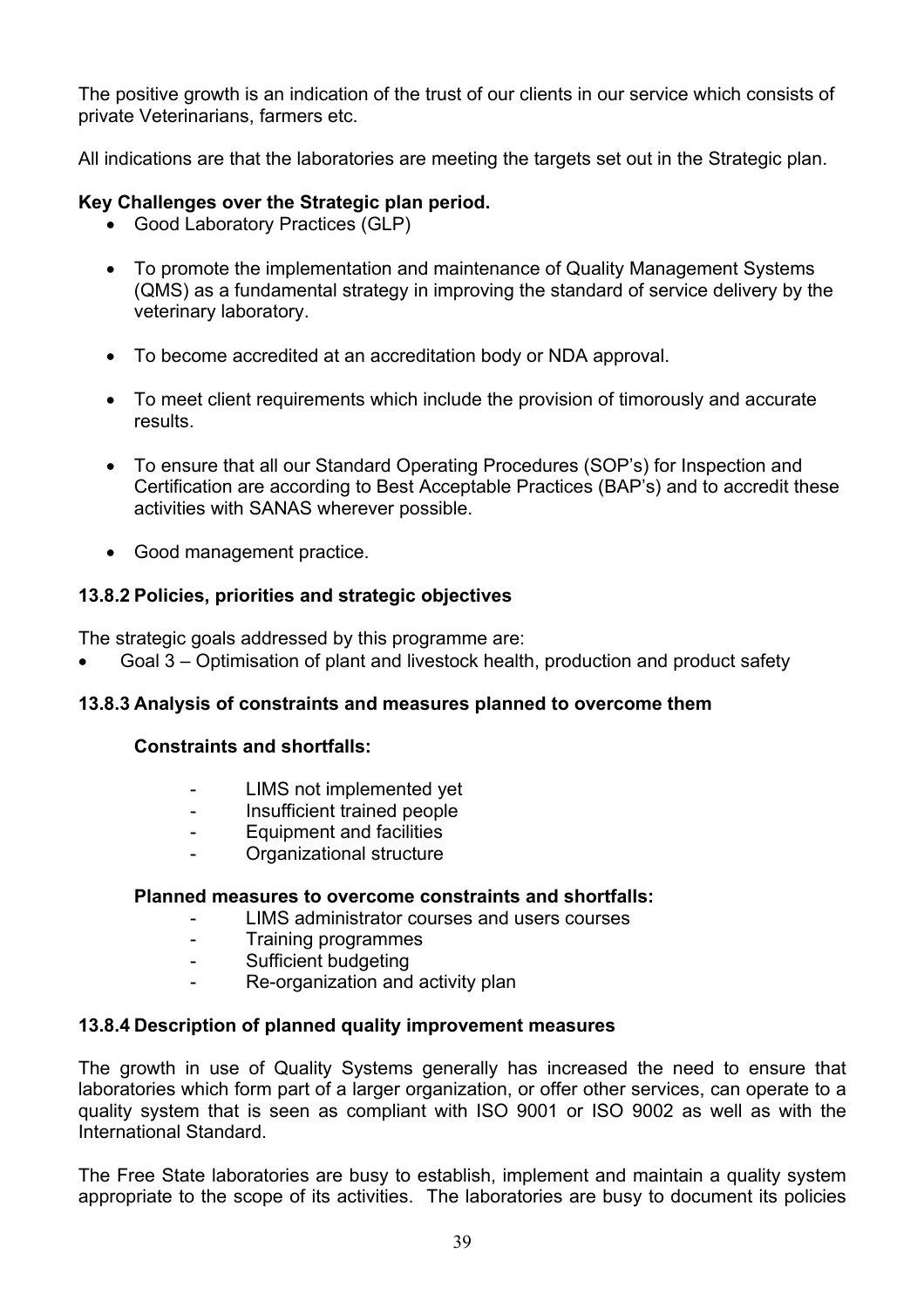systems, programs, procedures and instructions to the extent necessary to assure the quality of the test results.

The systems documentation shall be communicated to, understood by, and implemented by the appropriate personnel.

Personnel of the two laboratories in the Free State attended the Laboratory System course for quality Management as well as the international audit course presented by SANAS according to ISO/IEC 17025 requirements the past three years.

These Free State laboratories are members for the new established LQWG (Laboratory Quality Work Group) as well as the Scientific Forum (SAVLSCF) at the National Department and cooperate with them to improve on quality.

#### **13.9 Resource information**

#### • **Funding:**

Our budget for 2004/2005 year was in place to fulfill the basic needs.

A problem does exist with some District Council (DC) Managers who have to approve the Veterinarians expenditure/orders despite the fact that a budget was allocate to the **Veterinarians** 

#### • **Staff:**

3 Problematic areas exist in our Staff/structure which handicaps our service to a great extent:

5 Vacant State Veterinarian posts (Management, control of Diseases and services to PDI).

"Vacant" Meat Inspectors Posts (it must still be created/job evaluations).

 Vacant Administrative posts for the majority of State Veterinarians and Laboratories. (Handicap payments, orders, reporting, filing, typing etc).

#### • **Management Capacity:**

We do lack a Deputy Director in managing our Export unit because of the value of exports, the sensitivity of certifying for export according to requirements of importing countries. At present we have a Director and 2 Deputy's to manage Veterinary Services with a personnel number of  $\pm$  120 staff.

### • **Systems:**

Computer systems –

LIMS for the Laboratory

Adisa for Animal Health

HAS and HACCUP Quality control System for Veterinary Public Health.

#### \***Quality Systems/Control and SOP's Manuals for Veterinary Laboratory Procedures:**

- Animal Health Act 35/1984 and regulations
- Act 40/2000 and regulations for Veterinary Public Health.
- Veterinary and Para-veterinary professions act.
- Livestock Improvement Act.
- OIE (International) codes
- WTO agreements
- Act on Medicines and feedstuffs.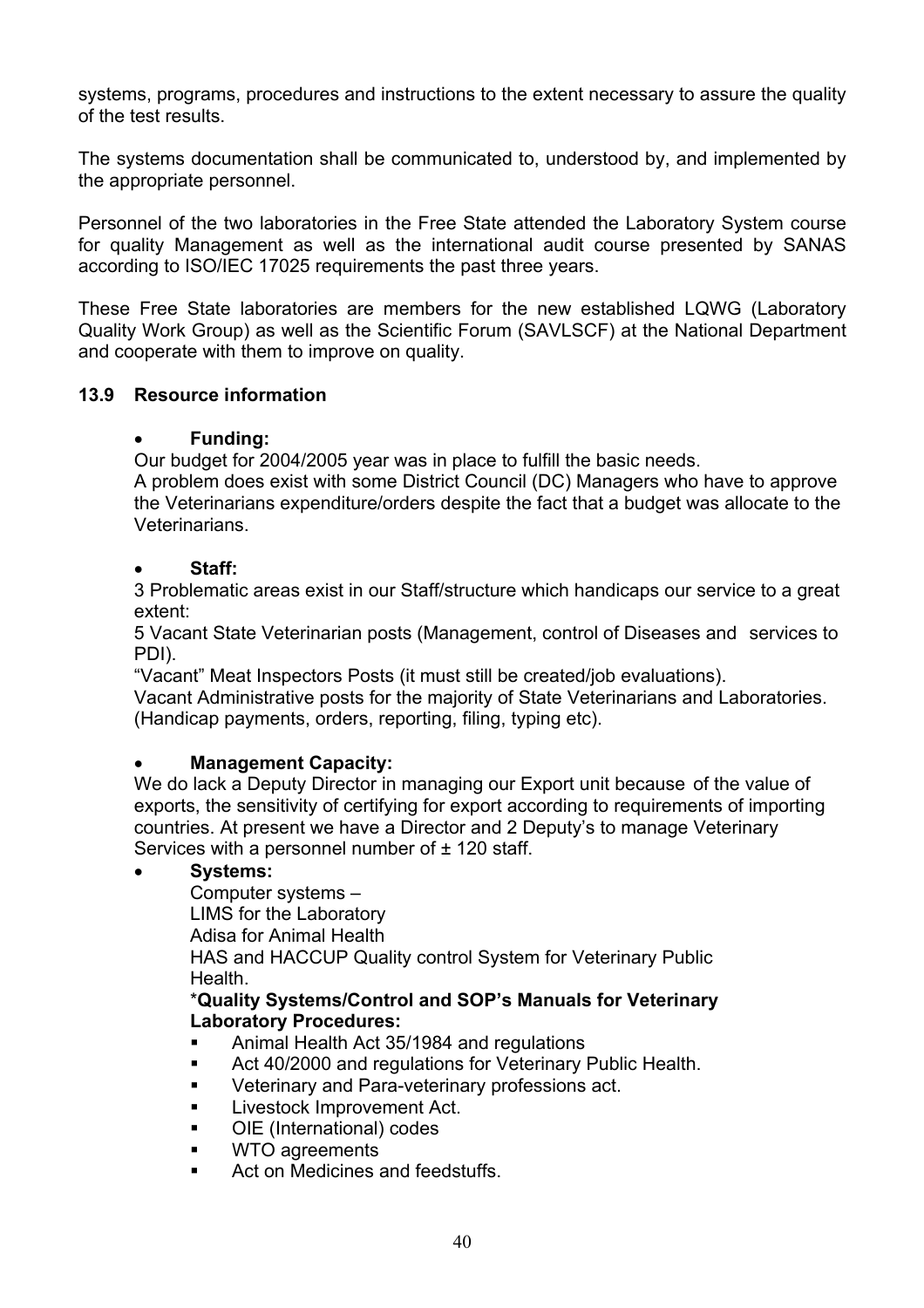# **14. Programme 5: Technology, Research and Development**

# **14.1 Situational analysis**

There is an increasing awareness amongst farmers about the role Research can play in agricultural development. This statement is supported by the consequent rise in the number of farmers who are contacting the Research sub-directorate for technical support, to between 60 and 70 per month. Our capacity to provide the requisite support to our clients, however, continues to be severely limited by among other things, too narrow a research focus and adequate staffing.

The main services rendered by the Farming Information Section are distribution of monthly climate data and risk outlooks, and the distribution of programmed geographical information in the form of maps. Summaries of the climate outlooks are distributed in Afrikaans, South Sotho and English. The demand for maps exceeds our capacity to deliver at this stage. This together with a need to broaden our client services calls for an increased capacity.

The key challenges are: to enhance the GIS data sets; the training of personnel private sector.

The Glen Farm should provide an optimum environment of good Agricultural practice in which research and development as well as training can be effectively conducted.

The key challenges for Glen Farm are:

- 1) To attract and retain skilled, motivated staff;
- 2) To maintain and expand the infrastructure of the Glen Farm to provide optimal facilities in support of training and research;
- 3) To review the overall business approach to the running of the Farm; and
- 4) To address stock losses due to vermin.

### **14.2 Policies, priorities and strategic objectives**

The strategic goals addressed by this programme are:

- Goal 1 Improvement of primary production and advancement of agro-processing
- Goal 3 Optimisation of plant and livestock health, production and product safety
- Goal 4 Improved stakeholder relations
- Goal 5 Natural resource and infrastructure utilisation and management
- Goal 6 Household food security
- Goal 8 Knowledge and information management

### **14.3 Analysis of constraints and measures planned to overcome them**

Constraints facing the Research sub-directorate are mostly related to Human Resource capacity. Due to Human Resource capacity constraints the range of Research is relatively narrow with the focus primarily on agricultural production. To enable a more complete service from Research these constraints will have to be addressed.

The demand for technical expertise from the Research unit has also increased to such an extent, due to, amongst others, a lack of expertise within the ranks of extension services,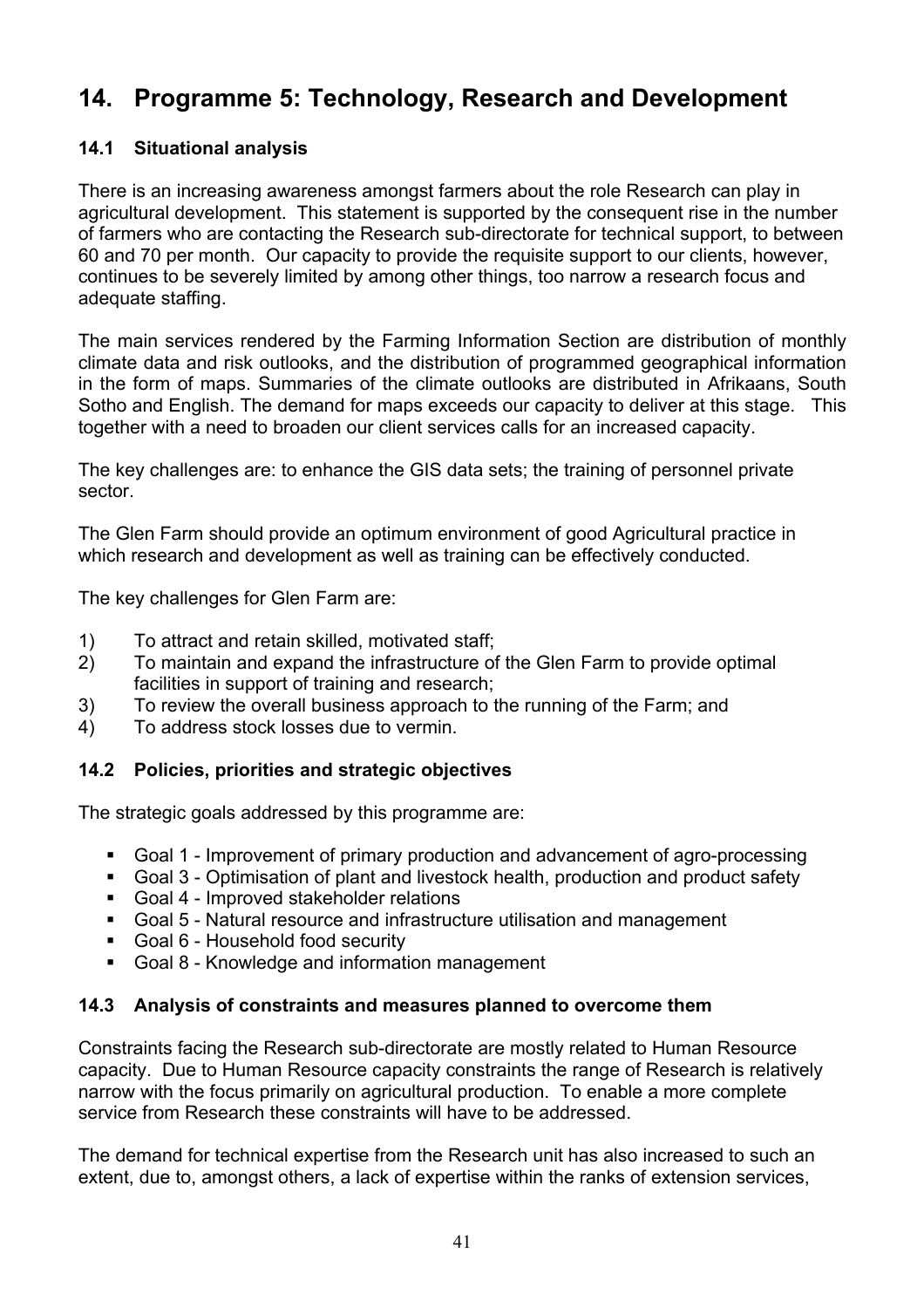poor role definition and a lack of integration between Research and Extension, which impacts negatively on the time available to do research.

A new structure for the Research unit was compiled to address certain of the constraints with regards to human resource. The structure must however be implemented and resourced to make an impact.

Linkages with clients and other role players are developed to provide additional capacity for research.

Some of the functions of research have been transferred to the Farm unit. This will ensure that less time is spent on the management of production enterprises on the Glen farm and make more time available to concentrate on Research *per se.* 

Constraints experienced by the Farming Information section include-

- Old equipment used to produce maps from GI data is causing us problems; and
- Datasets are not correct.

The improvement measures include-

- Collaboration with field staff needs to be improved;
- Numbers of rainfall co-workers need to be increased;
- The contract with Enviro Vision (which is due to expire), needs to be evaluated;
- Copyright protection of packages needs to be arranged; and
- Information used for the Free State needs to be verified.
- Setting up of a free phone-in information centre needs to be investigated and seriously considered.

#### **14.4 Description of planned quality improvement measures**

The quality of maps distributed within the Department and other outside organisations is high, but efforts must be made to shorten the production period of all outputs. Training for staff, enhanced data, structured datasets and adequate equipment will enable us to achieve this.

#### **14.5 Sub-programme: Research**

#### **14.5.1 Situation Analysis**

The range of Research is relatively narrow and our capacity limited, thus the need for other services (i.e. technical services and contact with farming communities) impacts on the time available for research.

There is an increasing awareness amongst farmers of the role research can play in Agriculture, and we are currently receiving 60 – 70 requests by farmers per month for technical support.

The key challenges for the Research Unit are:

1) To Broaden the scope of our research to meet farmers' needs;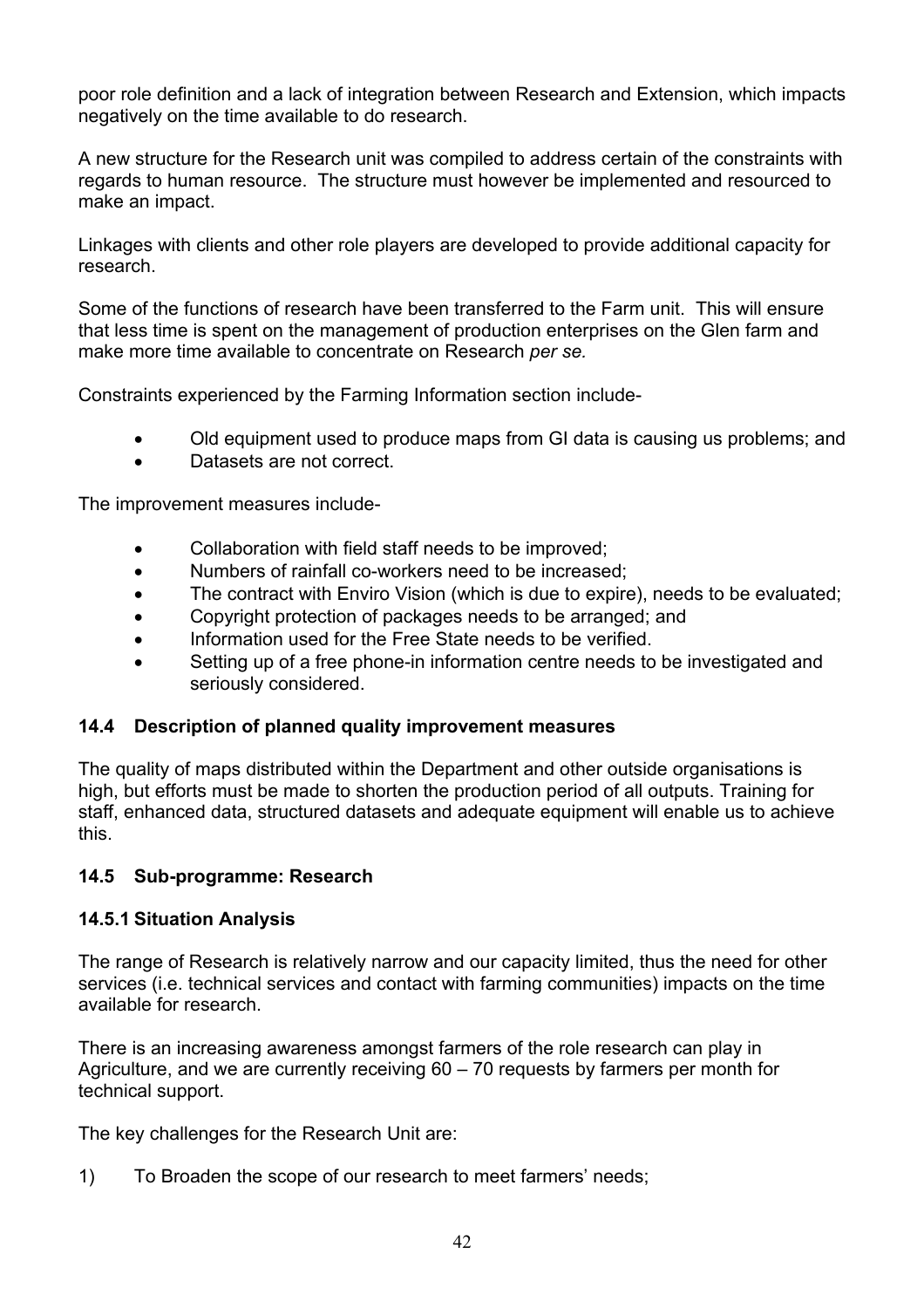- 2) Development of a system of categorisation for all those involved in the agricultural economy;
- 3) To develop new technical knowledge & research skills to meet the needs of the emerging farmer;
- 4) To develop linkages with clients and other role players who can provide additional capacity for research, specifically relevant public and tertiary institutions in the Free State;
- 5) To access funding from internal and external sources for research; and
- 6) To attract, recruit and retain suitably qualified research personnel.

# **14.5.2 Policies, priorities and strategic objectives**

The strategic goals addressed by this programme are:

- Goal 1 Improvement of primary production and advancement of agro-processing
- Goal 3 Optimisation of plant and livestock health, production and product safety
- Goal 4 Improved stakeholder relations
- Goal 5 Natural resource and infrastructure utilisation and management
- Goal 6 Household food security
- Goal 8 Knowledge and information management

# **14.5.3 Analysis of constraints and measures planned to overcome them**

Constraints facing the Research sub-directorate are mostly related to Human Resource capacity. Due to Human Resource capacity constraints the range of Research is relatively narrow with the focus primarily on agricultural production. To enable a more complete service from Research these constraints will have to be addressed.

The demand for technical expertise from the Research unit has also increased to such an extent, due to, amongst others, a lack of expertise within the ranks of extension services, poor role definition and a lack of integration between Research and Extension, which impacts negatively on the time available to do research.

A new structure for the Research unit was compiled to address certain of the constraints with regards to human resource. The structure must however be implemented and resourced to make an impact.

Linkages with clients and other role players are developed to provide additional capacity for research.

Some of the functions of research have been transferred to the Farm unit. This will ensure that less time is spent on the management of production enterprises on the Glen farm and make more time available to concentrate on Research *per se.*

### **14.5.4 Description of planned quality improvement measures**

To improve the quality of our research work, information will have to be more accessible to clients. This calls for better communication between Research and our clients, including extension services and other stakeholders. Research work will have to include the perceptions and needs of our clients and will have to involve them more in the identification, conceptualisation, planning and implementation of research.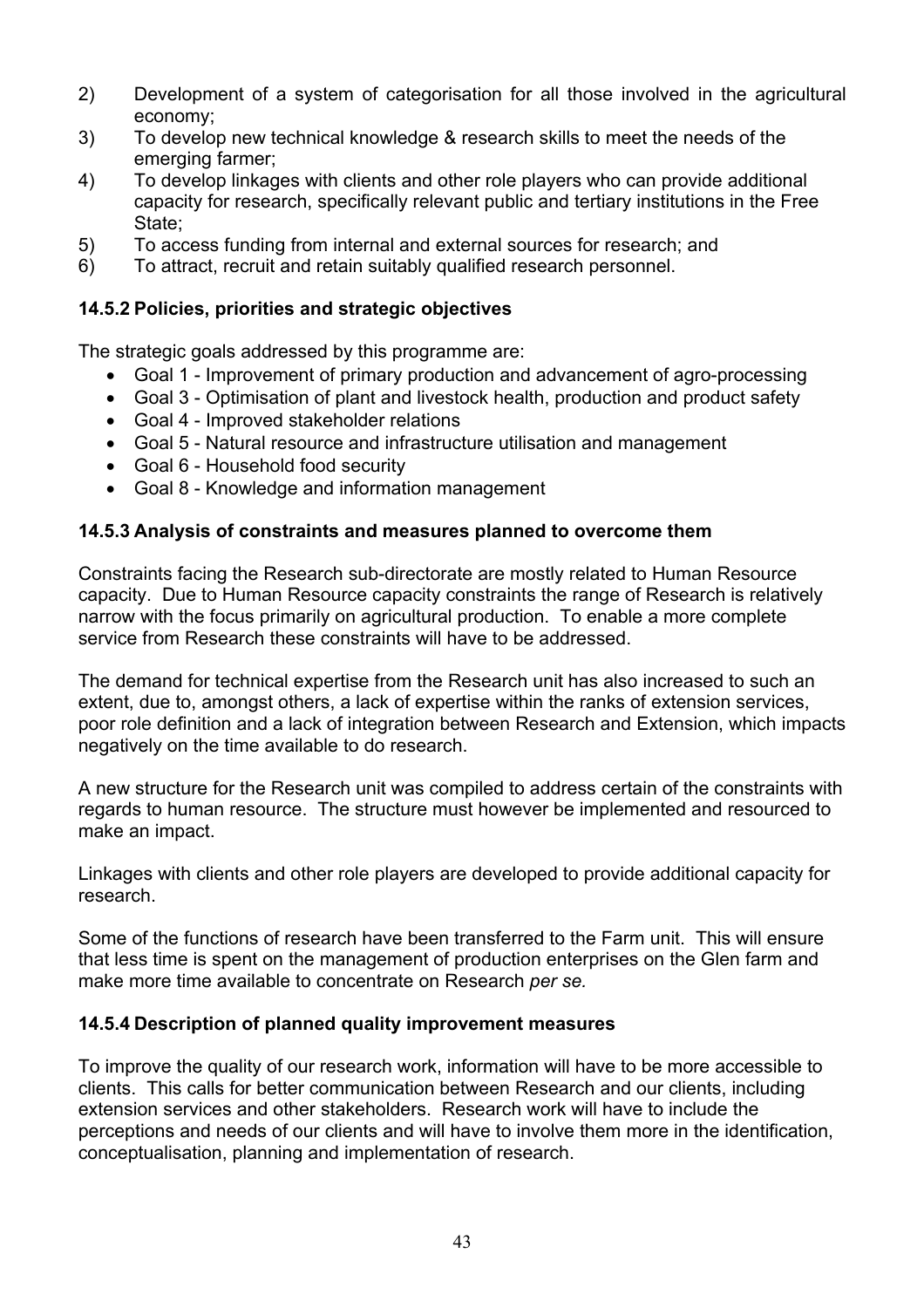To improve on the quality of our research work we have initiated formal needs analyses contacts with our clients, also involving extension services. Our linkage with extension services will have to be strengthened and information generated through research will have to be made accessible to clients through reports, articles, seminars, farmer days, demonstrations, etc.

# **14.6 Sub-programme: Information Services (Farming Information)**

## **14.6.1 Situation Analysis**

Demand for services rendered by Farming Information comes from management, field staff, farmers, DA Directorate of Agricultural Risk and disaster management, AGIS and other provincial departments.

The main services rendered by the Farming Information Section are distribution of monthly climate data and risk outlooks, and the distribution of programmed geographical information in the form of maps and a WARD GIS computer program. Summaries of the climate outlooks are distributed in Afrikaans, South Sotho and English. The demand for maps exceeds our capacity to deliver at this stage. Other Agricultural Information is distributed electronically using an Info Pack Server. Currently a major task is the monitoring of all land reform farms.

Key challenges are to get the land reform database up to date and draw up reports from it, to implement soil classification functionality, and to manage the implementation of an agricultural information management system. A new format for the climate outlooks must also be developed. Posts within Farming Information must be filled urgently.

## **14.6.2 Policies, priorities and strategic objectives**

The strategic goals addressed by this programme are:

- Goal 5 Natural resource and infrastructure utilisation and management.
- Goal 8 Knowledge and information management

### **14.6.3 Analysis of constraints and measures planned to overcome them**

Two posts of the farming Information Section became vacant at the beginning of the year and has not yet been filled. Other posts that are on the structure need to be filled to enable Farming Information to implement certain objectives.

Information needed to compile many different reports, presently has to be obtained from Extension Officers. However the slow pace at which this information is provided hampers compilation of reports. There is a need for a better system of information collection.

### **14.6.4 Description of planned quality improvement measures**

Currently the quality of products from Farming Information is of a high standard. The climate outlook in its current format must be replaced with a report that will be compiled within the section. This will see to the addition of information from new sources.

A visualized reporting system for Land Reform monitoring must be developed.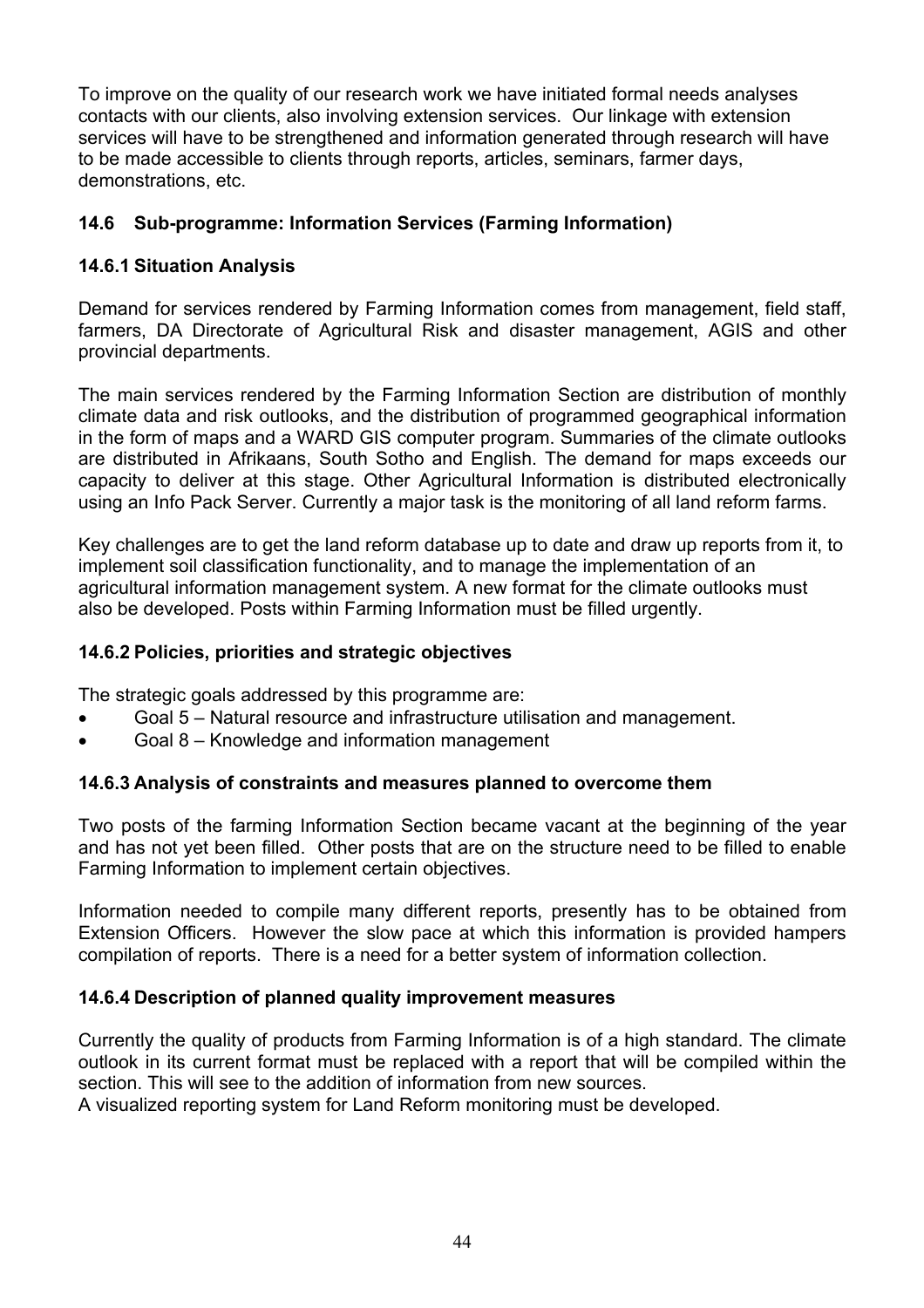# **14.7 Sub-programme: Infrastructure Support Services (Glen Farm)**

# **14.6.1 Situation Analysis**

The Glen Farm should provide an optimum environment of good Agricultural practice in which research and development as well as training can be effectively conducted.

The key challenges for Glen Farm are:

- 5) To attract and retain skilled, motivated staff;
- 6) To maintain and expand the infrastructure of the Glen Farm to provide optimal facilities in support of training and research;
- 7) To review the overall business approach to the running of the Farm; and
- 8) To address stock losses due to vermin.

# **14.6.2 Policies, priorities and strategic objectives**

The strategic goals addressed by this programme are:

- Goal 3 Optimisation of plant and livestock health, production and product safety
- Goal 8 Knowledge and information management

# **14.6.3 Analysis of constraints and measures planned to overcome them**

A lot of progress has been made in the following areas:

- Motivation of Farm staff about the role that they have to play in achieving the Glen Farm Mission, which is in line with the Department's Strategic Plan.
- Good agricultural practice introduced wherever possible.
- Improved utilization of resources such as old fallow fields planted to maize (120 ha) for milling on site in an effort to move towards sustainability with regard to feed requirements in the animal husbandry units.
- Systematic repairs to all mechanical equipment; however progress is limited by budget.
- Improved fodder flow program introduced for the dairy herd.
- Glen electricity supply and sub-stations currently being refurbished and upgraded under contract. Lack of maintenance in the past led to unacceptable situations where the power cuts were occurring on a daily basis and for long periods).
- The main rive pumps currently being refurbished under contract after a long period of no maintenance.
- The Glen Sewage plant currently being refurbished under contract and brought up to industrial standards.
- A reservoir is currently being constructed on one of the farm's central hilltops. This extra water source has become necessary owing to regular seasonal droughts with subsequent boreholes temporarily dying up.

### **Analysis of constraints and measures planned to overcome them**

The main constraints are human resources related and can be summarized as not having sufficient staff to carry out all the tasks. It can be summarized as follows: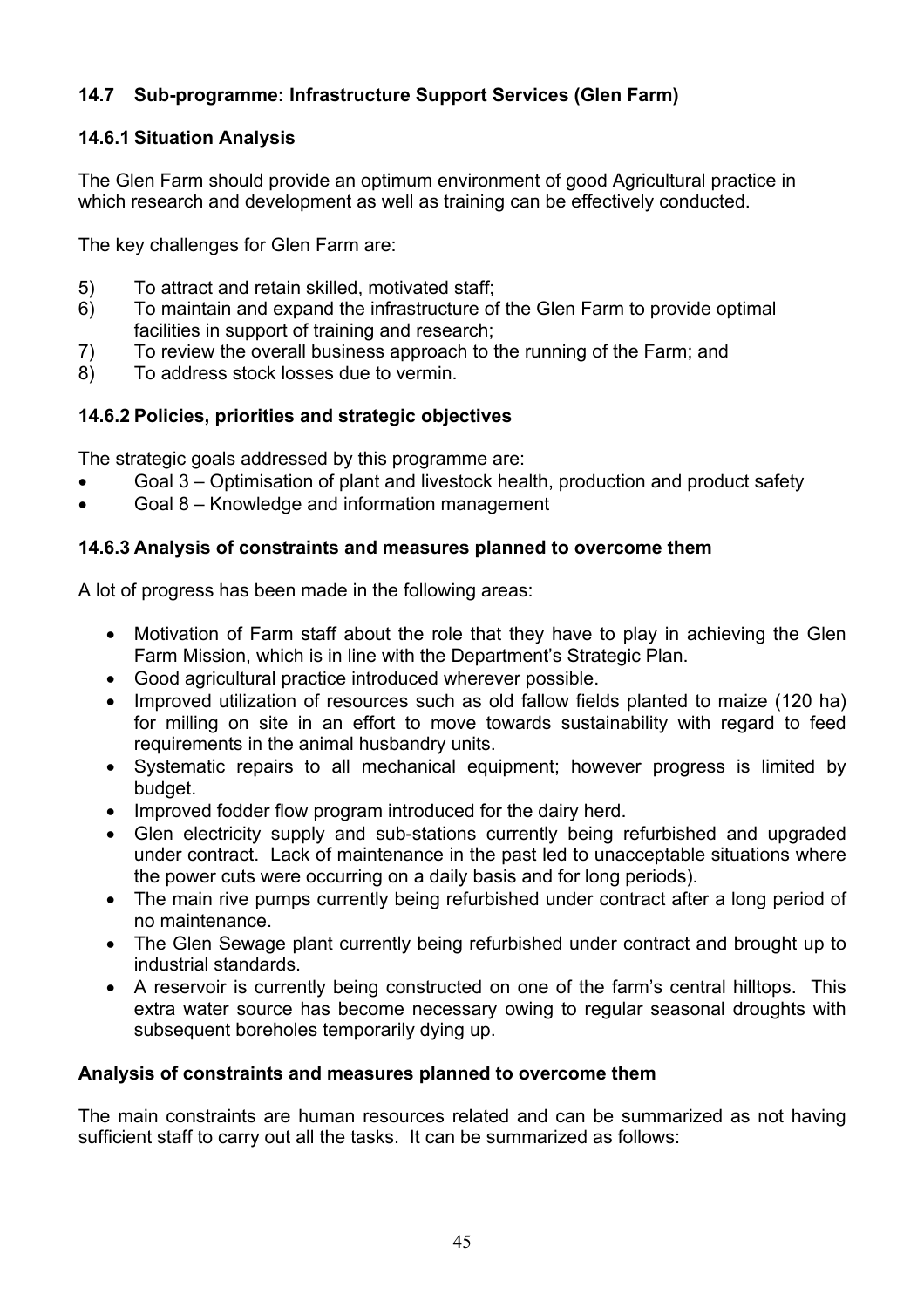- A constantly depleting staff component owing to retirement, incapacity leave and deaths that are not being replaced. – Motivation will be made to enable the farm to replace staff members as soon as posts become vacant.
- Moratorium on overtime payment resulted in essential animal husbandry unit staff taking days off in lieu of overtime. This exacerbates the problem of having insufficient staff. – Motivation will be made to re-introduce overtime for these sections.
- 50% of the Glen Farm staff attend ABET classes during working hours from Monday to Thursday. – Guidance will be sought from the HR department on how best to accommodate this.
- Lack of management capacity. One management post has been vacant for a few years. Lack of supervisors and team leaders.

Budgetary constraints are impeding progress in the following ways:

- The farm cannot afford to systematically replace old tractors and spends a lot of money repairing old equipment. – This depends entirely of the possibility of receiving extra budget.
- We cannot effectively deal with the huge backlog of maintenance with our current budget. - This depends entirely on the possibility of receiving extra budget.

### **14.6.4 Description of planned quality improvement measures**

- A comprehensive staff development plan, which focuses on training, both external and internal.
- Continually upgrading agricultural practices and introducing Standard Operating Procedures (SOP's) as part of the Quality Management (QM) system.
- Careful utilization of the budget to achieve objectives.
- Re-designing the farm so as to be fully accessible to learners of agriculture.

#### **14.7 Resource information**

Management capacity:

The farm would ideally move to adopt the newly proposed structure, on which current vacant posts of managers and farm foremen or supervisors are filled. As new production enterprises are introduced, or existing enterprises upgraded, they too would need to be staffed with competent managers if the intended "training learners of agriculture in good agricultural practice", is to be achieved".

#### General staff component:

The farm has many specific duties to perform in maintaining essential services. Consequently there are many small "teams" that carry out tasks within their sections on a daily basis. Following are the teams with their current and ideal staffing levels that would be required to effectively carry out all the objectives.

| <b>Teams</b>        | <b>Current</b> | <b>Ideal</b> |
|---------------------|----------------|--------------|
| Management          |                |              |
| Farm administration |                |              |
| Mechanical workshop |                |              |
| Gardens and grounds |                | റ്റ          |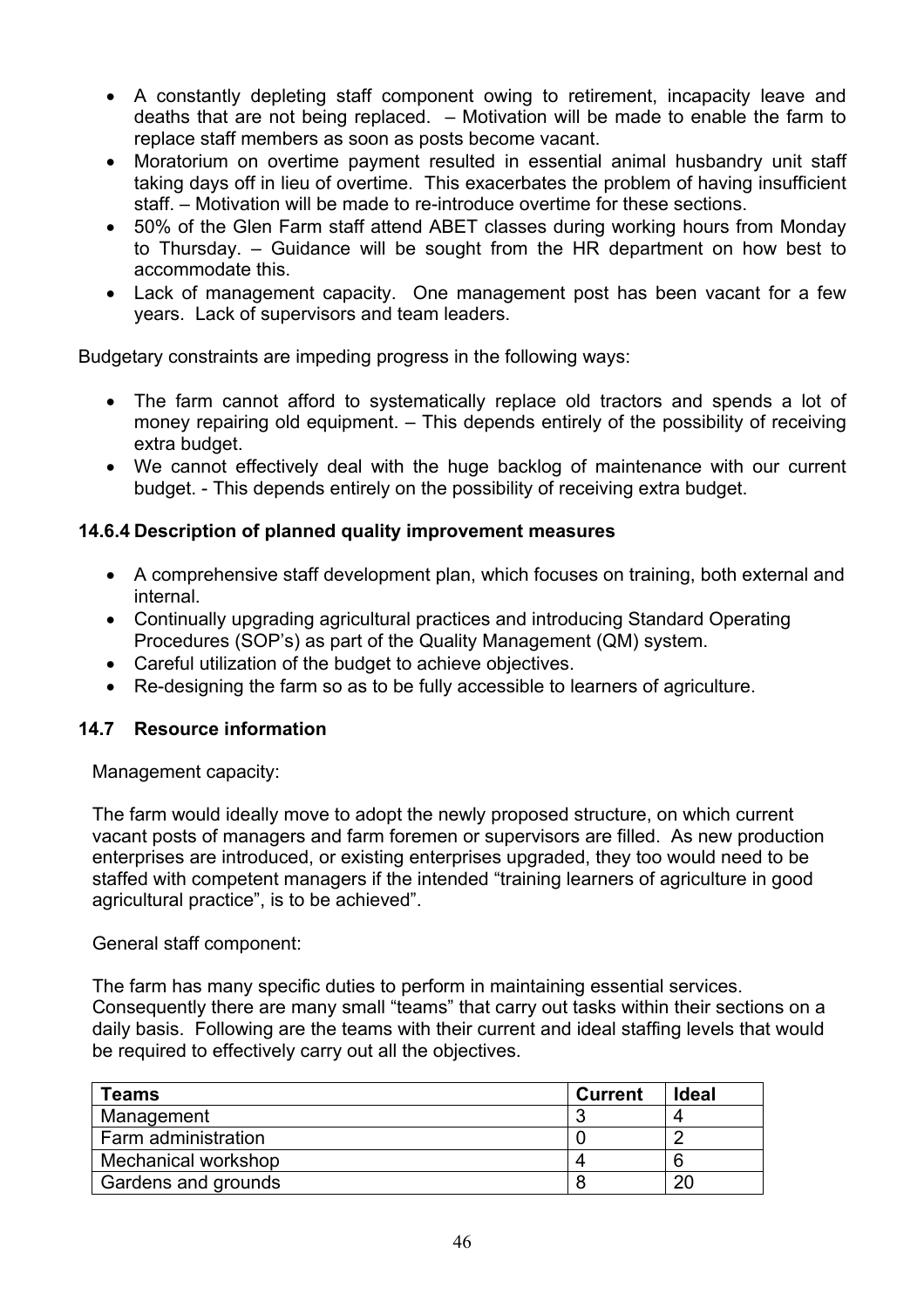| Sewage plant                | റ  | 6   |
|-----------------------------|----|-----|
| Veld water maintenance      |    |     |
| Farm Building and structure | 6  | 6   |
| Fencing maintenance         | 5  | 6   |
| <b>Tractor drivers</b>      | 6  | 10  |
| Irrigation                  | 8  | 20  |
| General work                | 9  | 20  |
| Total                       | 52 | 102 |

Farm and Institute funding:

Glen Agricultural Institute as a whole suffers from a backlog of general maintenance. A tenyear period of a zero, or inadequate maintenance or budget, has taken its toll on infrastructure. The 2004 / 2005 financial year has fortunately seen an injection of capital to conduct certain essential infrastructure maintenance, for example: Refurbishing the Glen electricity supply and sub-stations, the Glen sewage plant, the main irrigation pumps in the river, at a combined total of approximately R1, 75mil. This however is just the tip of the iceberg. It is estimated that Glen would require approximately R20mil. to conduct essential maintenance to building s and infrastructure in order to bring it up to standard.

Glen farm is permanently on a tight budget if one considers the size of the farm (4 600 ha) with its enormous corresponding infrastructure. It is difficult to run the farm on a 1,5M after salaries budget.

As mentioned earlier, one of the critical constraints for the Research unit is the lack of capacity in terms of number of staff available. This lack of capacity is from the Scientist levels and lower. Scientists and Technicians, as well as management, are also not well equipped with regards to Research tools applicable to the emerging sector.

Although there is sufficient capacity at a management level, the lack of capacity at the lower levels impact negatively on the time available to managers for the management of the unit. Managers are forced to remain involved, to a large extent, in activities that should be done by Scientists.

Funding of the Research unit is sufficient for current staff and operations. If we however want to deliver on an expanded mandate, funding will have to be increased to cater for the appointment of more staff and operational cost. Funding will also have to be increased to cater for upgrading and expansion of the facilities and equipment available to the Unit.

# **15. Programme 6: Agricultural Economics**

# **15.1 Situational analysis**

There is a wide ranging demand for the services offered by this programme. Services are rendered to clients inside as well as outside the Province. Clients from inside the province include the political head of the Department, top and senior management, sections within the Department, private sector, commercial and emerging farmers, and other provincial government departments. Outside the Province services are rendered to the National and other Provincial Departments of Agriculture.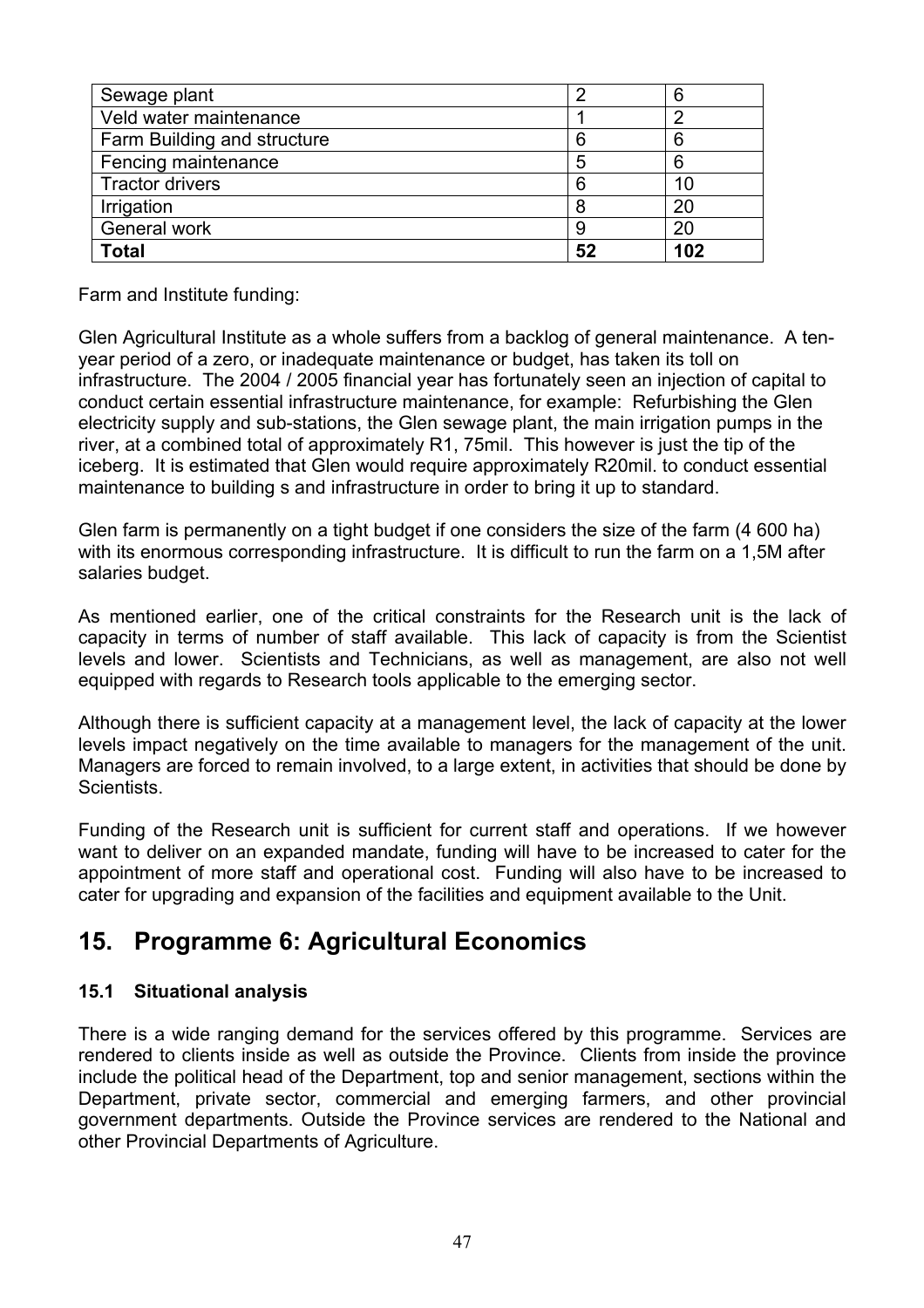Services offered are: production economics; farm management; agricultural marketing; risk management; and disaster management.

Demand currently exceeds supply and preference is given to high priority areas such as agricultural development.

An increase in manpower over the past year resulted in higher outputs from this programme. These outputs will further increase as the level of experience of new appointees grows.

The key challenges are:

- To ensure that sound agricultural economic principles are applied throughout the entire programme;
- To develop agricultural economic norms and standards to be utilised across the entire programme;
- To provide timely and accurate agricultural economic and marketing information for decision making purposes; and
- To build capacity within the Provincial Department of Agriculture with regard to this specific programme.

### **15.2 Policies, priorities and strategic objectives**

The strategic goal addressed by this programme is:

Goal 2 – Economically sustainable agricultural development

#### **15.3 Analysis of constraints and measures planned to overcome them**

The main constraint currently relates to capacity issues resulting from the number of vacant posts and the inexperience of new appointees.

#### **15.4 Description of planned quality improvement measures**

The following measures are envisaged:

- The quality of services offered can be improved by ensuring the continued application of sound agricultural economic principles. This will result in the development of agricultural economic norms and standards to be utilised across the entire agricultural economic field;
- The quality of services rendered will be measured by the provision of timely and accurate agricultural economic and marketing information; and
- Continuous skills development of officials responsible for this programme will also contribute to the quality of services rendered.

### **15.5 Sub-programme: Marketing Services**

#### **15.5.1 Situation Analysis**

The volatile economic environment, in which the agricultural sector has to operate, plays an important role in the sustainability of the sector. Adverse climatic conditions further complicate matters. Due to these factors, proper management of resources is needed to cope with decreasing margins of agricultural enterprises.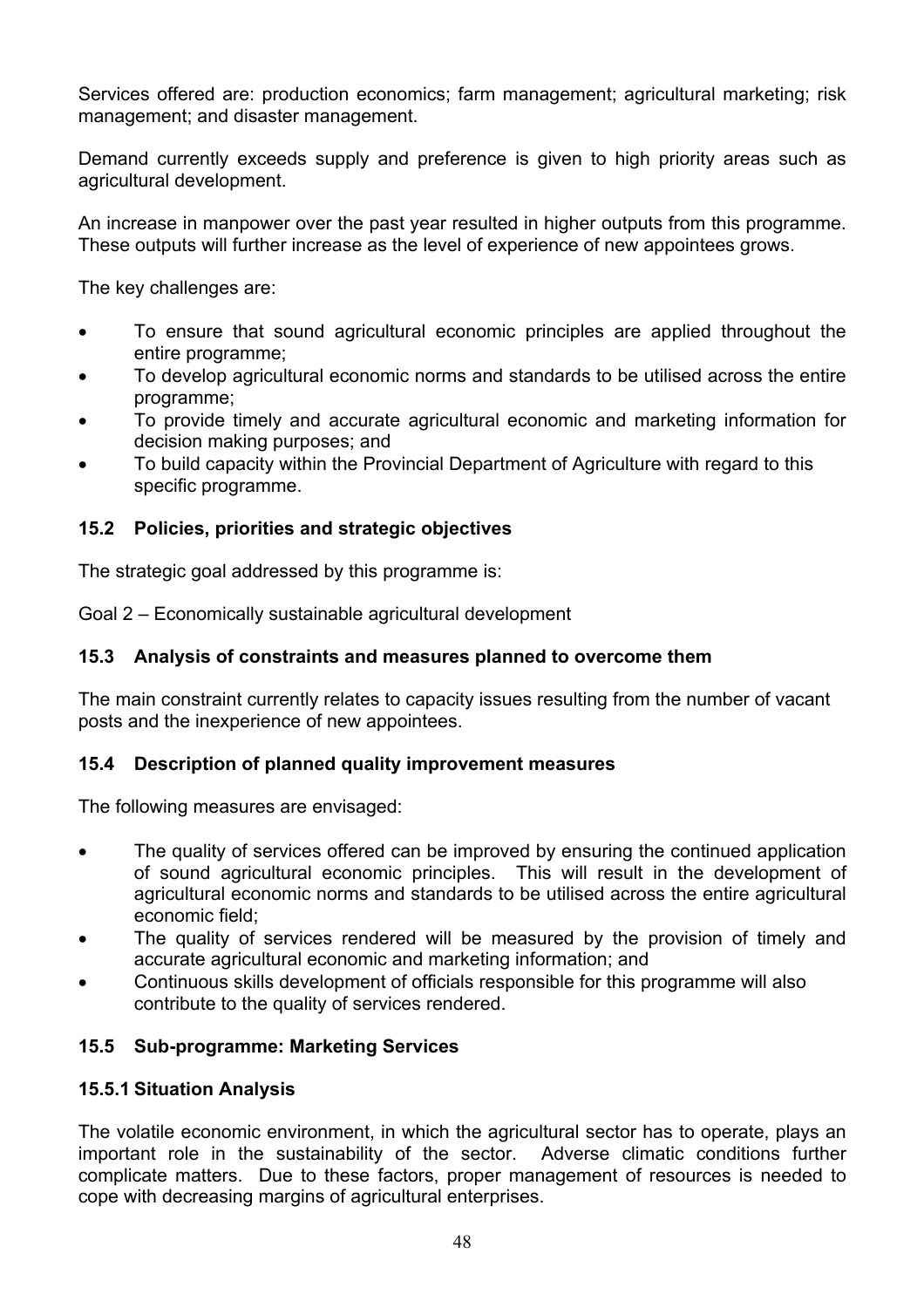In order to address the abovementioned situation, services rendered include production economics; farm management; agricultural marketing; and risk and disaster management.

The key challenges are:

- To ensure that sound agricultural economic principles are applied throughout the entire programme;
- To develop agricultural economic norms and standards to be utilised across the entire programme;
- To provide timely and accurate agricultural economic and marketing information for decision making purposes; and
- To build capacity within the Provincial Department of Agriculture with regard to this specific programme.

# **15.5.2 Policies, priorities and strategic objectives**

The strategic goals addressed by this programme are:

• Goal 2 – Economically sustainable agricultural development

# **15.5.3 Analysis of constraints and measures planned to overcome them**

The high demand for services rendered by this sub-programme and the current lack of sufficient human resources to comply with this demand, priorities have to be given to certain areas such as agricultural development.

Although the abovementioned problem is being addressed by the new proposed organisational structure, none of the additional posts have been filled or budgeted for.

### **15.5.4 Description of planned quality improvement measures**

The following measures are envisaged:

- The quality of services offered can be improved by ensuring the continued application of sound agricultural economic principles. This will result in the development of agricultural economic norms and standards to be utilised across the entire agricultural economic field;
- The quality of services rendered will be measured by the provision of timely and accurate agricultural economic and marketing information; and

Continued skills development of officials responsible for this programme will also contribute to the quality of services rendered.

# **15.6 Sub-programme: Macroeconomics and Statistics**

### **15.6.1 Situation Analysis**

The volatile economic environment, in which the agricultural sector has to operate, plays an important role in the sustainability of the sector. Adverse climatic conditions further complicate matters. This warrants the need for accurate and reliable information that is customised and timorously disseminated to clients for informed decision-making.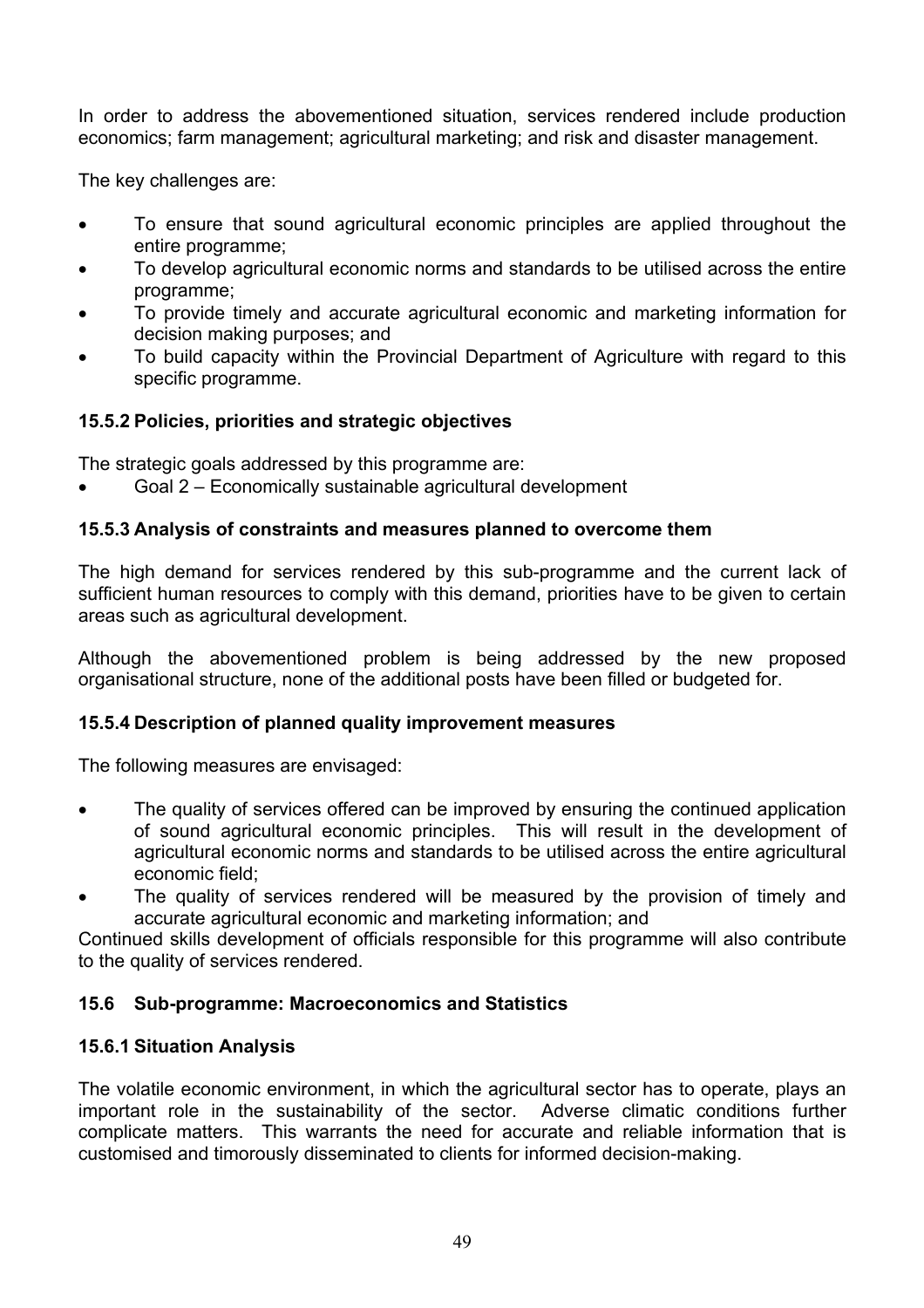In order to do this a database of historical and current information is updated frequently and data is being analyzed to provide the best possible information to contribute to successful decision-making.

The key challenges are:

- To ensure that sound agricultural economic principles are applied throughout the entire programme;
- To develop agricultural economic norms and standards to be utilised across the entire programme;
- To provide timely and accurate agricultural economic and marketing information for decision making purposes; and
- To build capacity within the Provincial Department of Agriculture with regard to this specific programme.

# **15.6.2 Policies, priorities and strategic objectives**

The strategic goals addressed by this programme are:

• Goal 2 – Economically sustainable agricultural development

### **15.6.3 Analysis of constraints and measures planned to overcome them**

Due to priorities set for the Sub-programme: Marketing Services, this sub-programme was neglected in the past. This sub-programme warrants continuous attention to ensure relevancy and timorously availability of information.

Although the abovementioned problem is being addressed by the new proposed organisational structure, none of the additional posts have being filled or budgeted for yet.

### **15.6.4 Description of planned quality improvement measures**

The following measures are envisaged:

- The quality of services offered can be improved by ensuring the continued application of sound agricultural economic principles. This will result in the development of agricultural economic norms and standards to be utilised across the entire agricultural economic field;
- The quality of services rendered will be measured by the provision of timely and accurate agricultural economic and marketing information; and

Continued skills development of officials responsible for this programme will also contribute to the quality of services rendered.

### **15.7 Resource information**

- Funding: The budget for 2004/05 for this programme was R2 431 000. This amount was increased by approximately 4% to R2 530 000 for 2005/06, which does not include funds for additional posts as indicated earlier.
- Staff: Currently only 8 posts are filled with 10 still outstanding according to the new proposed organisational structure.
- Management capacity: The new proposed organisational structure allows for 3 management posts. This is a substantial improvement on the previous structure that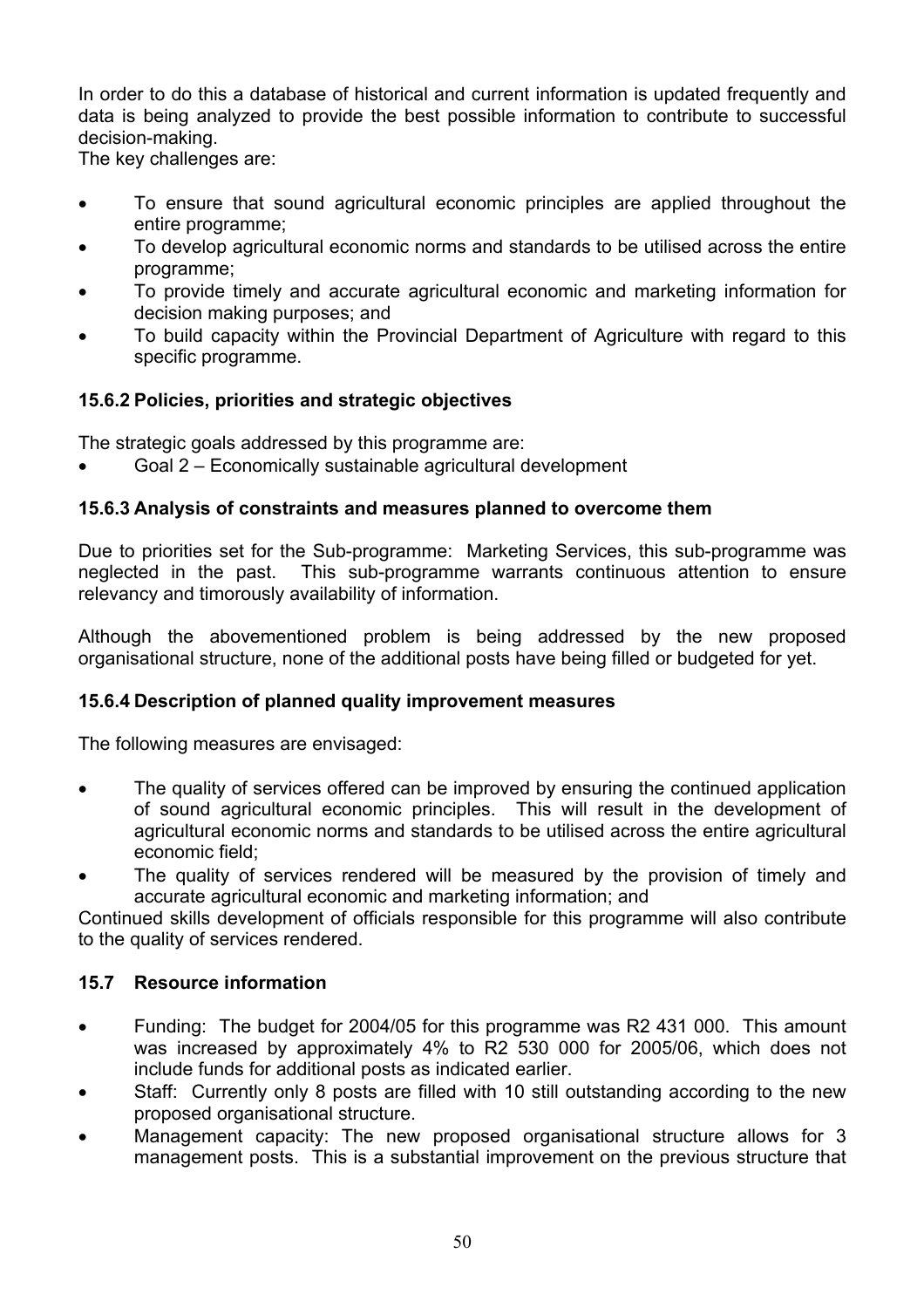allowed for only one manager and implied that the other managerial functions had to be performed by principal economists.

Systems: Computer hardware and software (word processing, spreadsheets, presentations, data capturing and processing, analysis programmes, etc.

# **16. Programme 7: Structured Agricultural Training**

# **16.1 Situational analysis**

The Glen College and the Non-formal unit are the training components of Glen Agricultural Institute. Within our land based industry there is a need for suitably trained manpower. The main services the college provides therefore are Formal Training & Informal Training in the form of a 2 or 3-year course in Agriculture, and 2 to 3 day short courses respectively.

Many Previously Disadvantaged Individuals (PDI's) are now entering the agricultural profession. Farmers can be categorized as Commercial, Emerging Commercial, and Subsistence Farmers, each with different needs in terms of Support and Training. The importance of providing customized farmer training is therefore essential.

- College performance during the past year is as follows:
- 15 Diploma students graduated compared to 8 in the previous year;
- 28 Higher certificate students graduated compared to 20; and
- 250 people attended 15 short courses.
- HEQC accreditation for our programmes confirms the high quality of services we offered.
- Non-Formal Training recent performance:

Courses (1 to 5 days) are presented to LRAD farmers, other emerging farmers (commercial and semi commercial) as well as subsistence farmers and farm workers ranging from crop/ vegetable/ livestock production, farm management/ value adding/ / productivity improvement etc.

For the year 2002/3 approximately 700 Farmers and 300 Farm workers received Training and Support in various farming aspects and business related training. For the year (2003/4) already 2000 Farmers and 230 Farm workers have received Training and Support.

Key challenges for Glen College are:

- •To improve the image of the College as a provider of quality training and other support services to it's clients;
- •To increase student numbers in order to attain an economically meaningful lecture to learner ratio;
- •To reflect National demographics in student enrolment;
- •To establish a culture of payment at Glen College, while providing an effective student financial support service and subsidy where appropriate;
- •To attract and retain suitably qualified staff;
- •To develop and maintain facilities and services that will enable a more holistic approach to the development of learners;
- •To attract and increase the number of learners to short course programmes

Key challenges for Non-Formal Training are: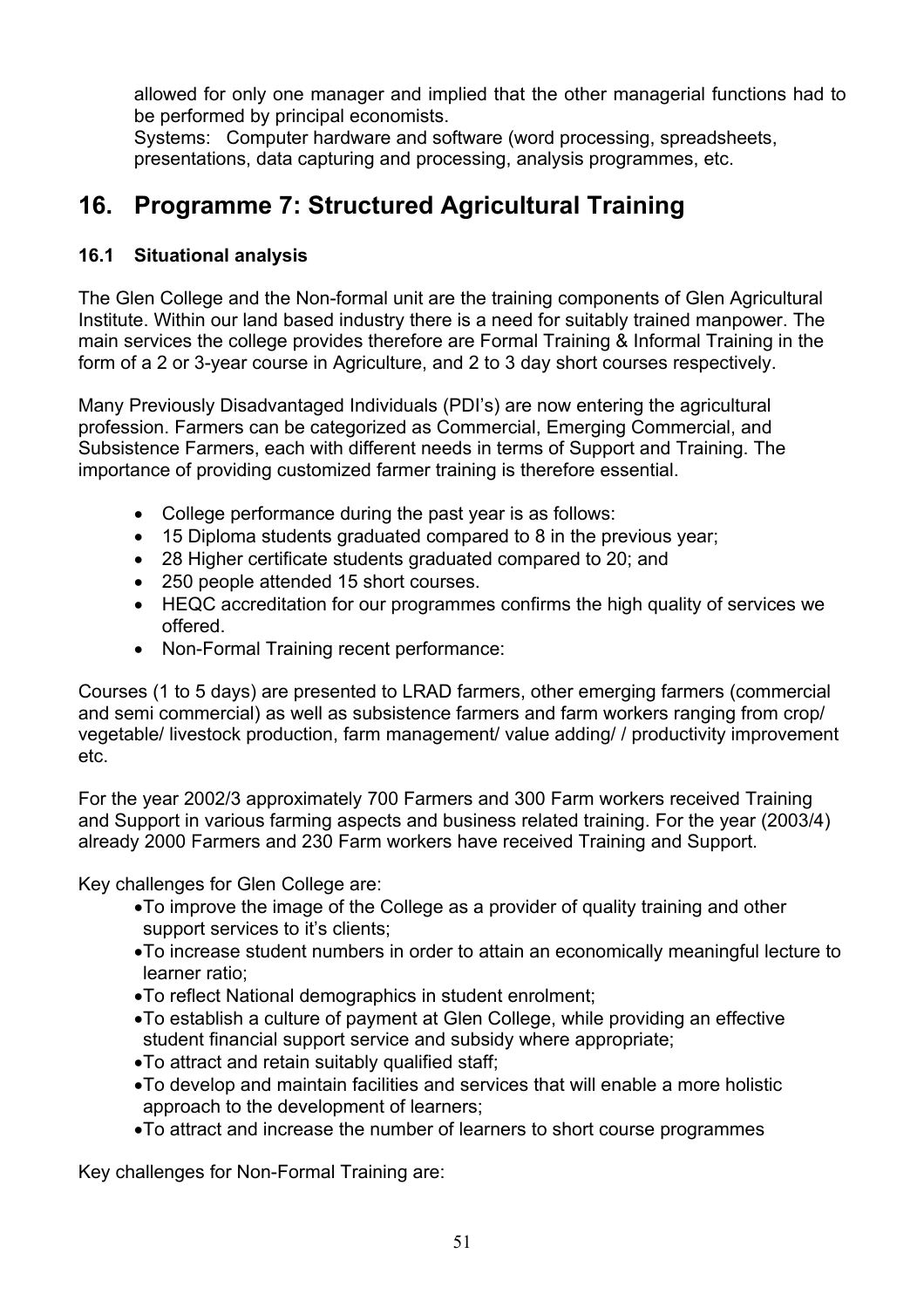- •To put in place a systematic approach to the design and management of non-formal Training;
- •To sustain quality training outcomes and satisfy the need to train an ever increasing number of emerging farmers;
- •To unlock resources to support Training and Development in order to reach the target farmers;
- •To find a method whereby people start to pay for the training they receive;
- •To measure the impact of training clients;
- •To ensure that the training provided matches training needs identified by stakeholders; and
- To adopt a holistic approach to farmer training.

# **16.2 Policies, priorities and strategic objectives**

The strategic goal addressed by this programme is:

• Goal 9 – Formal and non-formal training

# **16.3 Analysis of constraints and measures planned to overcome them**

The main constraints of this Programme relate to budget and staff capacity.

# **16.4 Description of planned quality improvement measures**

- To maintain HEQC accreditation.
- To review curriculum for applicability. Notes will be reviewed and rewritten if necessary.
- To appoint appropriate qualified lecturers in all vacant posts.
- To maintain high standards in the delivery of the curriculum

# **16.5 Sub-programme: Tertiary Education**

### **16.5.1 Situation Analysis**

The Glen College is one of the training components of Glen Agricultural Institute. Within our land based industry there is a need for suitably trained manpower. The main services the college provides therefore are Formal Training & Informal Training in the form of a 2 or 3 year course in Agriculture, and 2 to 3 day short courses respectively.

Many PDI's are now entering the agricultural profession. Farmers can be categorized as Commercial, Emerging Commercial, and Subsistence Farmers, each with different needs in terms of Support and Training. The importance of providing customized farmer training is therefore essential.

- College performance during the past year is as follows:
- 15 Diploma students graduated compared to 8 in the previous year;
- 28 Higher certificate students graduated compared to 20; and
- 250 people attended 15 short courses.
- HEQC accreditation for our programmes confirms the high quality of services we offered.
- Non-Formal Training recent performance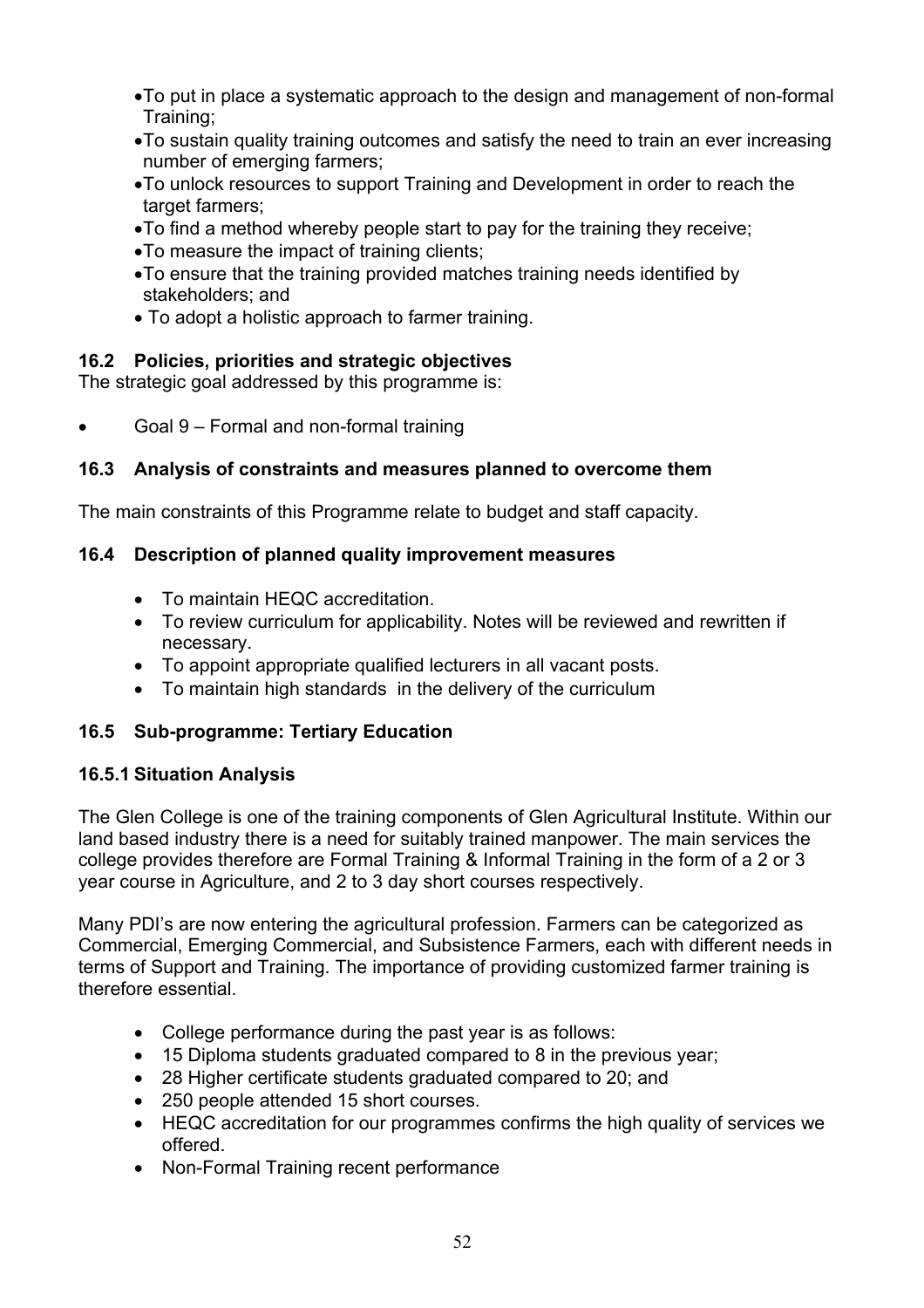Key challenges for Glen College are:

- •To improve the image of the College as a provider of quality training and other support services to it's clients;
- •To increase student numbers in order to attain an economically meaningful lecture to learner ratio;
- •To reflect National demographics in student enrolment;
- •To establish a culture of payment at Glen College, while providing an effective student financial support service and subsidy where appropriate;
- •To attract and retain suitably qualified staff;
- •To develop and maintain facilities and services that will enable a more holistic approach for the development of learners;
- •To attract and increase the number of learners to short course programmes

### **16.5.2 Policies, priorities and strategic objectives**

The strategic goals addressed by this programme are:

• Goal 9 – Formal and non-formal training

#### **16.5.3 Analysis of constraints and measures planned to overcome them**

The College budget has not kept pace with the growth and development which we have achieved during the past two to three years, as well as the need to satisfy new and increasing demands for the services we provide. In this event, we had to cut down on activities such as marketing, student catering and aspects of curriculum delivery for both formal and short courses. The staffing position is also about 20% below our actual need.

#### **16.5.4 Description of planned quality improvement measures**

- To maintain HEQC accreditation.
- To review curriculum for applicability.
- To maintain high standards in the delivery of the curriculum.
- To appoint appropriate qualified, lecturers in all vacant posts.

### **16.6 Sub-programme: Further Education and Training (FET)**

#### **16.6.1 Situation Analysis**

Courses (1 to 5 days) are presented to LRAD farmers, other emerging farmers (commercial and semi commercial) as well as subsistence farmers and farm workers ranging from crop/ vegetable/ livestock production, farm management/ value adding/ / productivity improvement etc.

For the year 2002/3 approximately 700 Farmers and 300 Farm workers received Training and Support in various farming aspects and business related training. For the year (2003/4) already 2000 Farmers and 230 Farm workers have received Training and Support.

Although these figures may appear to be impressive, a lot still needs to be done, if training is to play a vital role in skilling our farmers to higher levels of effectiveness and efficiency. We also need a re-look at how Non Formal Training Unit (NOFTU) has been operating in order to re-align its strategies: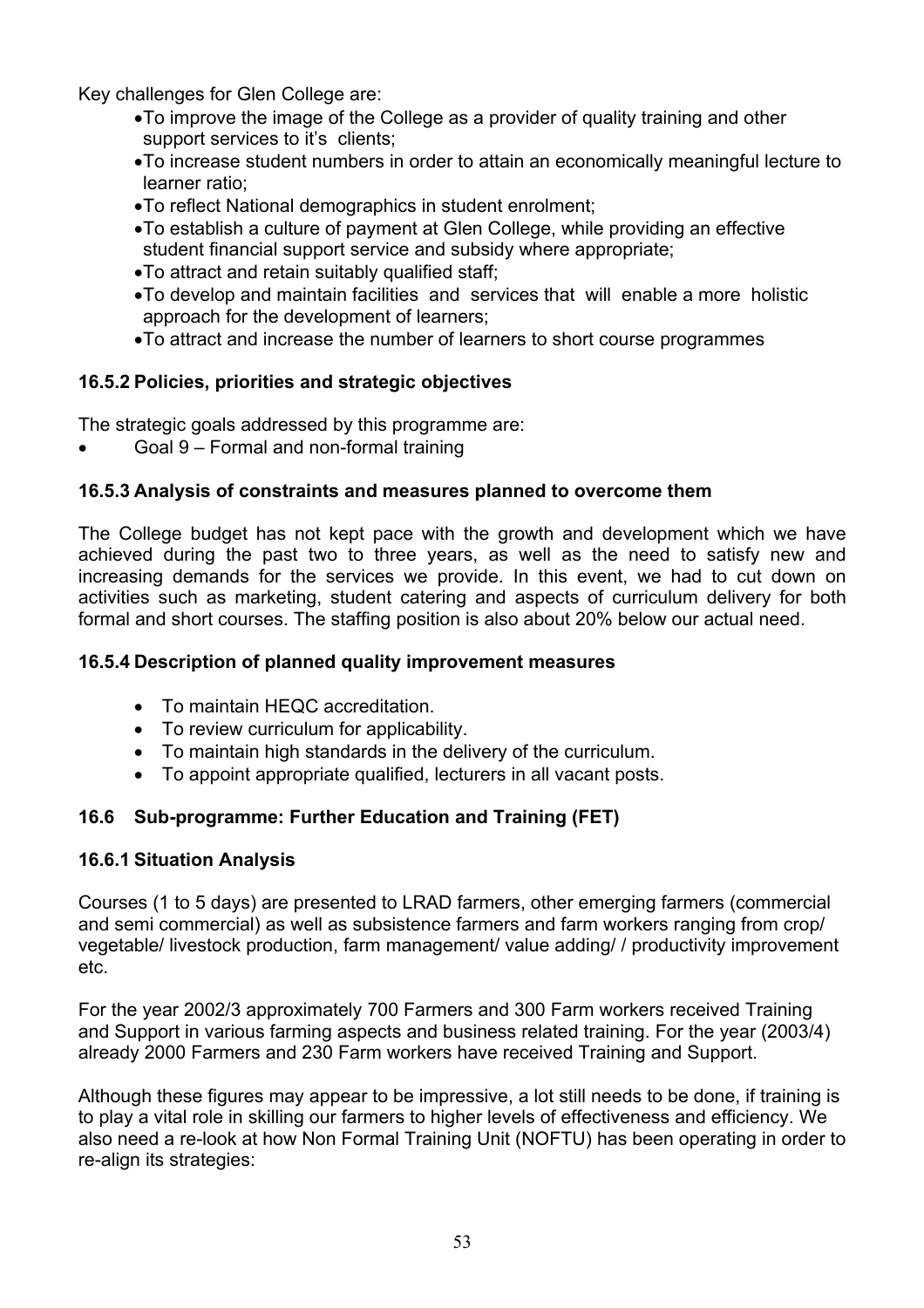- 1) There is a need for a more systematic approach to the design and management of training
- 2) There is a dire need to maintain balance between the quality of training outcomes and the number (quantity) of farmers trained.
- 3) The mandate of NOFTU was too narrowly confined to straightforward technical training of farmers to the neglect of other supporting roles and functions that ensures the sustainable development of a farming business.
- 4) The extra funding received by NOFTU for training allowed for outsourcing of training for which we did not have the skills and manpower to manage. We are equally responsible to ensure quality management of outsourced training as we do with our own training.

### **16.6.2 Policies, priorities and strategic objectives**

The strategic goals addressed by this programme are:

• Goal 9 – Formal and non-formal training

#### **16.6.3 Analysis of constraints and measures planned to overcome them**

One of the most limiting resources in the unit's efforts to fulfil its role effectively and efficiently is the human resource base and funding for such a resource.

#### **16.6.4 Description of planned quality improvement measures**

A quality management system is required in order to ensure that we deliver a good product in terms of the Skills Development Act requirements. Such a system goes hand in hand with the conducting of training needs analysis (TNA), which would be our bases of intervening in a systematic manner within projects.

In addition there is no way that we can address the question of quality effectively unless a comprehensive database of all our learners is developed and updated regularly. We are also in the process of training our staff in assessment skills and to register them as ETDP practitioners. In order to affect the above improvement measures resources are required in terms of increased working capital and recruitment of personnel.

### **16.7 Resource information**

Funding for the College has been extremely tight and thus resulting in the College not meeting many of its demands. Prospects for the new financial year look better.

Human resources are any tertiary institution's most valuable resources. The College was under staffed by 20% with four of the 17 lecturer's posts not being filled. This is really unfortunate and no proper tertiary institution can function properly with such shortcomings. Also in terms of admin personnel the College is under staffed.

Management posts that exist at the College are sufficient but must be filled. Two of the College's management posts are not filled. This puts a lot of strain on the management capacity of the principal. He must have proper support to run the College effectively.

At present, NOFTU has 9 field staff including, 3 Scientists, 3 Technicians and 3 Auxiliary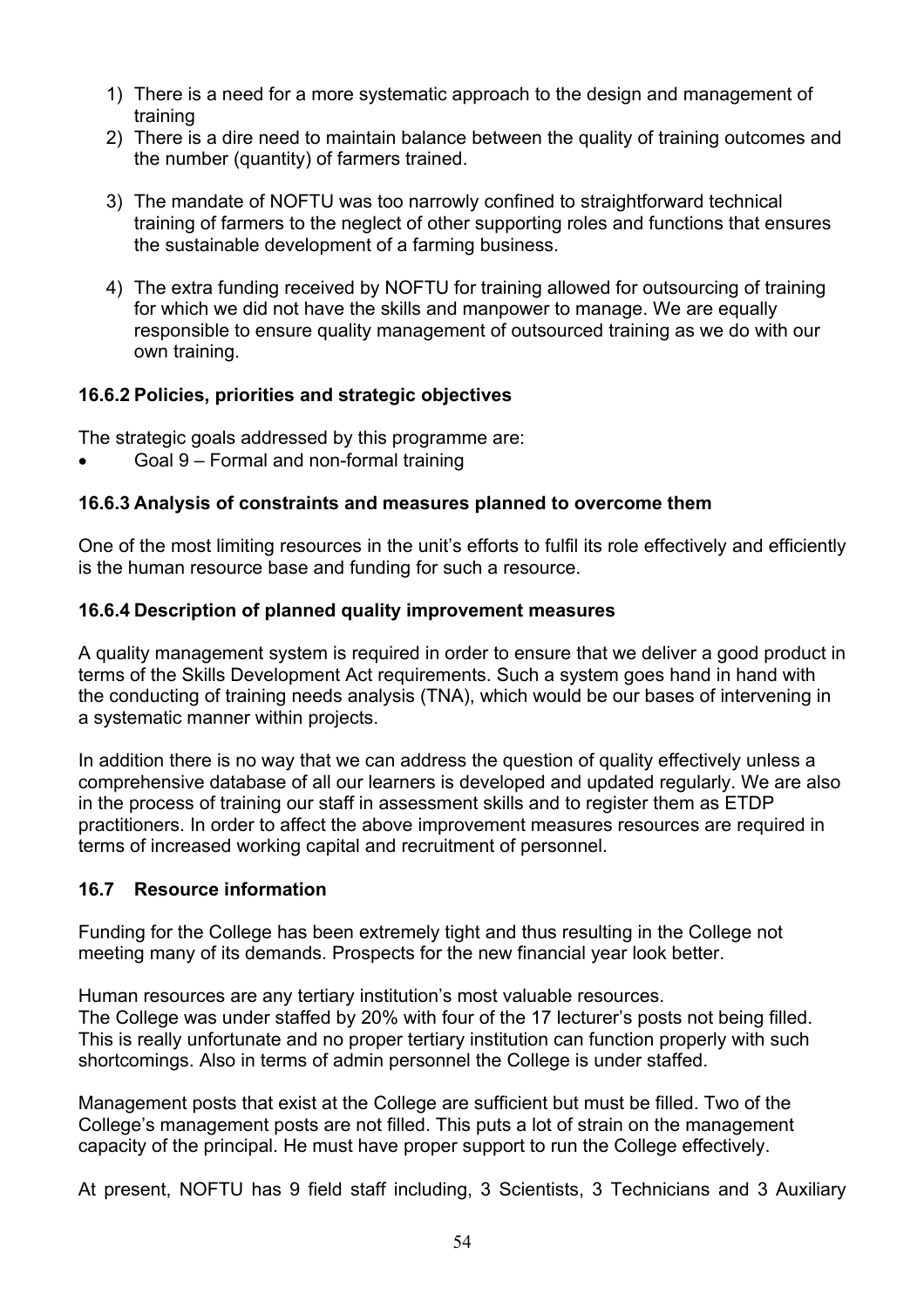staff. There is only 1 Assistant Director with an administration clerk providing administrative support.

An analysis of the minimum basic needs of the unit in terms of human resources so that we can deliver on our mandate is as follows:

| <b>Post</b>                | Leve           | <b>Speciality</b>                                                     | <b>How</b>  | <b>Requirements/Com</b>                                                                                           |
|----------------------------|----------------|-----------------------------------------------------------------------|-------------|-------------------------------------------------------------------------------------------------------------------|
|                            |                |                                                                       | <b>Many</b> | ments                                                                                                             |
| Agric.<br><b>Scientist</b> | $\overline{7}$ | <b>Small Stock</b>                                                    |             |                                                                                                                   |
| Agric<br><b>Scientist</b>  | $\overline{7}$ | Large Stock                                                           | 1           |                                                                                                                   |
| Agric.<br><b>Scientist</b> | 8              | Pasture                                                               | 1           | Difficult to get thus<br>higher level<br>appointment<br>recommended                                               |
| Agric.<br><b>Scientist</b> | $\overline{7}$ | Agronomy                                                              | 1           |                                                                                                                   |
| Agric.<br><b>Scientist</b> | $\overline{7}$ | Agro-processing and<br>value adding                                   | 1           | Agro processing is<br>now a priority in our<br>Department                                                         |
| Admin.<br>Officer          | $\overline{7}$ | Training and<br>Development                                           | 1           | High level of co-<br>ordination and<br>support                                                                    |
| Ass.<br><b>Director</b>    | 10             | Management of<br>internships and<br>Learnerships/Skills<br>Programmes | 1           | Excellent<br>organizational and<br>analytical abilities<br>and a grasp of bigger<br>skills development<br>picture |

The above staffing requirements will address staff and management capacity problems, which are hampering progress at the moment. In addition it would help us to have enough skilled people to drive the process of quality management and the development of a training information system.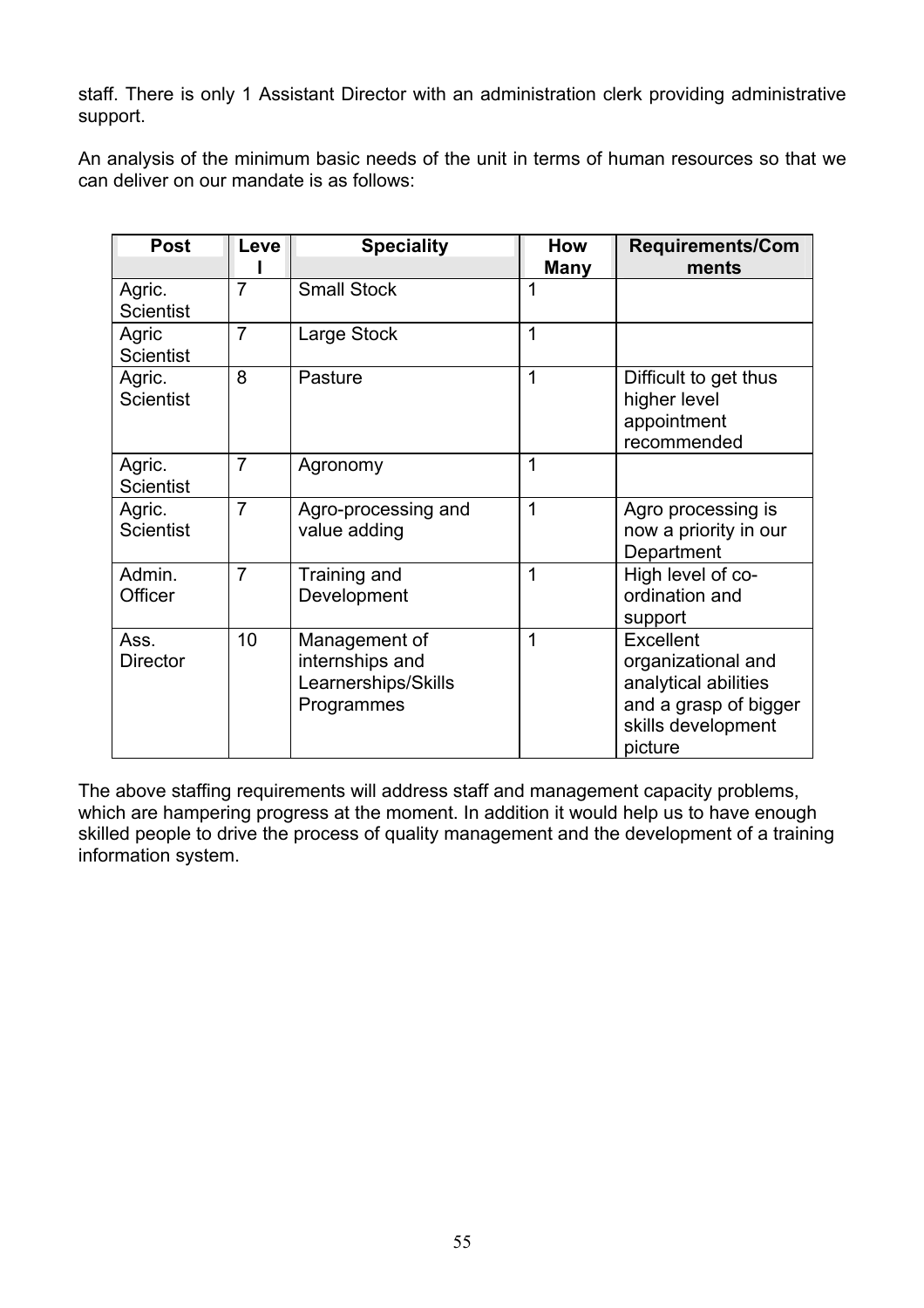# **Medium term revenues**

#### **Summary of revenue**

The following table indicates a summary of revenue:

#### **Summary of receipts: Agriculture**

|                       |                | Outcome |         | Main          | Adiusted      |                     |                       |         |         |
|-----------------------|----------------|---------|---------|---------------|---------------|---------------------|-----------------------|---------|---------|
|                       | <b>Audited</b> | Audited | Audited | appropriation | appropriation | Revised<br>estimate | Medium-term estimates |         |         |
| R thousand            | 2001/02        | 2002/03 | 2003/04 |               | 2004/05       |                     | 2005/06               | 2006/07 | 2007/08 |
| Equitable share       | 176.395        | 206.772 | 215.667 | 171.067       | 215.562       | 194.781             | 179.278               | 188.421 | 197,842 |
| Own Revenue           |                |         |         | 6.460         | 6.460         | 6.460               | 6.630                 | 6,715   | 7,051   |
| Conditional grants    |                | 1.400   | 1.800   | 33.816        | 35.261        | 1,013               | 39.657                | 46.006  | 59,941  |
| Departmental receipts | 3.115          | 1.717   | 4,280   | 1,816         | 1.816         | 2.869               | 1,942                 | 2,136   | 2,350   |
| <b>Total receipts</b> | 179.510        | 209.889 | 221.747 | 213.159       | 259.099       | 205,123             | 227.507               | 243.278 | 267,184 |

#### **Departmental revenue collection**

The following table indicates Departmental revenue collection:

**Departmental receipts: Agriculture**

|                                    | Outcome |         | Adjusted |                           | Revised                   |       |                       |         |         |
|------------------------------------|---------|---------|----------|---------------------------|---------------------------|-------|-----------------------|---------|---------|
|                                    | Audited | Audited | Audited  | <b>Main appropriation</b> | appropriation<br>estimate |       | Medium-term estimates |         |         |
| R thousand                         | 2001/02 | 2002/03 | 2003/04  |                           | 2004/05                   |       | 2005/06               | 2006/07 | 2007/08 |
| <b>Tax receipts</b>                |         |         |          |                           |                           |       |                       |         |         |
| Non-tax receipts                   | 2,846   | 1,717   | 4,280    | 1,596                     | 1,596                     | 1,876 | 1,196                 | 1,861   | 2,050   |
| Sale of goods and services         |         |         |          |                           |                           |       |                       |         |         |
| other than capital assets          | 2,846   | 1,717   | 4,280    | 1.596                     | 1,596                     | 1,833 | 796                   | 1,461   | 1,650   |
| Fines, penalties and forfeits      |         |         |          |                           |                           |       |                       |         |         |
| Interest, dividends and rent       |         |         |          |                           |                           |       |                       |         |         |
| on land                            |         |         |          |                           |                           | 43    | 400                   | 400     | 400     |
| <b>Transfers received</b>          |         |         |          |                           |                           |       |                       |         |         |
| Sale of capital assets             | 269     |         |          | 220                       | 220                       | 32    | 746                   | 275     | 300     |
| <b>Financial transactions</b>      |         |         |          |                           |                           | 961   |                       |         |         |
| <b>Total departmental receipts</b> | 3,115   | 1,717   | 4,280    | 1,816                     | 1,816                     | 2,869 | 1,942                 | 2,136   | 2,350   |

### **Conditional grants**

The following table indicates conditional grants:

#### **Summary of receipts: Agriculture**

|                       |                | Outcome        |         | Main<br>Adiusted |               | Revised  |         |                       |         |
|-----------------------|----------------|----------------|---------|------------------|---------------|----------|---------|-----------------------|---------|
|                       | <b>Audited</b> | <b>Audited</b> | Audited | appropriation    | appropriation | estimate |         | Medium-term estimates |         |
| R thousand            | 2001/02        | 2002/03        | 2003/04 |                  | 2004/05       |          | 2005/06 | 2006/07               | 2007/08 |
| Equitable share       | 176.395        | 206.772        | 215.667 | 171.067          | 215,562       | 194,781  | 179.278 | 188.421               | 197,842 |
| Own Revenue           |                |                |         | 6,460            | 6,460         | 6,460    | 6,630   | 6,715                 | 7,051   |
| Conditional grants    |                | .400           | 1.800   | 33.816           | 35.261        | 1,013    | 39,657  | 46,006                | 59,941  |
| Departmental receipts | 3.115          | 1.717          | 4,280   | 1,816            | 1,816         | 2,869    | 1,942   | 2.136                 | 2,350   |
| <b>Total receipts</b> | 179.510        | 209.889        | 221,747 | 213.159          | 259.099       | 205,123  | 227.507 | 243,278               | 267,184 |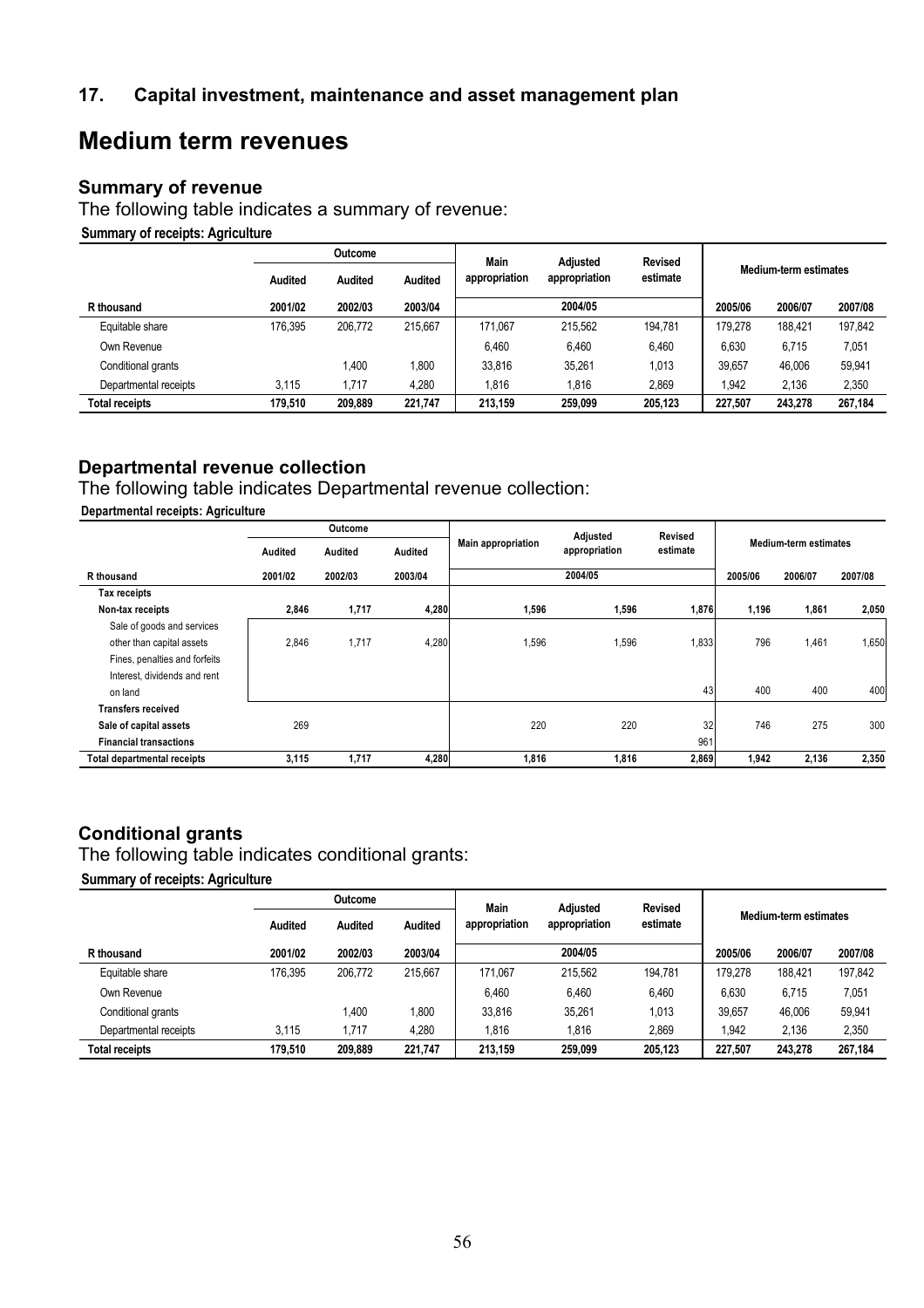The following table indicates **Donor Funding** received by the Department:

| R'000                   | 2005/06 | 2006/07 | 2007/08 |
|-------------------------|---------|---------|---------|
| <b>TOTAL ALLOCATION</b> | 225 565 | 241 142 | 255 657 |
| Equitable Share         | 179 278 | 188 421 | 197 842 |
| Own Revenue             | 6630    | 6715    | 7 0 5 1 |
| Infrastructure Grant    | 16 569  | 18 200  | 19 110  |
| <b>Land Care</b>        | 2 0 0 0 | 2 500   | 2 7 4 7 |
| <b>CASP</b>             | 21 088  | 25 306  | 38084   |

# **18. Co-ordination, co-operation and outsourcing plans**

# **18.1 Interdepartmental linkages**

The DOA shares its responsibilities with several National Departments: the Department of Land Affairs; National Public Works; the National Department of Social Development; and the National Department of Agriculture.

Intergovernmental relations will be placed in the office of the MEC where understandings already exist between key stakeholders.

The LRAD programme is supported by a Power of Attorney, which guides state land administration, issued by the National Minister of Agriculture and Land Affairs to all provincial Agricultural Departments.

To promote coordination and co-operation, the DOA, Land Affairs and Land Bank jointly serve on a Provincial Grants Approval Committee, chaired by the DOA.

The FSDA, in collaboration with the NDA, administers Land Care programmes as part of the National Poverty Relief programme.

The Provincial Cluster Committees serve as a linkage between the Department and all other Provincial Departments.

# **18.2 Local government linkages**

Linkages with Local Government have been established via PROVLOC and the Provincial IDP Coordination Committee, and will be enhanced through the formation of AGRILOC, a forum with local government dedicated to agricultural issues.

# **18.3 Public entities**

The Department is in the process of investigating partnerships with public entities in respect of management of selected projects.

# **18.4 Public – private partnerships, outsourcing etc.**

The CPF-SP engages various Intermediary Organisations and suppliers in the implementation of approved development projects.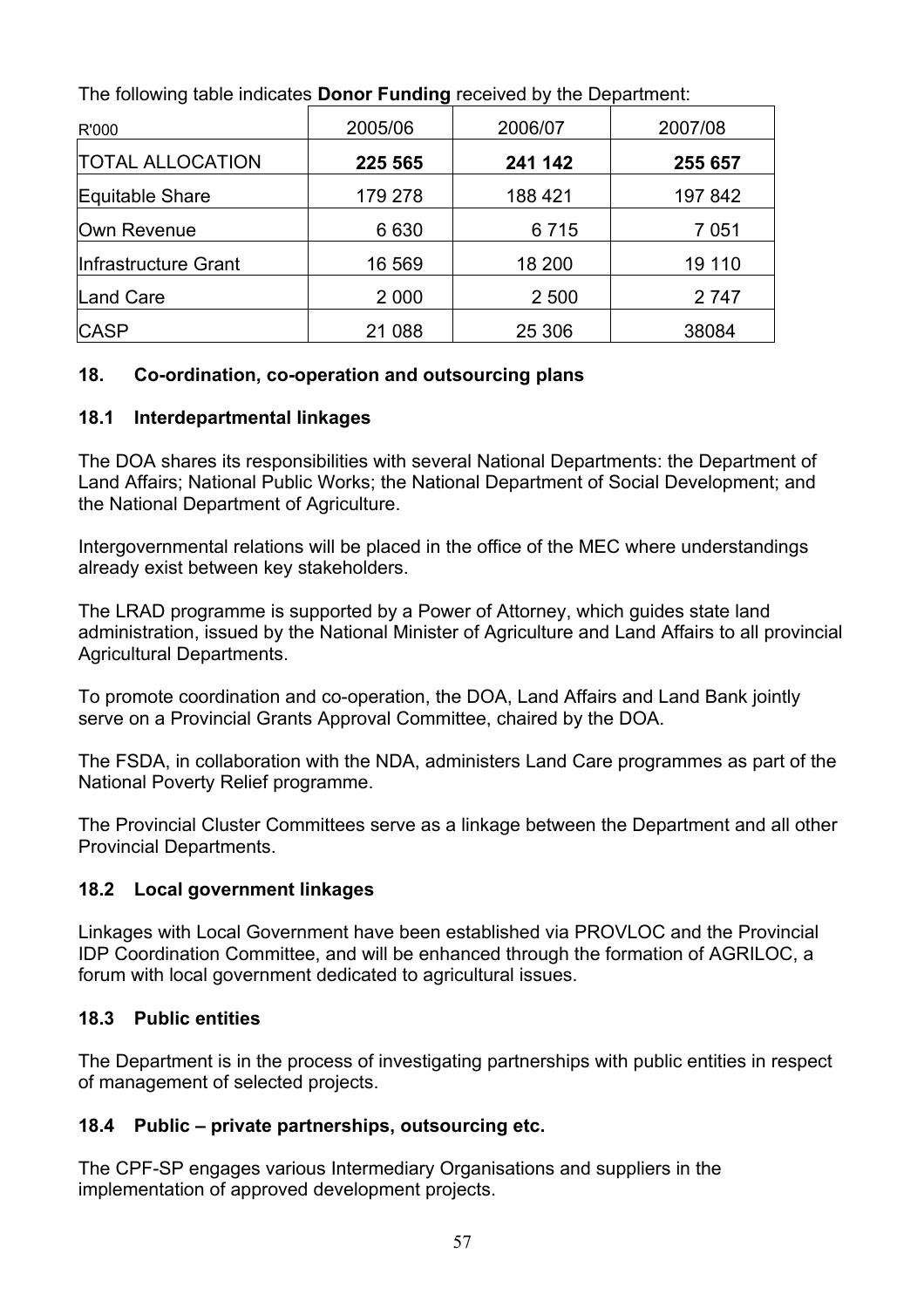Other examples of outsourcing are an agreement with the National Wool Growers Association for quality improvement with emerging farmers, and SITA and the Italian company Movimondo, for value-adding initiatives in Xhariep and Motheo.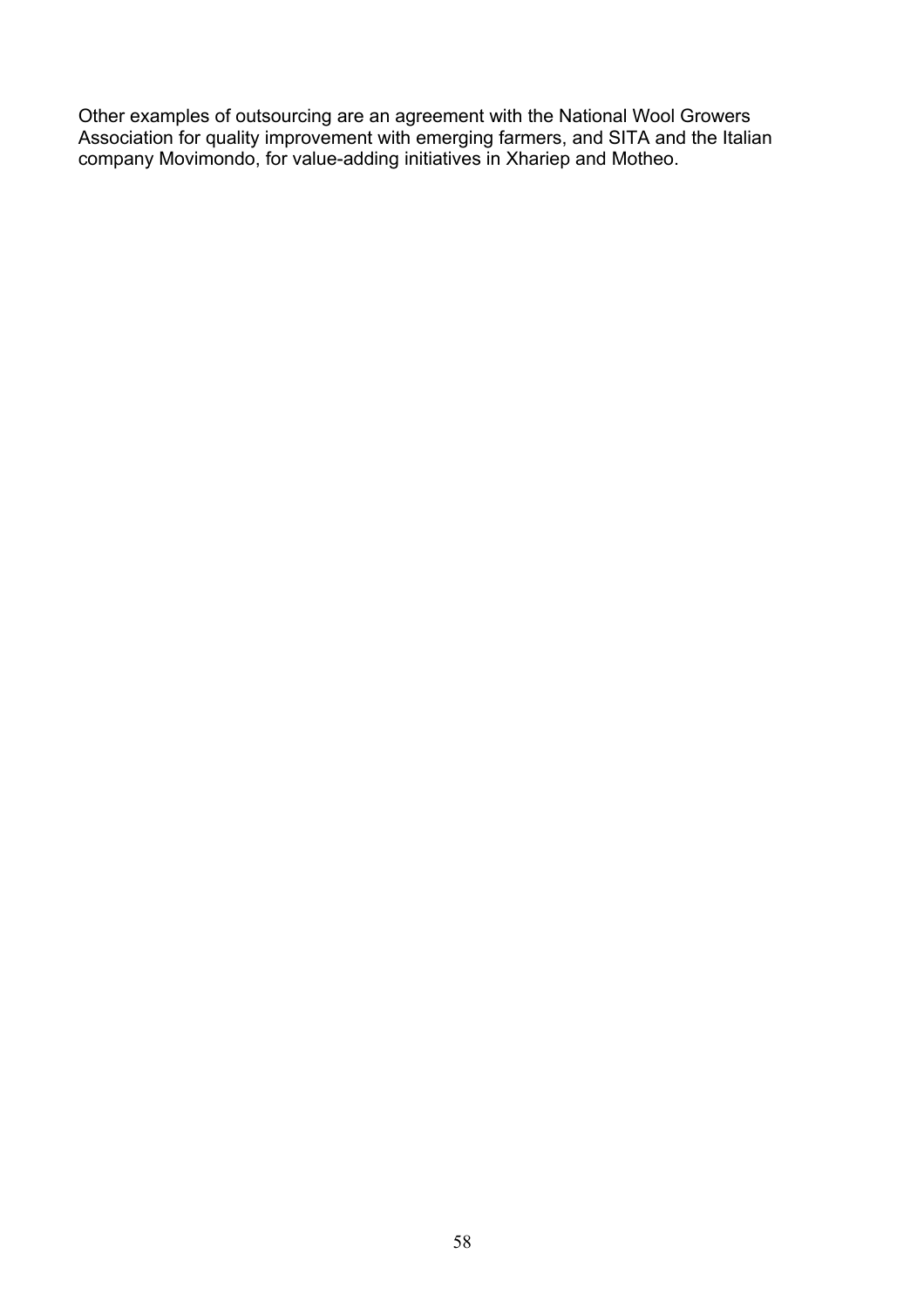# **PART C**

# **CONTENTS**

- **23 Service Delivery Environment;**
- **24 Environmental Factors and Emerging Challenges;**
- **25 Institutional Arrangements; and**
- **26 Financial Management**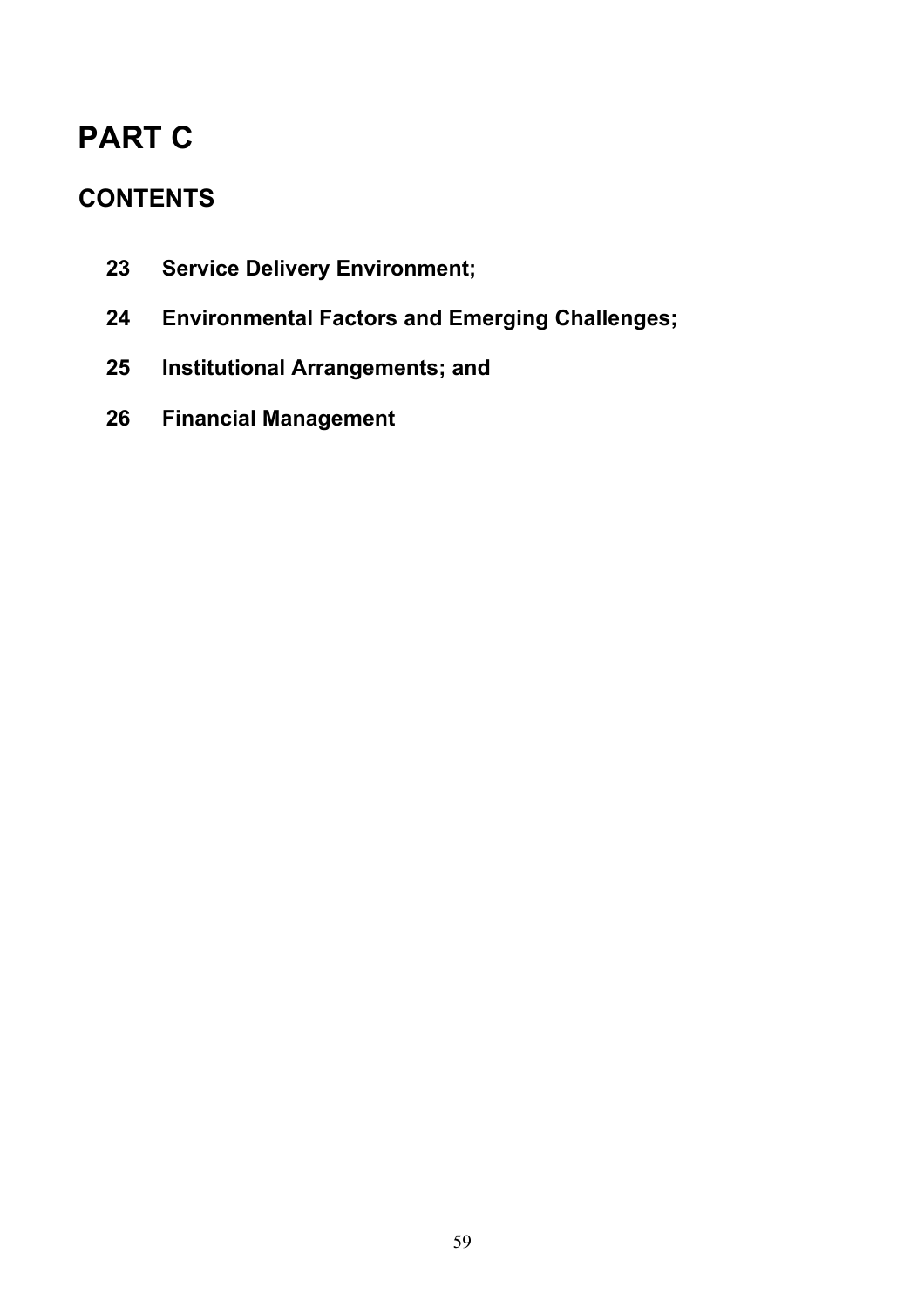# **Part C: Background Information**

# **23. Service Delivery Environment**

## **23.1 Policy changes and trends**

The macro organisational structure of the Department is reviewed annually to align it with the political and social ambit within which it operates, to address the development needs of its clients.

The Department emphasis's the following aspects of its functional responsibility:

- Provision of extension services:
- Provision of agricultural infrastructure;
- Veterinary services;
- Land reform support; and
- Training.

Special emphasis is placed on the following areas:

- Agro-processing;
- Food security;
- Commonage development; and
- Land Reform.

The Land Care Programme is implemented by Soil Conservation Services on behalf of the National Department of Agriculture. This programme will continue over the MTEF period, probably formalized in the form of conditional grants from 2003/2004 onwards.

The Department has successfully renegotiated its Community Projects Fund Support Programme with the EU for the next four years. The programme is to receive increased expenditure from which the rural community of the Free State will benefit considerably.

A Manager of Agricultural Development and Technical Services has been appointed and the entire programme will be further strengthened in 2005/2006 through the appointment of Provincial District Managers for extension and veterinary services.

Implementation of the Public Finance Management Act is a priority project in the Department. The Finance Directorate will, over and above giving substance to a number of new and unique functions, consolidate financial activities formerly undertaken by Management and Corporate Services directorates.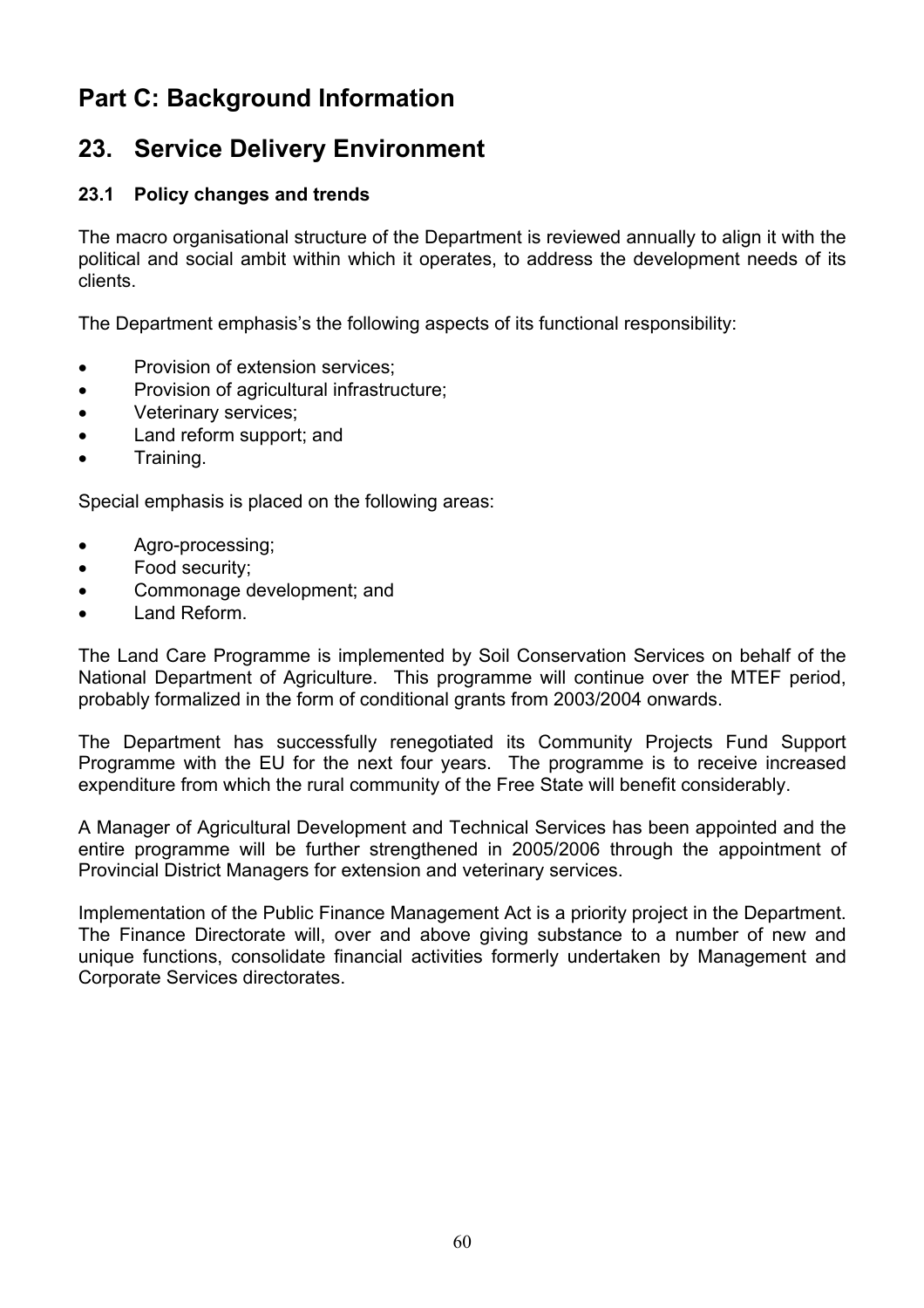# **23.2 Environmental factors and emerging challenges**

# **Demographic profile**

The population of the Free State by population group, gender and age group, is indicated in the following table:

| Group        | Gender | Age         | <b>Xhariep</b> | <b>Motheo</b> | Lejwelepu<br>tswa | <b>Thabo</b><br><b>Mofutsany</b><br>ane | <b>Northern</b><br><b>FS</b> | <b>Total</b> |
|--------------|--------|-------------|----------------|---------------|-------------------|-----------------------------------------|------------------------------|--------------|
| <b>Black</b> | Male   | $0 - 15$    | 16595          | 92544         | 89942             | 118172                                  | 60651                        | 377904       |
|              |        | $16 - 64$   | 31246          | 186938        | 189802            | 190648                                  | 127607                       | 726241       |
|              |        | $65 - 85 +$ | 1856           | 9516          | 7721              | 10940                                   | 6151                         | 36184        |
|              | Female | $0 - 15$    | 16748          | 91476         | 90506             | 117903                                  | 61224                        | 377857       |
|              |        | $16 - 64$   | 31298          | 210262        | 196337            | 231549                                  | 127968                       | 797414       |
|              |        | $65 - 85 +$ | 3196           | 17380         | 12336             | 21627                                   | 10927                        | 65466        |
| Coloured     | Male   | $0 - 15$    | 3760           | 5323          | 2123              | 525                                     | 1367                         | 13098        |
|              |        | $16 - 64$   | 6647           | 11373         | 4198              | 1177                                    | 3053                         | 26448        |
|              |        | $65 - 85 +$ | 347            | 529           | 180               | 67                                      | 182                          | 1305         |
|              | Female | $0 - 15$    | 3848           | 5245          | 1987              | 557                                     | 1344                         | 12981        |
|              |        | $16 - 64$   | 6795           | 12066         | 4466              | 1192                                    | 2982                         | 27501        |
|              |        | $65 - 85+$  | 493            | 795           | 232               | 86                                      | 250                          | 1856         |
| Indian/Asian | Male   | $0 - 15$    | 8              | 169           | 90                | 233                                     | 56                           | 556          |
|              |        | $16 - 64$   | 15             | 548           | 215               | 467                                     | 227                          | 1472         |
|              |        | $65 - 85 +$ | 0              | 15            | 3                 | 8                                       | 3                            | 29           |
|              | Female | $0 - 15$    | 8              | 154           | 65                | 196                                     | 60                           | 483          |
|              |        | $16 - 64$   | 15             | 437           | 153               | 373                                     | 152                          | 1130         |
|              |        | $65 - 85 +$ | 0              | 17            | 12                | 9                                       | 9                            | 47           |
| White        | Male   | $0 - 15$    | 1251           | 8063          | 6040              | 3222                                    | 5472                         | 24048        |
|              |        | $16 - 64$   | 3969           | 27752         | 18788             | 9569                                    | 18199                        | 78277        |
|              |        | $65 - 85 +$ | 822            | 3562          | 2548              | 1695                                    | 3402                         | 12029        |
|              | Female | $0 - 15$    | 1246           | 7615          | 5970              | 3134                                    | 5331                         | 23296        |
|              |        | $16 - 64$   | 3933           | 30778         | 19710             | 10203                                   | 19016                        | 83640        |
|              |        | $65 - 85 +$ | 1141           | 5702          | 3588              | 2381                                    | 4691                         | 17503        |
| <b>TOTAL</b> |        |             | 135237         | 728259        | 657012            | 725933                                  | 460324                       | 2706765      |

*Source: StatsSA, Census 2001* 

The population density of the Free State is 20,9 persons per  $km^2$ . Approximately 75,8% of the total population lives in urban areas and 24,2% resides in the rural areas.

According to CENSUS 2001, living conditions in households in the Free State has improved substantially since 1996. The main indicators are summarised in the following tables:

| <b>HOUSEHOLDS WITH ACCESS TO</b>   | % growth |
|------------------------------------|----------|
| Formal housing                     | 29.2     |
| Electricity for cooking            | 31.3     |
| <b>Electricity for heating</b>     | 21.6     |
| <b>Electricity for lighting</b>    | 52.7     |
| Piped water                        | 60.1     |
| Telephone facilities <sup>1)</sup> |          |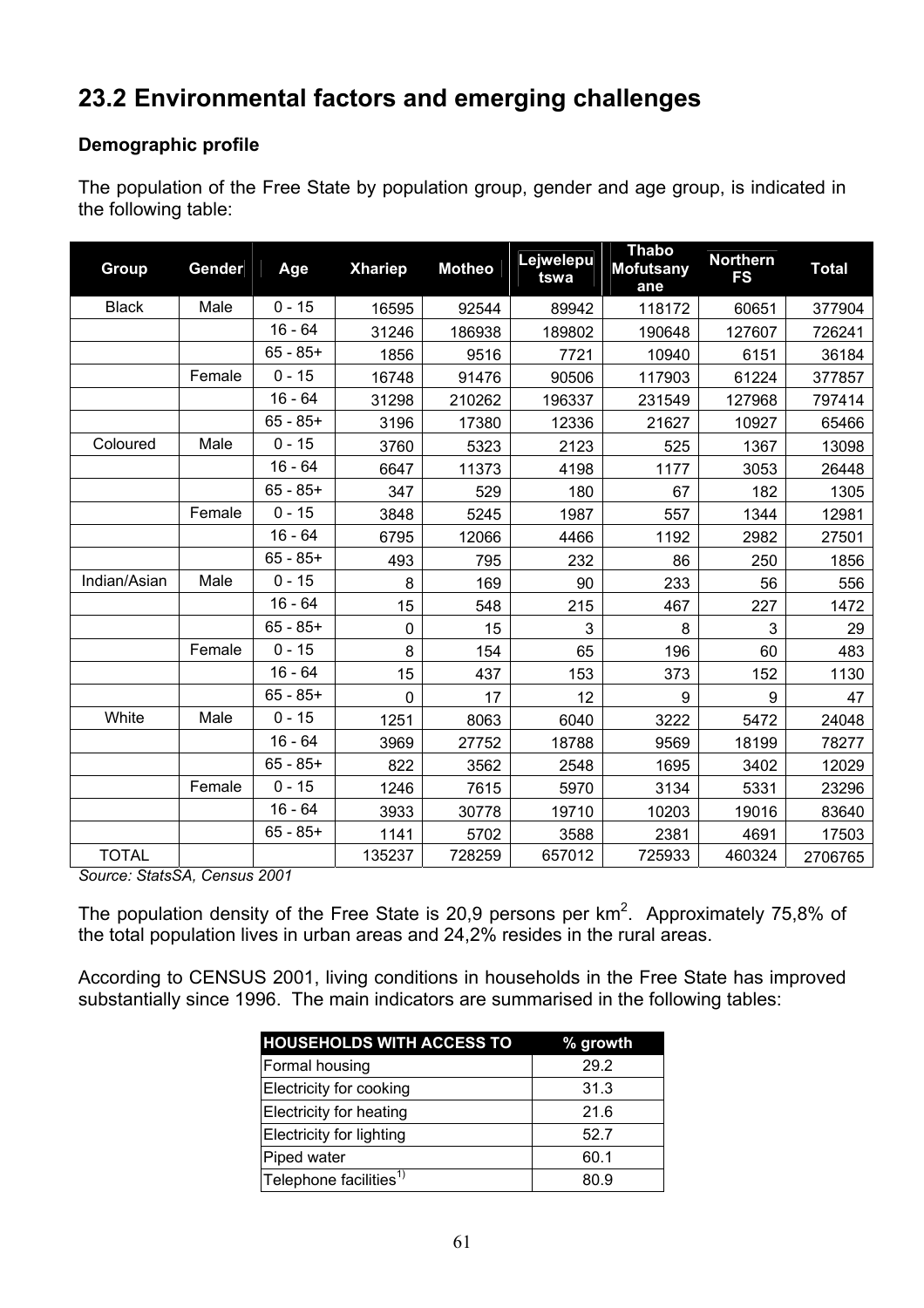| $T$ oilet facilities <sup>2)</sup> |  |
|------------------------------------|--|
| Refuse removal <sup>37</sup>       |  |

 *Source: StatsSA, Census 2001*

- *1) Telephone in dwelling and/or cellphones*
- *2) Flush or chemical toilet*
- *3) By local authority*

| <b>HOUSEHOLDS WITH ACCESS TO</b> | % of total<br>households |
|----------------------------------|--------------------------|
| Radio                            | 75.5                     |
| Television                       | 53.8                     |
| Computer                         | 4.9                      |
| Refrigerator                     | 48.6                     |

*Source: StatsSA, Census 2001* 

#### **23.2.1 Agricultural profile of people in the Province**

The following table indicates contribution per sector, industry in the Free State GGP(R'000):

| <b>Industry</b>                  | <b>Xhariep</b> | <b>Motheo</b> | Lejwelep<br>utswa | Thabo<br><b>Mofutsany</b><br>ane | <b>Northern</b><br>FS | <b>Total</b> |
|----------------------------------|----------------|---------------|-------------------|----------------------------------|-----------------------|--------------|
| Agriculture                      | 449818         | 532916        | 2183563           | 1606534                          | 1236170               | 6009000      |
| Mining                           | 73458          | 428           | 7311279           | 438                              | 691398                | 8077000      |
| Manufacturing                    | 5490           | 918881        | 952424            | 748862                           | 4886344               | 7512000      |
| Electricity/ Water               | 11994          | 183462        | 113673            | 60856                            | 1349015               | 1719000      |
| Construction                     | 1244           | 326012        | 335062            | 204550                           | 87131                 | 954000       |
| Trade                            | 155465         | 1967800       | 1912378           | 903891                           | 1024466               | 5964000      |
| Transport                        | 116216         | 2825827       | 584191            | 568557                           | 824210                | 4919000      |
| Finance                          | 289911         | 3964538       | 1938002           | 1408000                          | 1632548               | 9233000      |
| Community                        | 141596         | 2741092       | 1729183           | 703210                           | 893919                | 6209000      |
| <b>General Government</b>        | 227188         | 3779453       | 1226059           | 1782472                          | 976827                | 7992000      |
| All industries at basic prices   | 1472380        | 17240408      | 18285815          | 7987371                          | 13602027              | 58588000     |
| Taxes less subsidies on products | 143800         | 1683785       | 1785885           | 780087                           | 1328443               | 5722000      |
| GGP at market prices             | 1616180        | 18924193      | 20071700          | 8767458                          | 14930469              | 64310000     |

*Source: StatsSA, Census 2001* 

A comparison of the economies of district municipalities:

- Lejweleputswa has the highest GGP contribution in the province, the mining industry contributing 36% of the total GGP of this region. Fluctuations in the gold price leave the economy of Lejweleputswa vulnerable.
- Xhariep has the lowest GGP contribution in the province and relies heavily on the volatile agricultural sector for its economic base. This region is prone to drought and is highly vulnerable to both international and domestic forces in the agricultural sector. The competitive advantage of this district will be exploited and sectors such as tourism will receive attention. Agro-processing and diversification of the agricultural sector through expansion of irrigation schemes, are currently being investigated and implemented;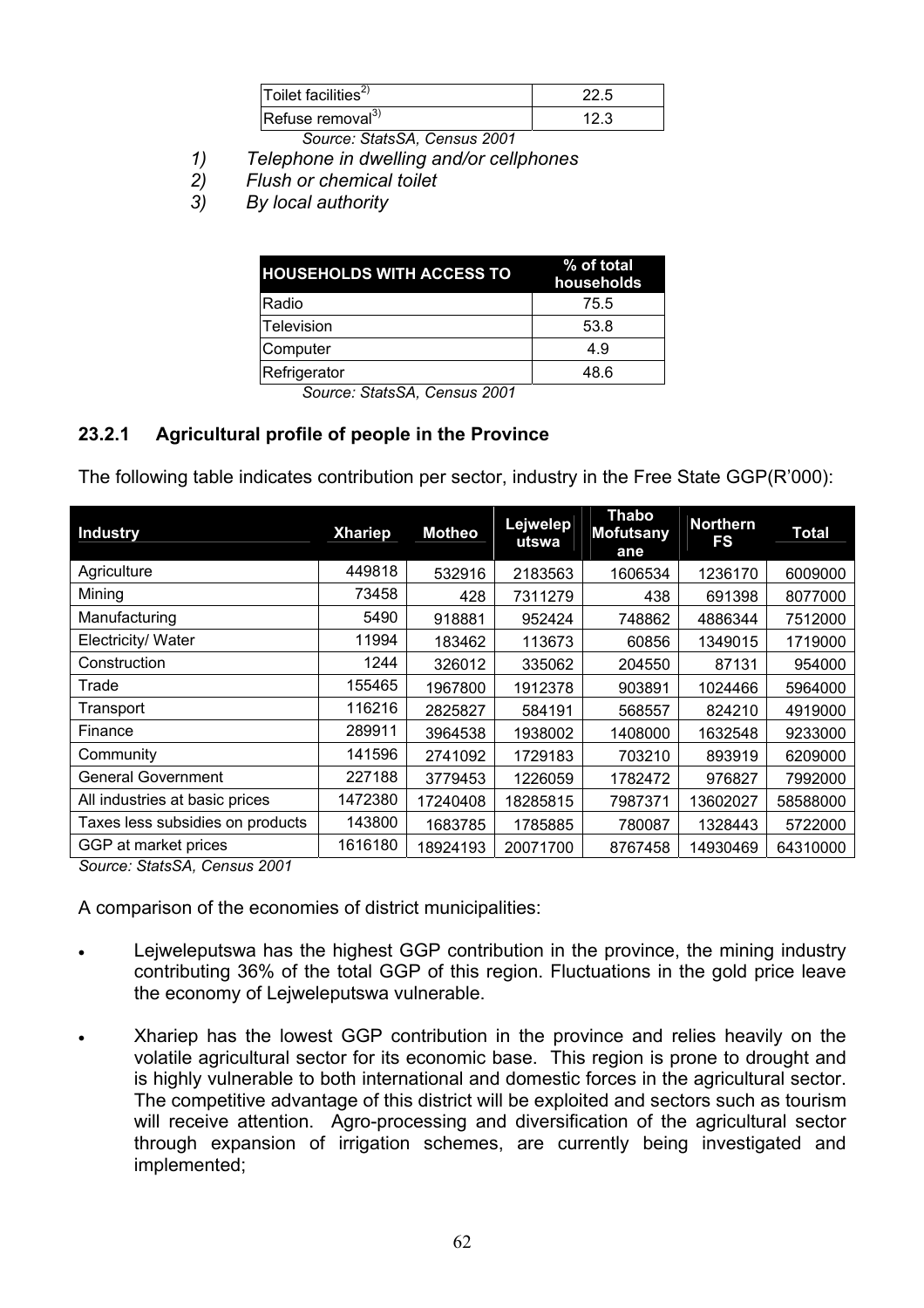- Motheo is the second highest contributor to the GGP of the province. Motheo's economic base is fairly diverse, but relies heavily on two sectors, the Financial Sector and the General Government Sector;
- The Northern Free State is the only district in the Free State where manufacturing is performing well, comprising 33% of the total economy. The negative environmental impact associated with some of these industries makes further expansion problematic. Other sectors such as electricity, water, trade and finance are potential areas of expansion; and
- Thabo Mofutsanyane is one of the most fertile agricultural regions in the Free State. This region is also the poorest area of the Free State (Maluti-a-Phofung). Maluti-a-Phofung makes a contribution to the total GGP, but in terms of per capita GGP that contribution is only R10 061 per annum, well below the per capita GGP contribution of the Free State as a whole (R23 759).

As indicated in the table, agriculture contributes 9,3% to the GGP of the Province. The Free State Province is known as the "Bread Basket/Granary of the Country" and produces 33,0% of the wheat, 34,8% of the maize, 58,5% of the sorghum and 52,6% of the sunflower seed in the RSA.

There are an estimated 90 339 black and 8 981 white stakeholders actively involved in the agricultural industry in the Free State. Farmers are engaged in enterprises such as grain farming, maize farming, sunflower farming, large and small stock farming and horticulture. Approximately 28 711 skilled agricultural workers are employed in this sector.

According to the 1996 Agricultural Survey (StatsSA), these farmers earn a total gross income of approximately R4 302 million.

### **23.2.2 Employment Income**

According to Census 2001, 43% of the total work workforce in the Province is unemployed. Employment figures per district are as follows:

| <b>District Municipality</b> | <b>Employed</b> | <b>Unemployed</b> | <b>Total labour force</b> | % rate |
|------------------------------|-----------------|-------------------|---------------------------|--------|
| <b>Xhariep</b>               | 31474           | 17143             | 48617                     | 35.3   |
| Motheo                       | 175555          | 115484            | 291039                    | 39.7   |
| Lejweleputswa                | 148442          | 120546            | 268988                    | 44.8   |
| Thabo Mofutsanyane           | 129944          | 119055            | 248999                    | 47.8   |
| Northern Free State          | 105589          | 74046             | 179635                    | 41.2   |
| <b>Free State</b>            | 591004          | 446274            | 1037278                   | 43.0   |

*Source: Census 2001 by district council, employment status (official definition)* 

The Labour Force Survey conducted in March 2003 does show more positive figures.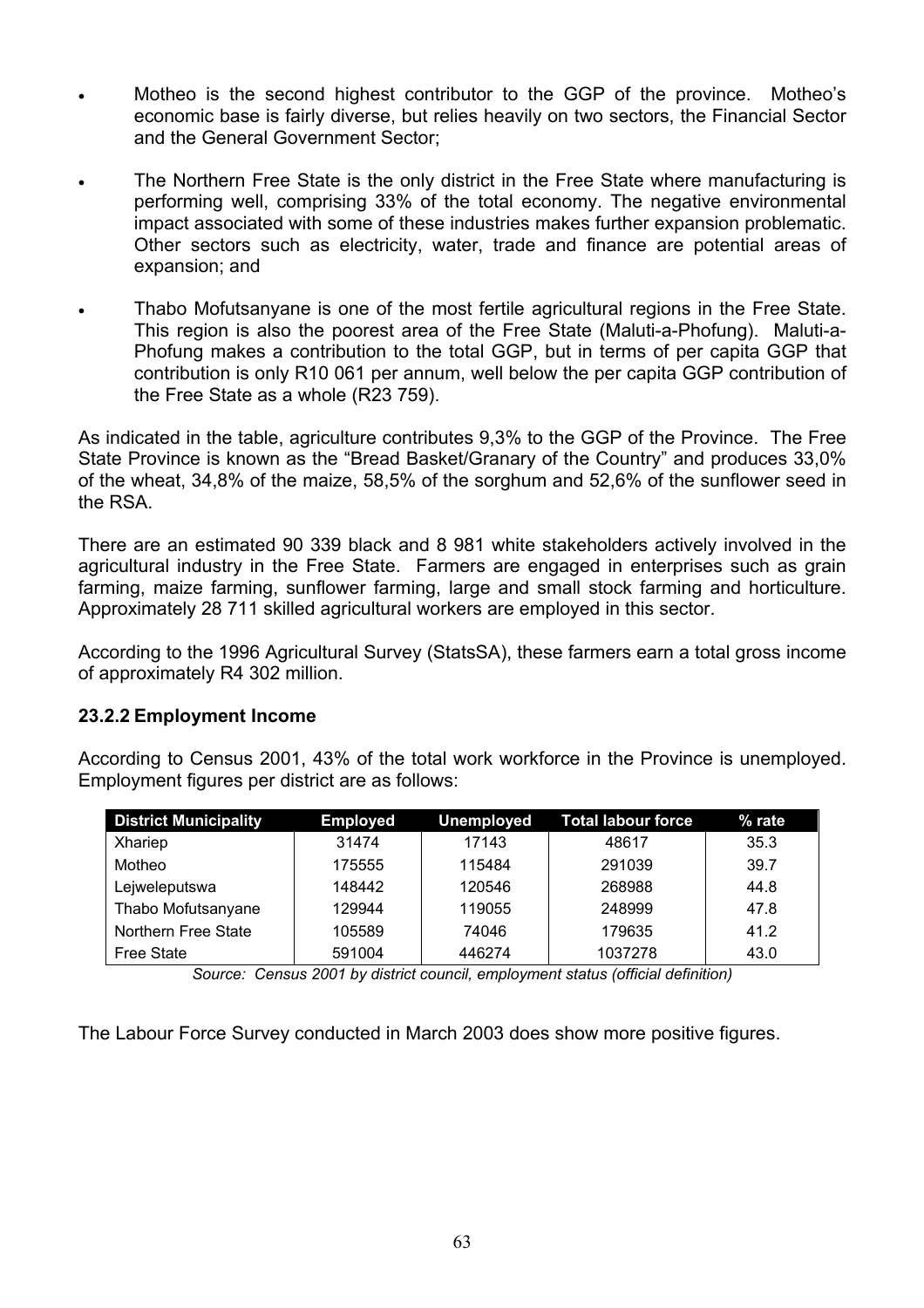| <b>District Municipality</b> | <b>Employed</b> | <b>Unemployed</b> | <b>Total labour force</b> | % rate |
|------------------------------|-----------------|-------------------|---------------------------|--------|
| Xhariep                      | 40474           | 13598             | 54072                     | 25.1   |
| Motheo                       | 225754          | 91606             | 317360                    | 28.9   |
| Lejweleputswa                | 190889          | 95621             | 286510                    | 33.4   |
| Thabo Mofutsanyane           | 167101          | 94439             | 261540                    | 36.1   |
| Northern Free State          | 135782          | 58736             | 194518                    | 30.2   |
| <b>Free State</b>            | 760000          | 354000            | 1114000                   | 31.8   |

*Source: Labour Force Survey (March 2003) Total for the Free State - divided into districts based on Census 2001-figures* 

The unemployment rate in Thabo Mofutsanyane is the highest in the Province, followed by Lejweleputswa, Northern Free State, Motheo and Xhariep. The male: female unemployment ratio is 42,8% : 57,2% (StatsSA, Census 2001).

The personal annual disposable income in the Province is R12 334 per capita, 9% lower than the national average (BMR, 2000). The GGP contribution per capita is R23 759 per annum and the contribution per worker is R108 815 per annum. This represents a dependency rate of 4.58 people per worker.

A breakdown of the income levels in the various districts is shown in the following table:

| <b>District Municipality</b> | R0 - R800 | R0 - R1 600 | Total number of<br>people earning an<br>income |
|------------------------------|-----------|-------------|------------------------------------------------|
| Xhariep                      | 21627     | 24467       | 31466                                          |
| Motheo                       | 73916     | 105886      | 175552                                         |
| Lejweleputswa                | 70337     | 101592      | 148441                                         |
| Thabo Mofutsanyane           | 81775     | 98571       | 129937                                         |
| Northern Free State          | 51688     | 69304       | 105583                                         |
| <b>Free State</b>            | 299343    | 399820      | 590979                                         |

*Source: StatsSA, Census 2001* 

This indicates that 78% of the work force in Xhariep, 76% in Thaba Mofutsanyane, 68% in Lejweleputswa, 66% in the Northern Free State and 60% in Motheo earn between zero and R800 per month.

#### **23.3 Evaluation of current implementation performance**

The performance of the Department in the 2004/05 financial years is monitored by means of a computerized system. The system allows the Department to track performance on a monthly basis, and according to the latest reports, the Department has achieved (and in some cases exceeded) most of its set targets. These reports can be made available at the discretion of the HOD.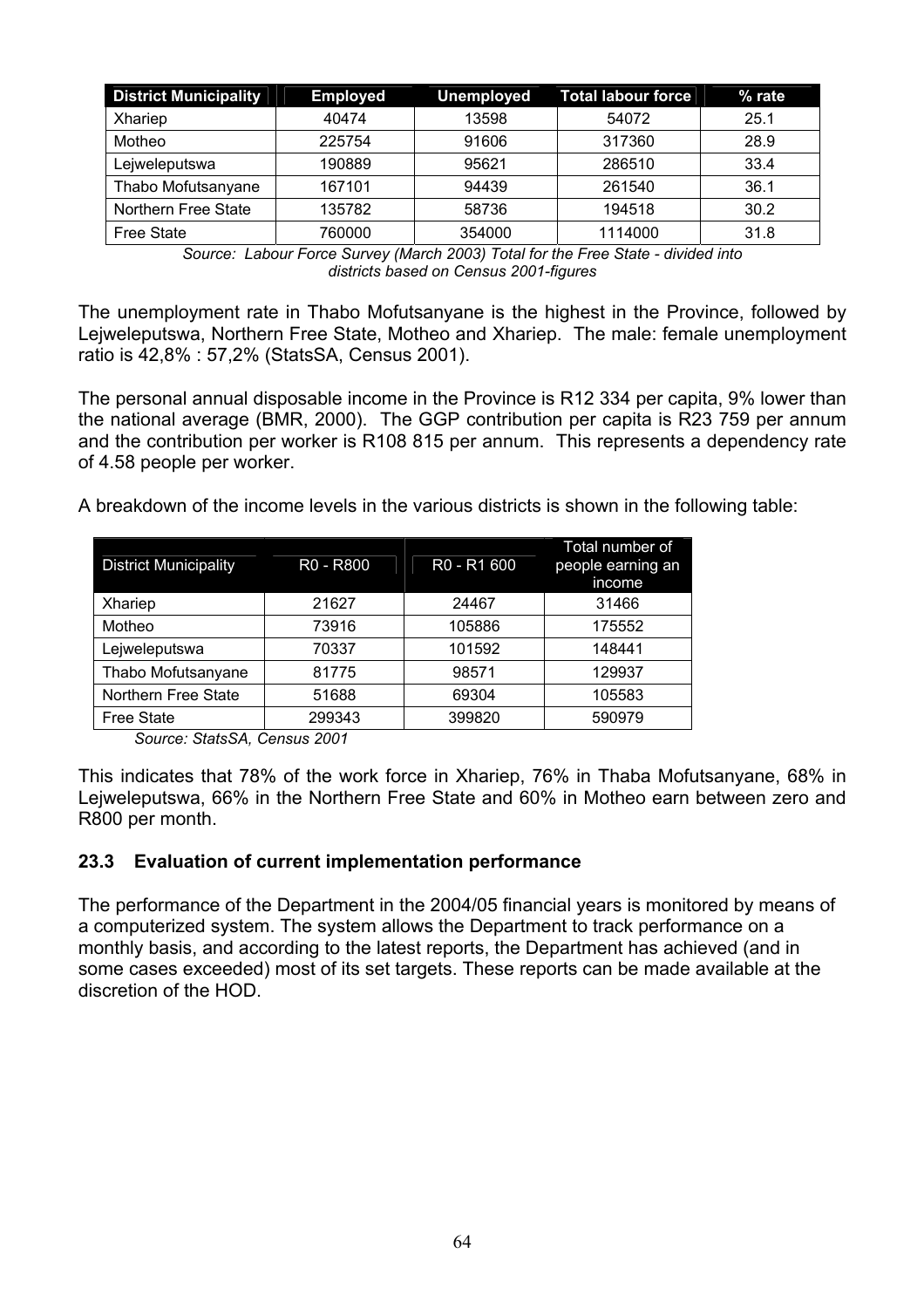# **24. Organisational Information and Institutional Environment**

# **24.1 Organisational design**



#### **24.2 Delegations**

Delegations in terms of personnel administration, PERSAL, procurement administration and financial administration have been issued.

#### **24.3 Capital investment, maintenance and asset management plan**

#### **24.3.1 Long-term capital investment and asset management plans**

- The construction of buildings falls outside the functional responsibility of the FS Department of Agriculture;
- The transfer of institutional responsibility for the Roodewal facility to another provincial department;
- The rehabilitation and upgrading of physical infrastructure at Glen College of Agriculture and the farms comprising Glen; (It is foreseen that an amount of R500 000 will be made available in 2004/05 to deal with the most urgent maintenance and rehabilitation).
- The Department has since 2003/04 been responsible for the maintenance of physical infrastructure under its control. A thorough assessment of the scope/ backlog of maintenance and refurbishment needs to be done.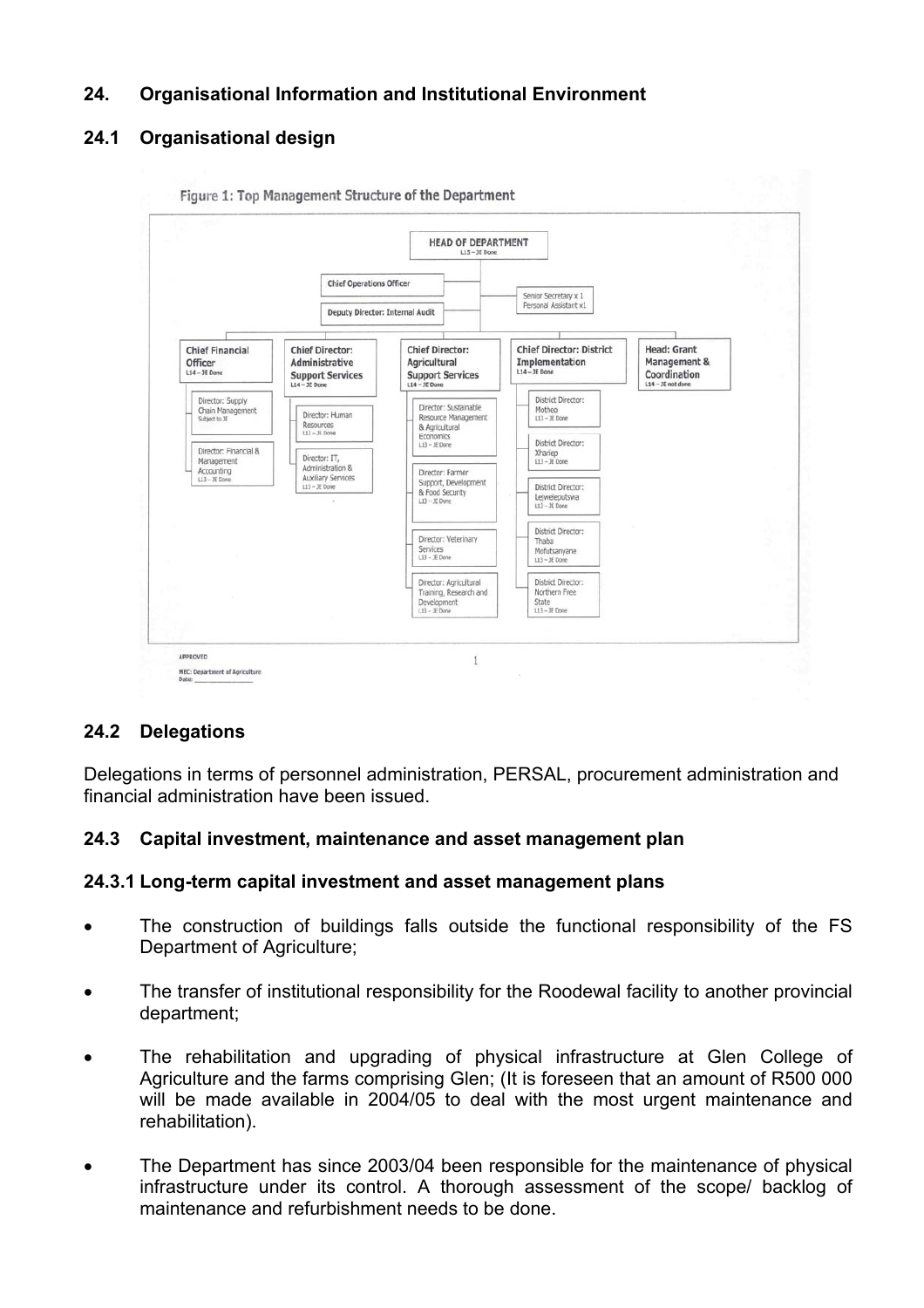• The working capital available to the Department in 2004/05 is eroded by an increase in the wage bill as a result of imposed levies in respect of skills development, wage progression, internships etc. A comprehensive maintenance programme will further erode the department's budget its core functions.

-------- Medium Term Maintenance Plans --------------

- The FS Department of Agriculture currently has the following fixed assets under its exclusive control:
- The Glen College of Agriculture and all the buildings and structures and farming property associated with the Glen-complex;
- The Weltevrede Office Park in Qwaqwa, formerly the property of Agri-Eco; and
- Thaba Nchu Office complex, also taken over from Agri-Eco.

The Department is in the process of compiling a computerised asset register for the implementation of an asset management system. During the implementation of the asset management system the status of the Departmental stock will be determined.

#### **24.3.2 Capital investment plan**

The Department manages three capital investment programmes: the LandCare Programme; the Integrated Livestock Management (aka Community Kraal Programme); and the Community Projects Fund Support Programme.

- LandCare projects were carried forward from 2002/03, and the cost of completion was R573 000, all spent in the current financial year;
- New LandCare projects at an estimated cost of R1 800 000 were started in 2003/04; and
- A further amount of R2 000 000 was made available for the 2004/05 financial year.

The following table indicates capital made available for CASP, infrastructure development and LandCare:

|                       |         | Outcome |         |                           | Adjusted      |                         |         |                       |         |
|-----------------------|---------|---------|---------|---------------------------|---------------|-------------------------|---------|-----------------------|---------|
|                       | Audited | Audited | Audited | <b>Main appropriation</b> | appropriation | <b>Revised estimate</b> |         | Medium-term estimates |         |
| R thousand            | 2000/01 | 2001/02 | 2002/03 |                           | 2003/04       |                         | 2004/05 | 2005/06               | 2006/07 |
| Equitable share       | 142.087 | 176,395 | 206.772 | 168.341                   | 215.094       | 180.728                 | 171.067 | 179.278               | 188,421 |
| Own revenue           |         |         |         |                           |               |                         | 6,460   | 6,630                 | 6,715   |
| Infrastructure grant  |         |         |         |                           |               |                         | 14,946  | 16,569                | 18,200  |
| LandCare grant        | 551     |         | 1,400   | 1,800                     | 2,373         | 2,298                   | 2,000   | 2,000                 | 2,500   |
| CASP                  |         |         |         |                           |               |                         | 16,870  | 21,088                | 25,306  |
| <b>Total receipts</b> | 142.638 | 176,395 | 208,172 | 170.141                   | 217.467       | 183.026                 | 211,343 | 225,565               | 241,142 |

An amount of R1 500 000 out of a total of R36 963 000 has been utilised by the Community Projects Fund Support Programme to date. The programme is to continue into 2005/06 in terms of the Third Work Plan and it is anticipated that spending from this programme will increase greatly in the foreseeable future.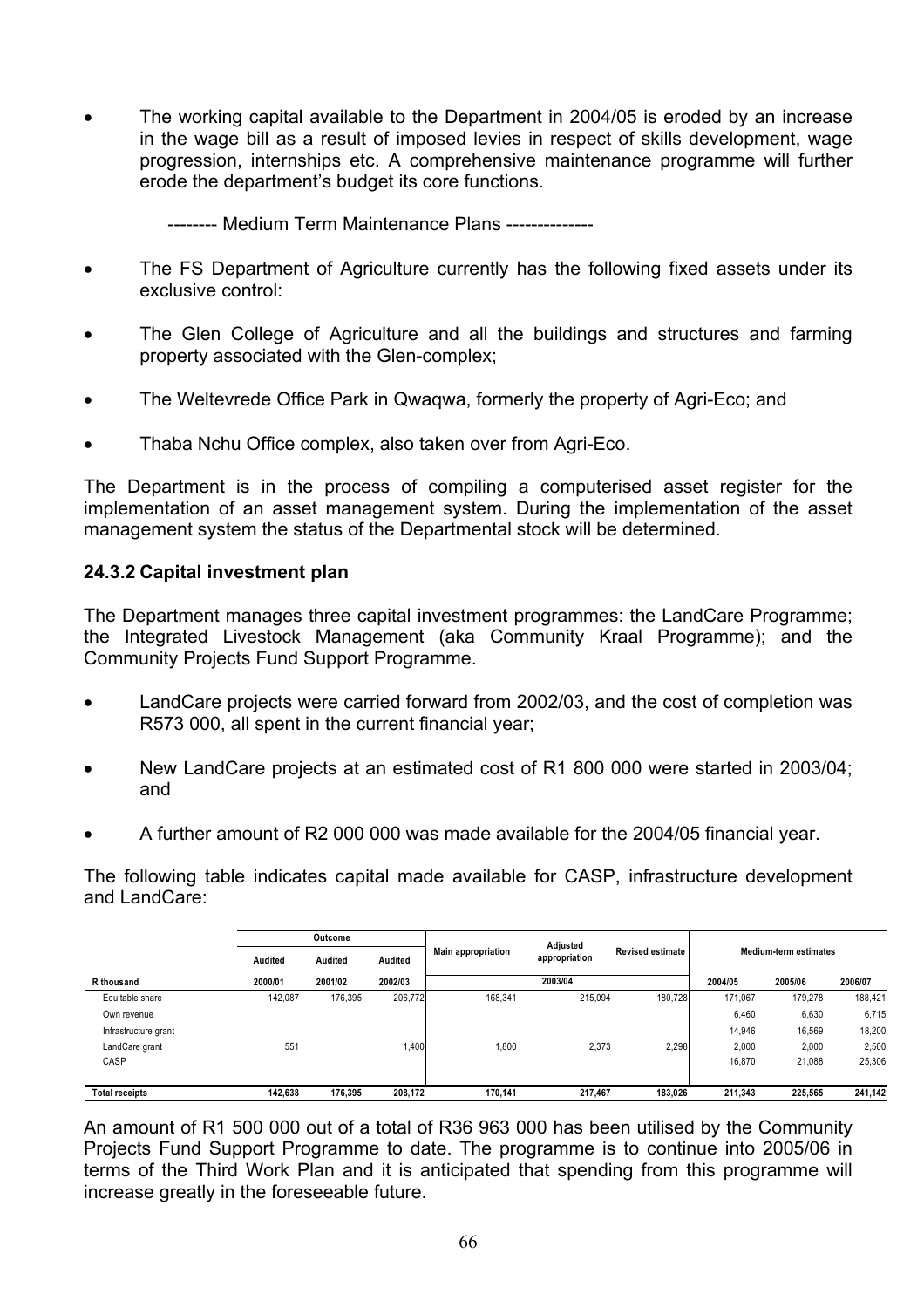# **24.4 Personnel**

The following table indicates personnel number, as well as an estimate for the next year:

| Programme 1 - 7                                        | At 31 March<br>2003 | At 31 March<br>2004 | At 31 March<br>2005 |
|--------------------------------------------------------|---------------------|---------------------|---------------------|
| Administration                                         | 0                   | 480                 | 500                 |
| Sustainable Resource Management                        | 0                   | 46                  | 48                  |
| <b>Farmer Support and Development</b>                  | 0                   | 333                 | 315                 |
| <b>Veterinary Services</b>                             | 0                   | 121                 | 135                 |
| <b>Technology Research and Development</b><br>Services | 0                   | 196                 | 183                 |
| <b>Agricutural Economics</b>                           | 0                   | 10                  | 10                  |
| <b>Structured Agricutural Training</b>                 | 0                   | 82                  | 78                  |
| Total                                                  | 0                   | 1268                | 1269                |

#### **24.5 IT Systems**

Over and above the normal administrative systems in the Department, such as PERSAL, LOGIS, FMS (to be replaced with BAS), GIS etc, there are also two other systems utilised by specialised sections in the Department.

These systems are the M&E System and the National Veterinary Systems. The Department itself supplies the necessary training to relevant staff.

The computerized Monitoring and Evaluation System was developed for the Department during the period in question. The development was done by IN-FORM Systems and funded by the EC.

The system has five main components and they are as follows:

- Commitment Register
- CPF-SP Projects
- Town Profiles
- Budget Manager
- **Strategic Work Plan Reports**

The system is utilised extensively throughout the Department. It also allows for client access via an Internet website.

#### **24.6 Performance Management System**

A Performance and Development Management System has been developed for the Free State Province. The system was approved by the Executive Council and implemented in the Department with effect from 1 October 2003.

The PDM System is used to inform decisions on probation, rewards (pay progression and cash bonuses) and skills development of post holders. The Performance and Development Management cycle is one year and is linked to the financial year for pay progression and cash bonuses. A performance cycle starts on 1 April each year insofar as linkages to rewards are concerned. A bi-annual Performance and Development Plan must be developed for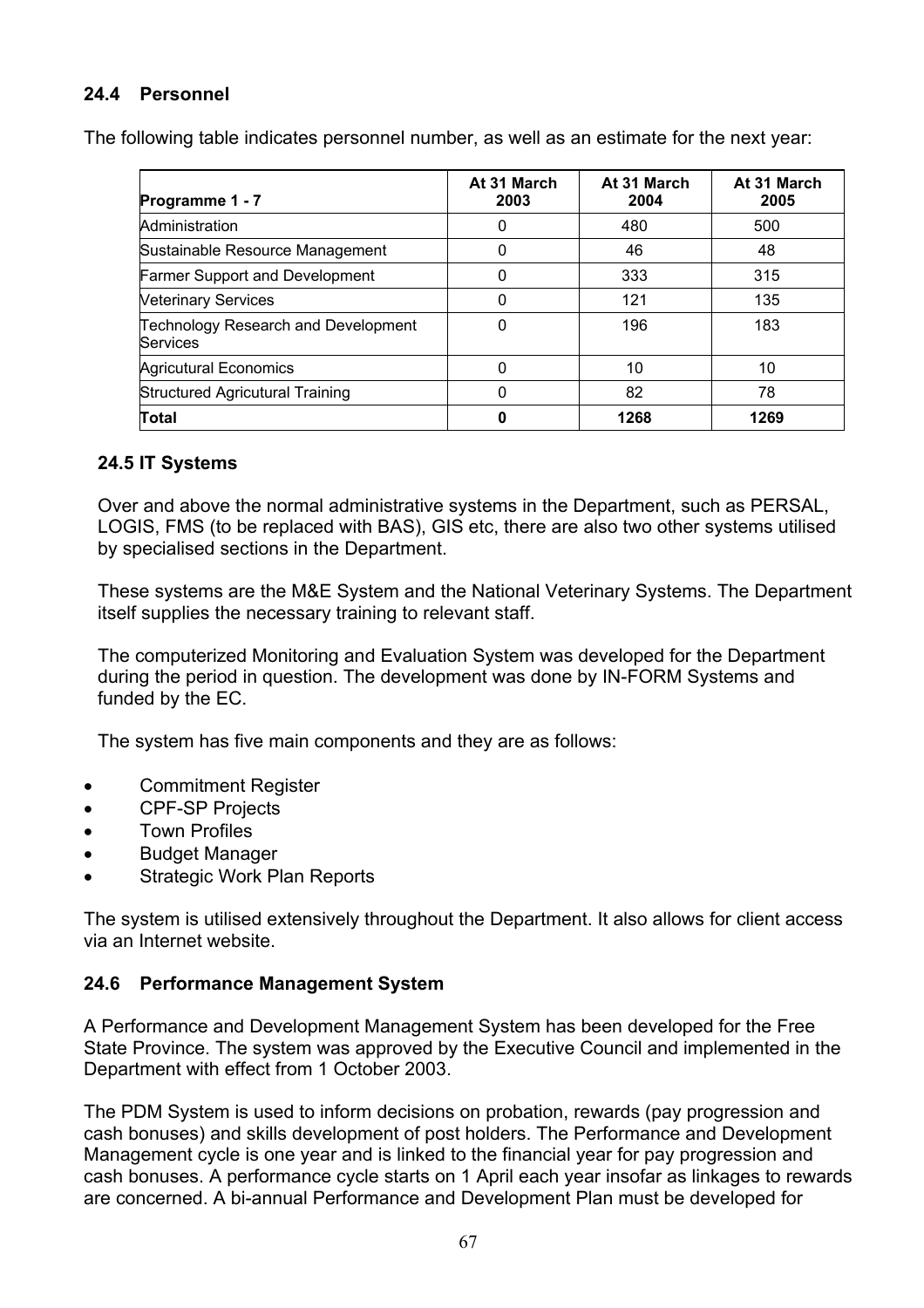every official as a minimum, with the first period of 6 months commencing on 1 April. The expected results/outputs that the post holder has to deliver with regard to the specific 6 months are defined and specific objectives and standards of performance are also indicated. Performance reviews take place on a quarterly basis (informally) and a bi-annual basis (formally). The Performance review is a formal overview of the progress made in reaching objectives and targets and provides an opportunity for corrective measures.

# **24.7 Financial Management**

The following table indicates financial management trends in the Department:

### **Summary of expenditure and estimates: Agriculture**

|                                         | Outcome        |                | Main appropriation | Adjusted<br>appropriation | Revised estimate |         | Medium-term estimates |         |         |
|-----------------------------------------|----------------|----------------|--------------------|---------------------------|------------------|---------|-----------------------|---------|---------|
|                                         | <b>Audited</b> | <b>Audited</b> | <b>Audited</b>     |                           |                  |         |                       |         |         |
| R thousand                              | 2001/02        | 2002/03        | 2003/04            |                           | 2004/05          |         | 2005/06               | 2006/07 | 2007/08 |
| Administration                          | 55,146         | 65,342         | 81,504             | 75,518                    | 87,456           | 65,367  | 74,174                | 76,559  | 80,219  |
| Sustainable Resource Management         | 5,215          | 8,073          | 11,502             | 26.084                    | 44,529           | 33,333  | 28,239                | 30,823  | 32,748  |
| Farmer Support & Development            | 35,537         | 31,122         | 39,219             | 52,044                    | 67,887           | 50,598  | 64.645                | 72,478  | 87,127  |
| <b>Veterinary Services</b>              | 6,333          | 18.810         | 20,296             | 23,457                    | 23,419           | 22,278  | 24,065                | 25,500  | 26.780  |
| Technology, Research &                  |                |                |                    |                           |                  |         |                       |         |         |
| Development Services                    | 10.769         | 13.207         | 16,743             | 20.235                    | 20,010           | 18,398  | 20.490                | 21,287  | 22,583  |
| Agricultural Economics                  | 854            | 1,609          | 2,010              | 2,431                     | 2,431            | 2,166   | 2,530                 | 2,629   | 2,789   |
| <b>Structured Agricuktural Training</b> | 5,745          | 8,153          | 11,752             | 11,574                    | 11,551           | 10,114  | 11,422                | 11,866  | 12,588  |
| Total payments and estimates:           | 119,599        | 146,316        | 183,026            | 211,343                   | 257,283          | 202,254 | 225,565               | 241,142 | 264,834 |

**Summary of payments and estimates: Agriculture**

Financial Administration has strengthened the Financial Control Section, which verifies all financial transactions. Monthly reconciliations are completed to ensure that transactions are correctly captured.

Training is provided for officials and senior management to familiarize themselves with the financial administrative processes (e.g. formal training at institutions to improve the skills of the financial administration officials, training regarding the financial administration processes to officials and senior management, training to financial officials provided by SAIGA, IPFA and the Provincial Treasury).

# **24.8 Audit queries**

The department has established a committee to deal with all audit related queries. We respond to all audit related queries within 30 days. Refer to attached annexures.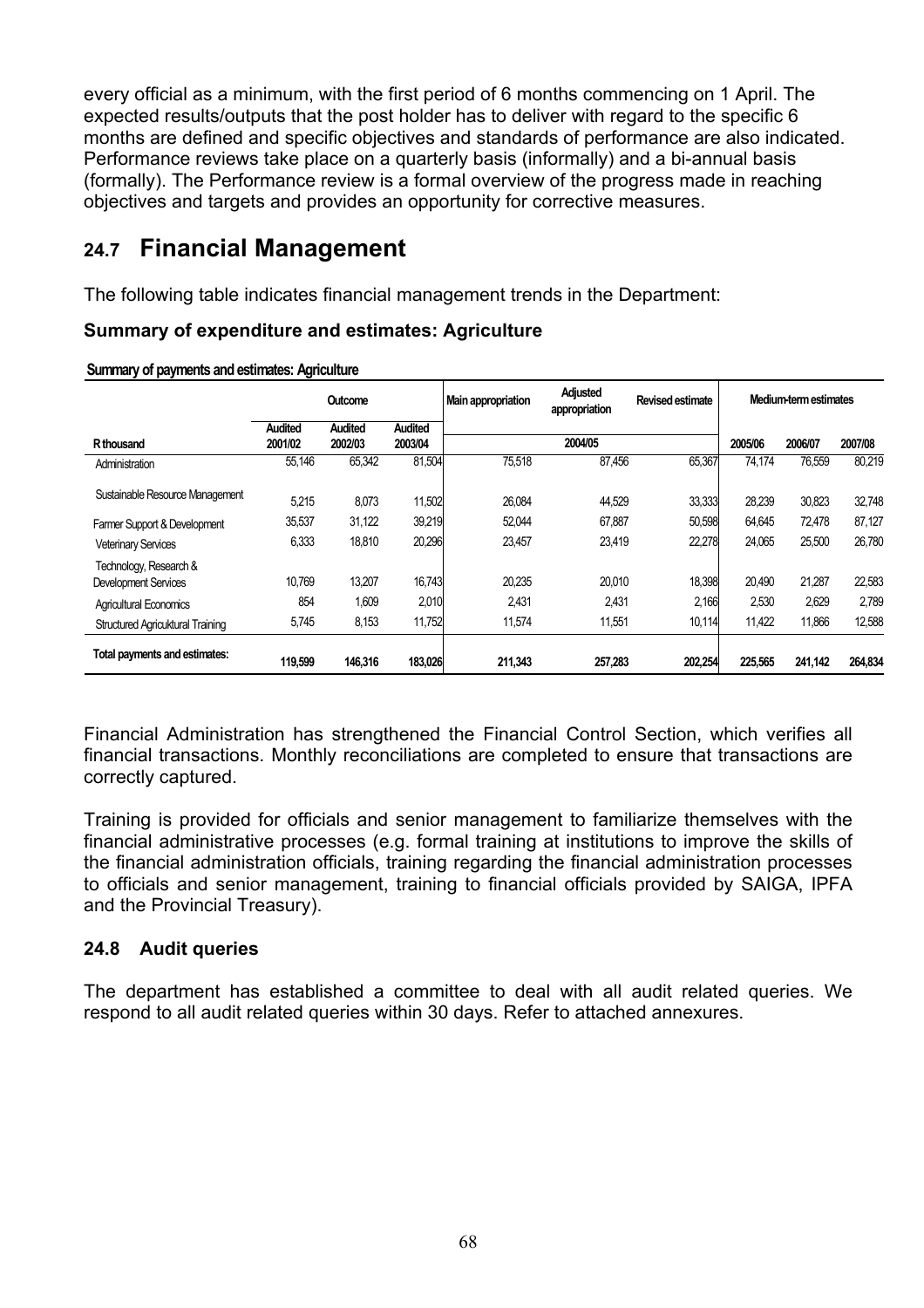

# **ANNEXURES TO THE STRATEGIC PLAN**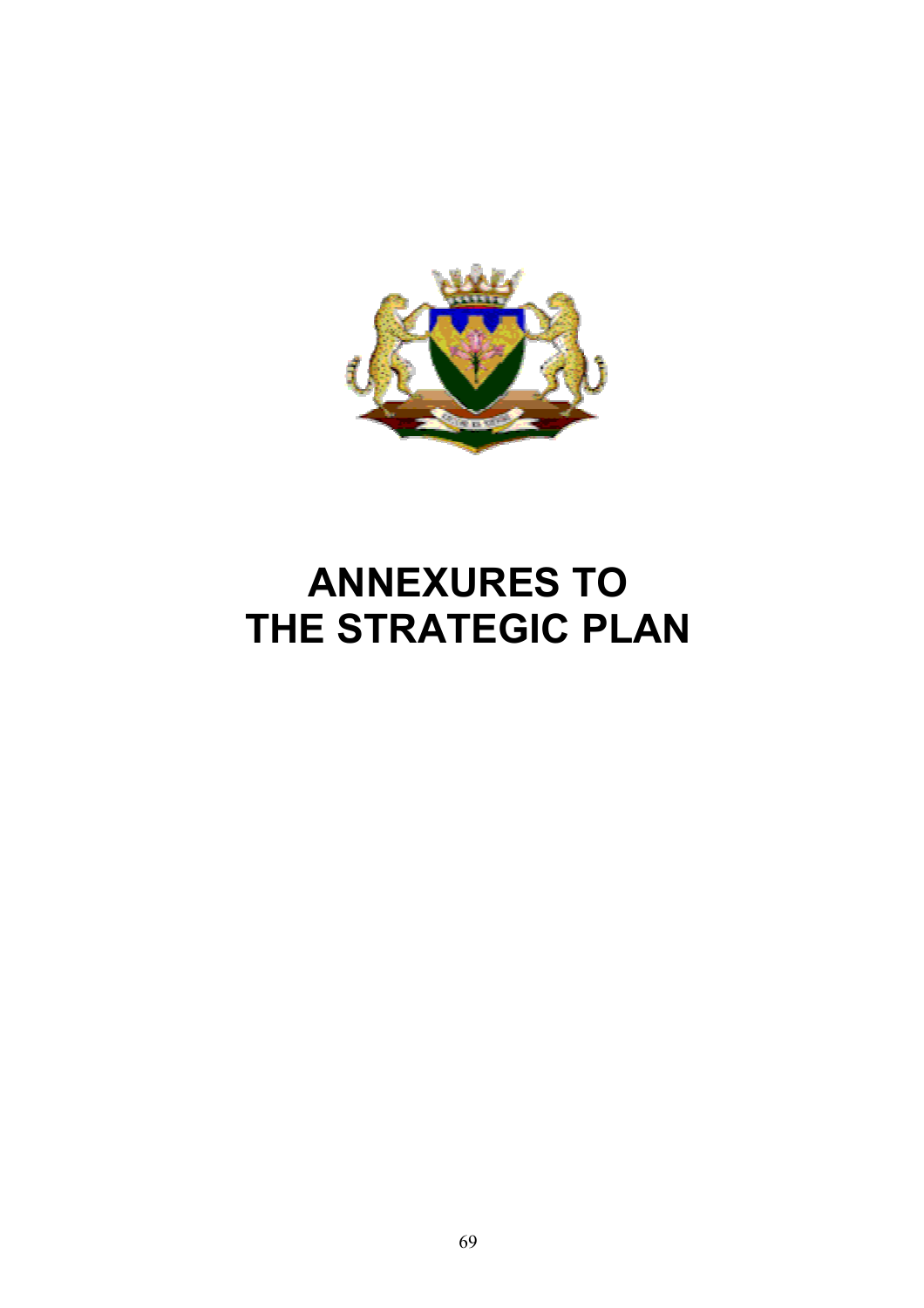# **ANNEXURE A: Disease Profile 2001 - 2004**

The following table indicates the outbreaks of animal disease over the course of the previous two financial years:

|      | <b>Disease Profile-Animals</b> |                                      |                                                       |
|------|--------------------------------|--------------------------------------|-------------------------------------------------------|
| Year | <b>Diseases</b>                | No. of<br><b>Animals</b><br>affected | <b>Areas</b>                                          |
| 2001 | <b>Rabies</b>                  | 88                                   | <b>Throughout the Province</b>                        |
|      | Lumpy Skin                     | 200                                  | Throughout the Province                               |
|      | <b>Bovine Babesiosis</b>       | 400                                  | Northern and Eastern<br>Borders, Qwa-Qwa, Vaal<br>Dam |
|      | Wire Worm                      | Sheep 2000                           | <b>Entire Province</b>                                |
|      | Trichomoniasis                 | Bulls <sub>69</sub>                  | <b>Entire Province</b>                                |
|      | Sheep Scab                     | Sheep 38                             | Xhariep, Motheo and<br>Thabo Mofutsanyane             |
|      | <b>Brucellosis</b>             | 697                                  | <b>Eastern Free State</b>                             |
| Year | <b>Diseases</b>                | No. of<br><b>Animals</b>             | <b>Areas</b>                                          |
| 2002 | Anthrax                        | 1                                    | Motheo                                                |
|      | <b>African Horse Sickness</b>  | 1                                    | Thabo Mofutsanyane                                    |
|      | <b>Rabies</b>                  | 124                                  | Xhariep, Motheo and<br>Thabo Mofutsanyane             |
|      | <b>Brucellosis</b>             | 1589                                 | Lejweleputswa and<br>Thabo Mofutsanyane               |
|      | Sheep Scab                     | 127                                  | <b>Entire Province</b>                                |
|      | <b>New Castle Disease</b>      | 1000                                 | Lejweleputswa                                         |
|      | <b>Clostridial Infection</b>   | 3                                    | <b>Xhariep</b>                                        |
|      | Anaplasmosis                   | Widespread                           | <b>Entire Province</b>                                |
|      | Lumpy Skin                     | 100                                  | <b>Entire Province</b>                                |
|      | Blue tongue                    | 15                                   | Xhariep and Motheo                                    |
|      | Pulmonary adeno matosis        | 3                                    | Motheo and<br>Lejweleputswa                           |
| Year | <b>Diseases</b>                | No. of<br><b>Animals</b>             | <b>Areas</b>                                          |
| 2003 | <b>Rabies</b>                  | 114                                  | Xhariep, Motheo and<br>Thabo Mofutsanyane             |
|      | <b>Brucellosis</b>             | 1457                                 | Lejweleputswa and<br>Thabo Mofutsanyane               |
|      | Sheep Scab                     | 116                                  | <b>Entire Province</b>                                |
|      | <b>New Castle Disease</b>      | 917                                  | Lejweleputswa                                         |
|      | Lumpy Skin                     | 92                                   | <b>Entire Province</b>                                |
|      | <b>Blue Tongue</b>             | 14                                   | Xhariep and Motheo                                    |
| Year | <b>Diseases</b>                | No. of<br><b>Animals</b>             | <b>Areas</b>                                          |
| 2004 | <b>Rabies</b>                  | 249                                  | <b>Throughout the Province</b>                        |
|      | <b>Brucellosis</b>             | 257                                  | Throughout the Province                               |
|      | Sheep Scab                     | 2360                                 | Throughout the Province                               |
|      | Poisoning                      | 238                                  | Throughout the Province                               |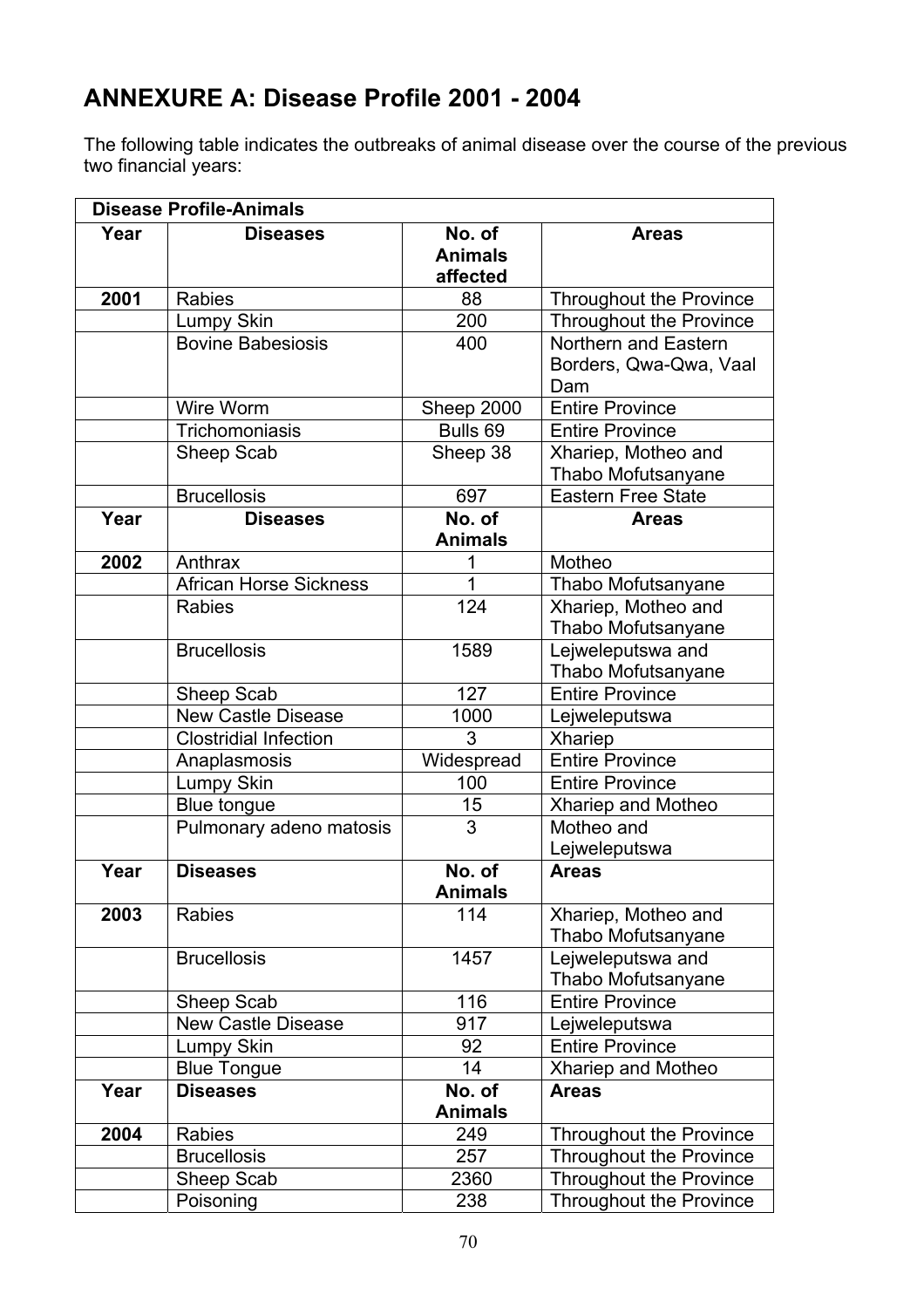| Internal/External                        | 1042           | <b>Throughout the Province</b> |
|------------------------------------------|----------------|--------------------------------|
| <b>Parasites</b>                         |                |                                |
| Anaplasmosis                             | 9              | <b>Throughout the Province</b> |
| Clostridial/Trichomoniasis/              | 49             | <b>Throughout the Province</b> |
| <b>Brucella Ovis</b>                     | 50             | Throughout the Province        |
| Lumpy skin                               | 3              | <b>Throughout the Province</b> |
| <b>Blue Tongue</b>                       | $\overline{7}$ | Throughout the Province        |
| <b>African Horse Sickness</b>            | $\overline{2}$ | Throughout the Province        |
| <b>IBR</b>                               | 8              | <b>Throughout the Province</b> |
| Abscesses                                | 5              | <b>Throughout the Province</b> |
| <b>Babesiosis</b>                        | $\overline{2}$ | <b>Throughout the Province</b> |
| <b>Gastro Enteritis</b>                  | 3              | <b>Throughout the Province</b> |
| Coccidiosis                              | 8              | <b>Throughout the Province</b> |
| <b>Theileriosis</b>                      | 1              | Throughout the Province        |
| Chlamidia                                | 1              | <b>Throughout the Province</b> |
| <b>Bolo Disease</b>                      | 50             | <b>Throughout the Province</b> |
| <b>Nectrotic Balano Posthitis</b>        | 11             | <b>Throughout the Province</b> |
| <b>Retained Plasenta</b>                 | 3              | <b>Throughout the Province</b> |
| <b>Malignant Catarrhal</b>               | $\overline{7}$ | Throughout the Province        |
| <b>BVD</b>                               | 39             | <b>Throughout the Province</b> |
| <b>Mastitis</b>                          | 5              | <b>Throughout the Province</b> |
| <b>Pulmonary Adeno</b><br><b>Matosis</b> | 26             | <b>Throughout the Province</b> |
|                                          |                |                                |

The following table indicates the outbreak of crop/plant diseases, which were experienced over the course of the past year:

|                | <b>Disease Profile-Crops</b>   |                                   |                    |                                   |                                   |                            |
|----------------|--------------------------------|-----------------------------------|--------------------|-----------------------------------|-----------------------------------|----------------------------|
| Crop           | <b>Maize</b>                   | Wheat                             | <b>Sunflower</b>   | Sorghum                           | <b>Beans</b>                      | <b>Fruit</b>               |
| <b>Disease</b> | Cob Smut                       | <b>Brome</b><br>Mosaic            | Sclerotinia<br>Rot | Covered<br>Smut                   | Antrachnose                       | <b>Bacterial</b><br>Canker |
|                | Grey Leaf<br>Spot              | <b>Bacterial</b><br><b>Blight</b> | <b>White Rust</b>  | Loose Smut                        | <b>Bacterial</b><br><b>Blight</b> | <b>Bacterial</b><br>Spot   |
|                | Northern Leaf<br><b>Blight</b> | Crater<br><b>Disease</b>          | Charcoal<br>Rust   | Damping off                       | Rust                              | Blossom<br><b>Blight</b>   |
|                | Damping off                    | Crown Rot                         |                    | Downy<br>Mildew                   | Stem Rot                          | <b>Brown Rot</b>           |
|                | <b>Tassel Smut</b>             | <b>Head Blight</b>                |                    | Leaf Rust                         |                                   | Crown Gall                 |
|                | Maize Streak<br><b>Disease</b> | <b>Yellow Dwarf</b>               |                    | <b>Bacterial</b><br><b>Streak</b> |                                   | Freckle                    |
|                | Diplodia Cob<br>Rot            | Melanin                           |                    | Root Rot                          |                                   | <b>Gum Spot</b>            |
|                |                                | Leaf Rust                         |                    | Stem Rot                          |                                   | Leaf Curl                  |
|                |                                | Loose Smut                        |                    | Ergot                             |                                   | Post Harvest<br>Decay      |
|                |                                | Powdery<br>Mildew                 |                    |                                   |                                   | Powdery<br>Mildew          |
|                |                                | Pythium Root<br>Rot               |                    |                                   |                                   | Rust                       |
|                |                                | <b>Stem Rust</b>                  |                    |                                   |                                   | Scab                       |
|                |                                | Stinking<br>Smut                  |                    |                                   |                                   |                            |
|                |                                | Take-all                          |                    |                                   |                                   |                            |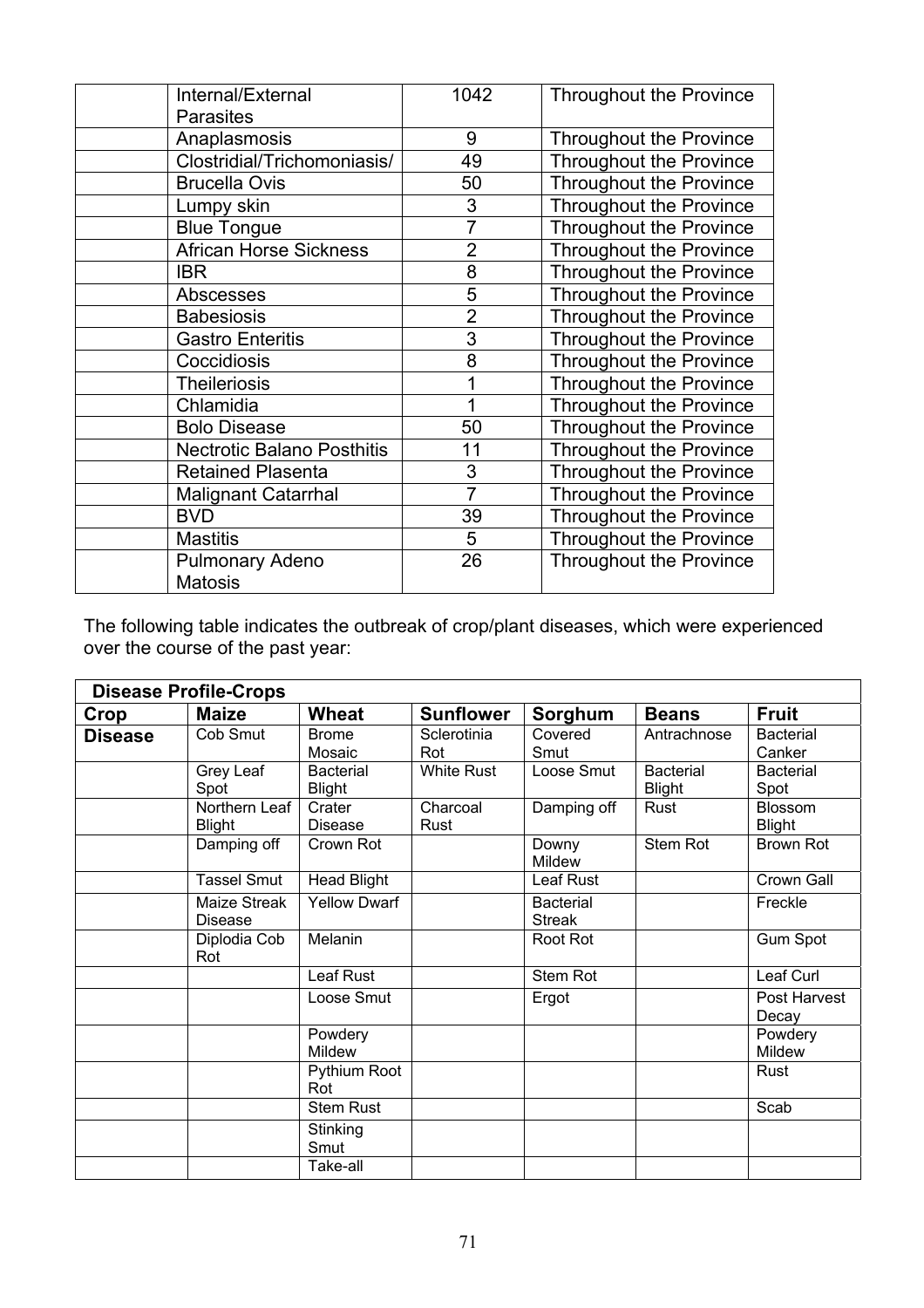# **ANNEXURE B: Audit Queries 2000 – 2004**

| <b>FINANCIAL YEAR</b> | <b>FINDING IN THE AUDIT REPORT</b>                                                                                                                                                                                                                                                                                                                                                                                                                                                            |  |  |  |  |
|-----------------------|-----------------------------------------------------------------------------------------------------------------------------------------------------------------------------------------------------------------------------------------------------------------------------------------------------------------------------------------------------------------------------------------------------------------------------------------------------------------------------------------------|--|--|--|--|
| 2001/2002             | Weakness in internal controls regarding:                                                                                                                                                                                                                                                                                                                                                                                                                                                      |  |  |  |  |
|                       | Personnel;<br>Debtors;<br>GG-transport;<br>Subsistence and travel advances;<br>Professional and special services;<br>Supporting documentation;<br>Stores and equipment; and<br>Livestock.<br>Inadequate control measures regarding the administration of<br>community based development projects.<br>Personnel supernumerary to the establishment.                                                                                                                                            |  |  |  |  |
|                       | Non-existence of financial delegations for the Accounting<br>Officer in respect of the 2001/2002 financial year.                                                                                                                                                                                                                                                                                                                                                                              |  |  |  |  |
|                       | No Audit Committee or Internal Audit Unit.                                                                                                                                                                                                                                                                                                                                                                                                                                                    |  |  |  |  |
| 2002/2003             | Weakness in internal control regarding:<br>Delegations by the Accounting Officer;<br>Collection of money due to the Department;<br>Debtors;<br>Cellphone payments;<br>Reconciliation between FMS and Persal;<br>Administration of the Project Management Unit;<br>Application and capturing of leave forms;<br>Subsistence and transport advances;<br>GG-transport;<br>Losses; and<br>Assets.<br>Personnel supernumerary to the establishment:<br>No Audit committee and Internal Audit Unit. |  |  |  |  |
| 2003/04               | Weaknesses in internal control regarding:<br>$\triangleright$ Subsistence and travel advances and claims<br>$\triangleright$ Collection of receivables<br>Non-compliance with laws and regulations:<br>$\triangleright$ Safeguarding of assets<br>> Reliance of external auditors on internal audit<br>functions of the Department<br>$\triangleright$ Certification of pay point certificates<br>$\triangleright$ Timeous payment of creditors<br>Other mandates:                            |  |  |  |  |